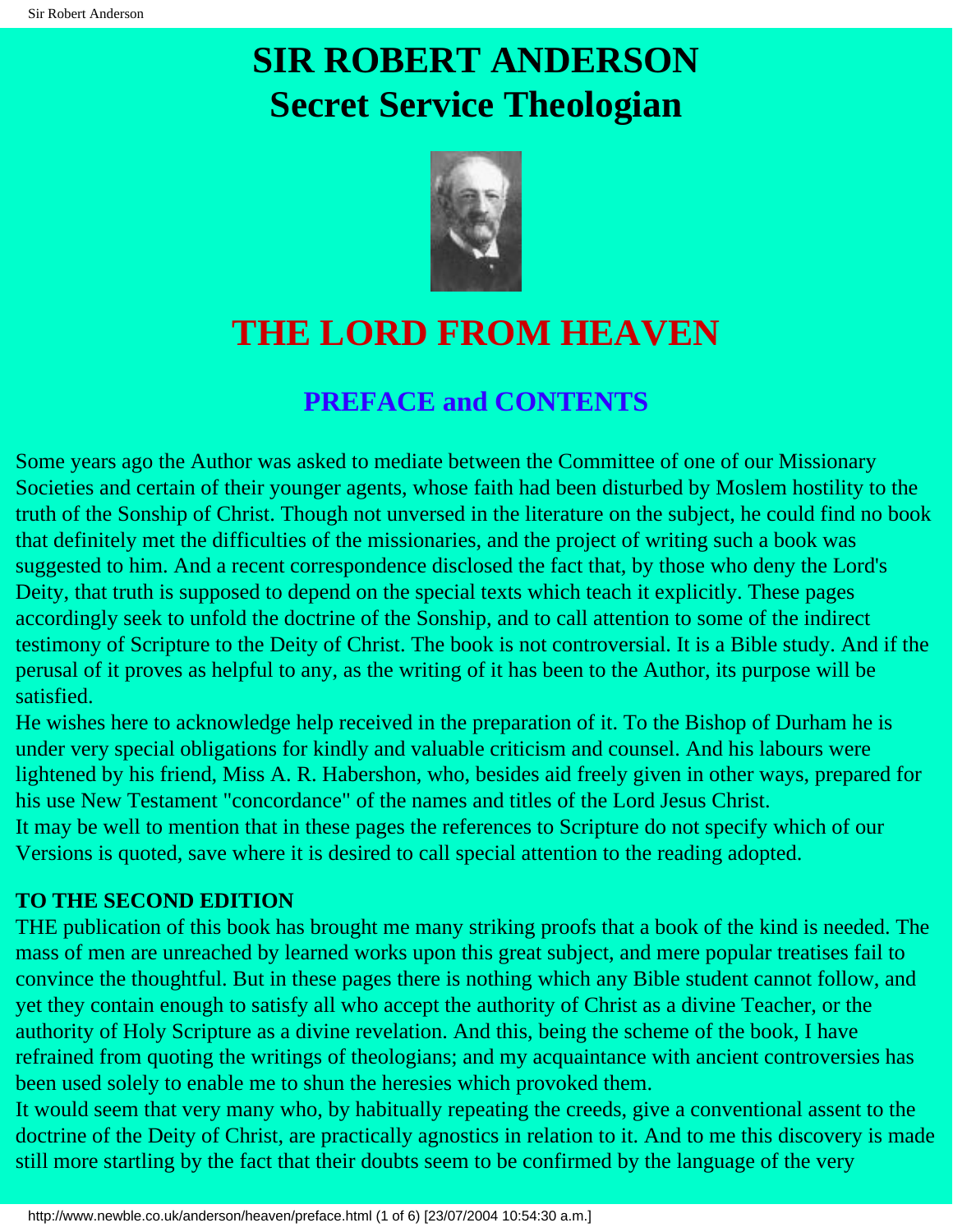formulas which were intended to set the question at rest for ever. For the phrase, "the persons of the Trinity," apparently conveys a meaning wholly different from that which the original words were intended to express. And to the illiterate it suggests error which leaves them an easy prey to the Unitarian propagandist.

As the Latin Dictionary tells us, the word persona is "from per-sono, to sound through"; and it means "a mask, especially that used by players, which covered the whole head, and was varied according to the different characters to be represented." And, according to the Oxford English Dictionary, our word "person" means "(1) a character sustained or assumed in a drama, or the like, or in actual life; part played; hence function, office, capacity; (2) an individual being." It will thus be seen how closely the primary and classical signification of "person" is allied to the Latin persona, and what slight affinity it has with the popular and ordinary meaning of the word. And yet its ordinary meaning has a definite influence upon the minds of ordinary people when they speak of "the persons of the Trinity."

The Deity is not to be likened to a triumvirate acting in unison. God is One. But He has manifested Himself as Father, Son, and Holy Spirit; and the crowning manifestation of Himself was in the Son. At the coming of Christ He was "manifested in flesh." The somewhat doubtful revised reading of 1 Timothy iii. 16 in no way affects the force of the passage. The statement that the Man of Nazareth "was manifested in flesh" would be nothing better than a grandiloquent platitude. "He who was manifested in flesh" must refer to God. The words are the equivalent of John i. 18, which tells us that the Son has declared H im. But, we are asked by people who own that they are in the habit of repeating the creeds, "How could the Son be God, seeing that He prayed to God, and spoke of God as a Being distinct from His own personality?" This is a real difficulty; and it is not to be met by attempting to explain "the mystery of God, even Christ," but by freely owning that the mystery is one which reason cannot solve. How strange it is that while, on "the authority of the Church," men give an unquestioning assent to the superstitions of what they deem to be " the Christian religion," we hesitate to accept the mysteries of the Christian faith upon the authority of the Word of God! And with great humility I hazard the opinion that, in their zeal for the truth, the orthodox Fathers went to unwise lengths in analysing and defining the Deity. But be that as it may, certain it is that the formularies of those days create difficulties in many devout minds in our own times.

In presence of the mystery of God, which, we are expressly told, we cannot fathom, our part is simply to accept the "It is written." But let us see to it that what we accept is really what is written. I am here reminded of help received many years ago from having my attention called to the Greek text of John i. 1. My lesson was learned during a railway journey, and my teacher was a Roman Catholic friend, one of H.M.'s judges of the Supreme Court, who pointed out to me the significance of the presence of the Greek article in the one clause, and its absence in the other clause, of the familiar passage, *(rendered in Greek) -*  Our English idiom fails us here; but if we might use the word "Deity" as a synonym for "God," any one could appreciate the difference between the statement that the Word was with the Deity, and the further statement that the Word was Himself Deity.

Of course the Unitarian fritters away the force of this. But even in days when the language of Scripture is treated with reckless freedom, the significance of the words which follow cannot be evaded. For we are told, "All things were made by Him"; and if the Creator of all things be not God, language has no meaning. Classic paganism, indeed, could fall back on the figment of a subordinate God- a conception which modern enlightenment rejects- and the Arian heresy would never have gained such a hold in the Patristic Church had not the minds of so many of the Fathers been corrupted by the paganism of their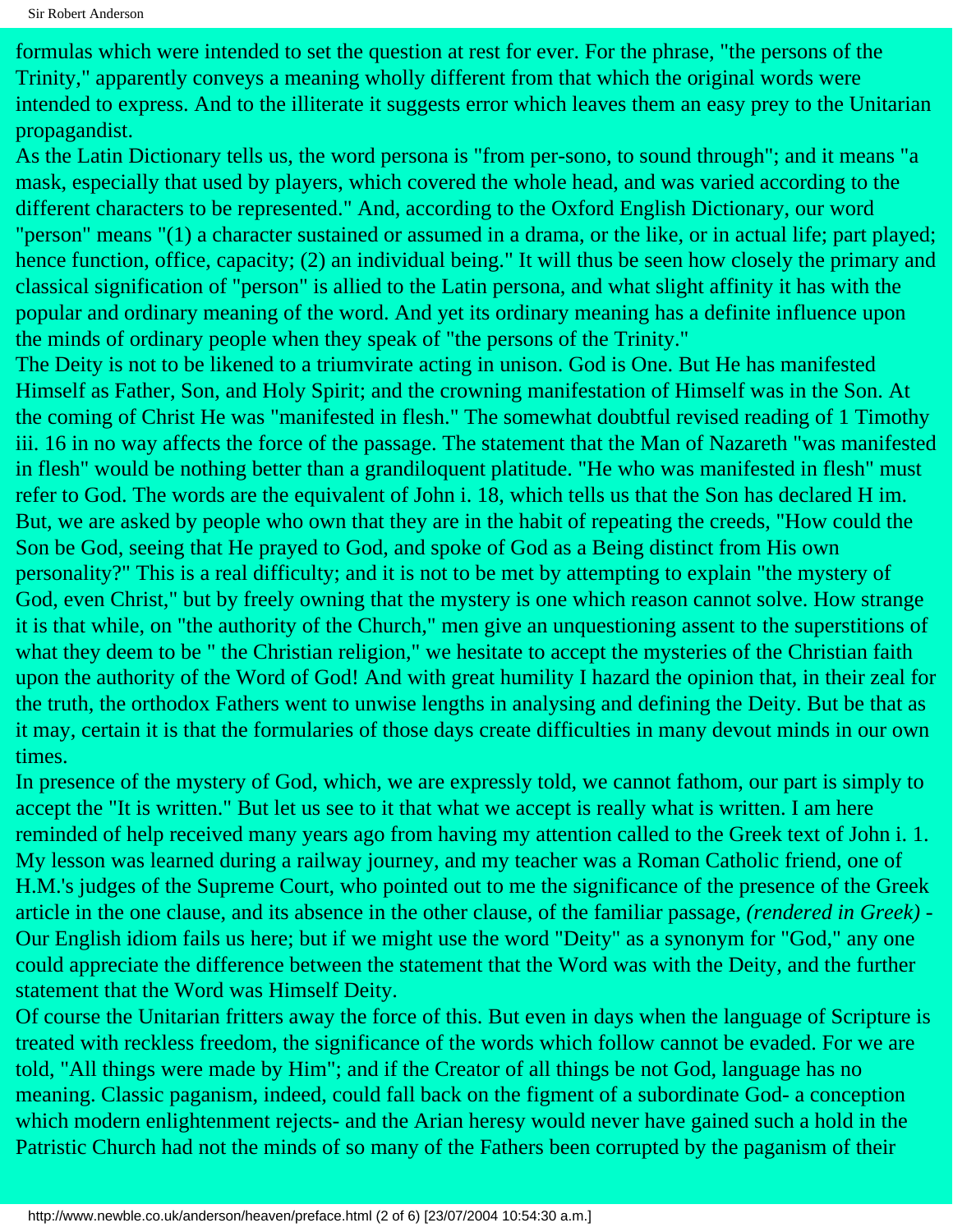early training (see p. 54 post). Indeed, we learn from 1 Corinthians viii. that even the Christians who enjoyed the benefit of direct Apostolic teaching were not wholly free from pagan error in this respect. We need to keep this in view in reading that chapter, for the 6th verse, "To us there is one God the Father," is the Unitarian's charter text. And this, we are told, is rendered the more emphatic by the sequel, "And one Lord Jesus Christ."

But the teaching here is aimed at the pagan errors which then prevailed; and, in view of the immediate context, it is an impossible suggestion that the Apostle Paul intended to teach that the Lord Jesus Christ was but a creature. For the added words, "by whom are all things," unequivocally declare the truth which is more fully revealed in Colossians i. 15-17, that the Lord Jesus is the Creator of the universe. And if this do not assert His Deity, I again repeat, words have no meaning. He "by whom are all things" must be God. Any one, therefore, who refuses the truth that the Lord Jesus is God, must acknowledge two Gods. The Christian reads the passage in the light of the words, "I and My Father are One." But, we are told, these words are to be explained by His prayer to the Father on behalf of His people, "that they may be one even as we are One" (John xvii. 22). Surely we might suppose that even a child could understand the difference between perfect unity and essential oneness. When Hooker wrote, "Our God is one, or rather very oneness," he was not giving expression to a mere platitude, but to divine truth about the God whom we know as Father, Son, and Holy Spirit.

The prayer of the betrayal night points to the time when the unity between His people and God will be as perfect as the unity between the Father and the Son. But that is vastly different from essential oneness. Will that unity empower them, either corporately or as individuals, to create worlds, to forgive sins, or to give life to whom they will! And these supreme prerogatives of Deity pertain to the Lord Jesus Christ. There is no escape from the dilemma in which this places us. If there be not two Gods, we must own that the Father and the Son are One.

But, some one demands, "How then do you explain"? Without waiting to hear what form the inquiry assumes, we reply at once that we do not attempt to explain "the mystery of God." "No one knoweth the Son, save the Father." And the force of this is intensified by the sequel, "Neither doth any one know the Father, save the Son, and he to whomsoever the Son willeth to reveal Him." The truth of the Fatherhood is a mystery revealed in Christ: the truth of the Sonship remains an unrevealed mystery which transcends reason, but which faith accepts. In teaching our children we often find that what to us seems clear is beyond the mental grasp of childhood; and yet we fail to recognise that divine truth may be beyond the capacity of finite minds. "Canst thou by searching find out God? Canst thou find out the Almighty to perfection ?" The Arian controversy assumes that we can / Heresy trades upon isolated texts, and the Unitarian heresy, as we have seen, ignores even the context of the words on which it relies. Take another striking instance of this. At the grave of Lazarus "Jesus wept." And presently "He lifted up His eyes and said, Father, I thank Thee that Thou hast heard me." What proof this gives of His humanity, and that His relation to God was that of a man dependent on the divine Father? Yes, truly; but at that same time, and in that very scene, it was that He spoke the words, "I am the resurrection and the life." No Gentile, perhaps, can fully realise what those words conveyed to a devout Jew. If He who uttered them was not divine in the fullest and most absolute sense, the men who crucified Him were obeying one of the plainest commands of the divine law in putting Him to death.

In, saying this we assume, of course, that the Lord actually spoke the words attributed to Him. For these pages are addressed to Christians; and if the Gospels be not the divinely accredited records of His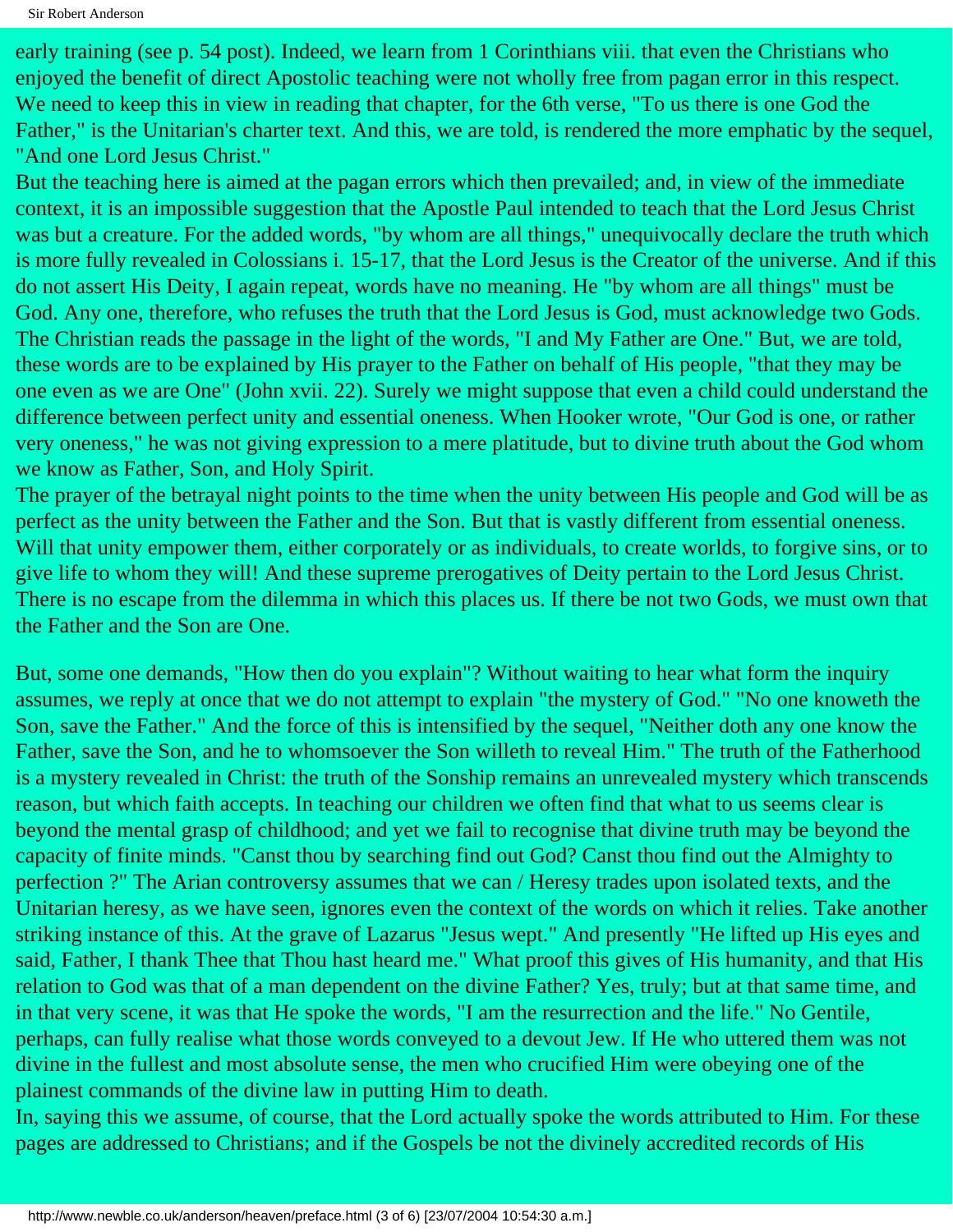Sir Robert Anderson

ministry, the Christian faith must give place to agnosticism in the case of all but the superstitious. And while utterly rejecting the Kenosis theology -that our Lord's words were at times the expression of divine truth, and at other times of Jewish error -we may notice that, as these particular words were in such violent opposition to all Jewish thought, they must, even on that profane hypothesis, be accepted as divine. With some people religious doctrines seem to be kept in water-tight compartments. And thus they can hold divine truth along with human error which conflicts with it. But truth is really one, and if any part be assailed the whole is imperilled. If, for example, we let go the Deity of Christ, which is the foundation truth of Christianity, the doctrine of the Atonement is destroyed. For in the whole range of false religions there is not a more grotesquely silly superstition than that the death of a fellow-creature could expiate the sin of the world.

But in these days the need of expiation is largely ignored. And this because the ordinary conception of sin is so inadequate as to be practically false. Therefore it is that the truth of the Lord's Deity is held so lightly. For men are content with a vague belief in a reconciliation brought about in some undefined way by the example of a perfect life and a self-sacrificing death. And even this is lost by those who adopt the figment that the Lord belonged to a higher type of creaturehood than humanity. Certain it is that He who died for men must Himself be man.

And yet were He only man His death would avail us nothing; for, as the Bishop of Durham puts it, "A Saviour not quite God is a bridge broken at the farther end." And we must be on our guard against another error. The popular conception of "a divine man," "a God-man," a being half human and half divine, savours of old-world paganism. The Lord Jesus Christ is "very man" and yet "very God." He is the "type" and pattern of humanity, and yet He is the Son of God in all which that title signifies. He is the only God the world shall ever know. Apart from Him "no one has ever seen God": apart from Him no one of mankind can ever see Him.

And He it is who died for us. For "He who knew no sin was made sin for us." And if it be demanded how could this be? we answer with Bishop Butler, "All conjectures about it must be, if not evidently absurd, yet at least uncertain." "And," as he adds, "no one has any reason to complain from want of further information unless he can show his claim to it," God here retreats upon His divine Sovereignty, and faith accepts the divine "It is written."

But everything depends upon the Deity of Christ; and, therefore, as Athanasius said long ago, in contending for that great truth "we are contending for our all."

## **CONTENTS**

### **[CHAPTER I](#page-6-0)**

### **INTRODUCTORY: THE QUESTION AT ISSUE.**

Prof. Harnack quoted-The Divinity of Christ is now admitted, but His Deity is denied-Renan quoted-The Tubingen School-The Schmiedel School-The New Testament teaches the Deity of Christ-The Crucifixion proves that the Lord laid claim to Deity-The answer made by Unitarianism.

### **[CHAPTER II](#page-9-0)**

### **THE MEANING OF "SON." IN SCRIPTURE . 7**

Ordinary meaning of the word-Its figurative meaning- The distinction between "Son" and "Child"; ignored In Anthorised Version-The Christian as such Is a "Child," but Is not called a "Son "-Illustrative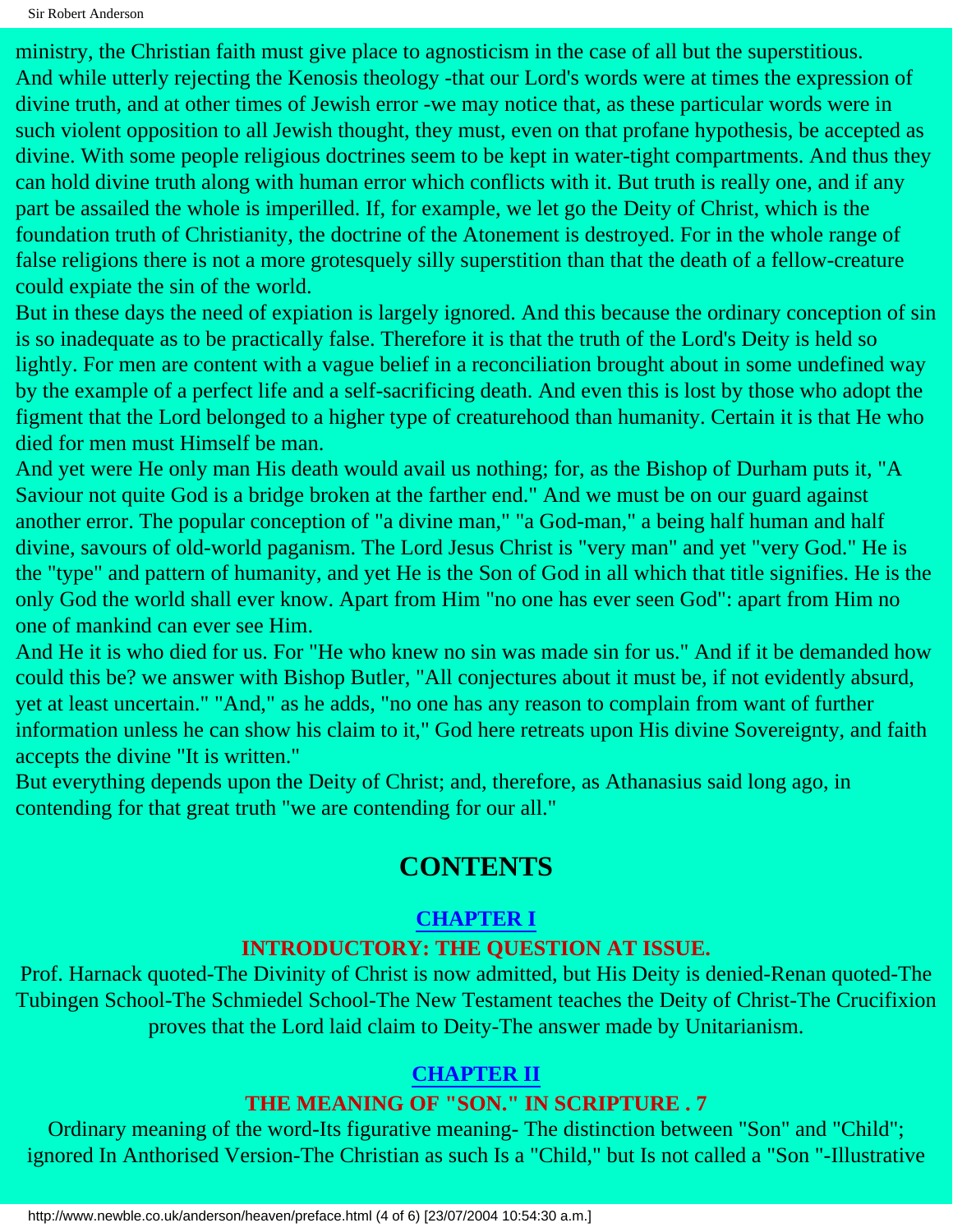passages cited-Personality of the Apostle John- Meaning of Barnabas' name.

## **[CHAPTER III](#page-12-0) THE SON OF MAN . . . 14**

Meaning of that title-The Lord's use of it-It connotes a heavenly glory-It does not refer to His human birth -As Son of Man He is Lord of the Sabbath, forgives sins, and has all judgment committed to Him-How and when we shall see God.

### **[CHAPTER IV](#page-17-0)**

### **THE SON OF GOD . . 27**

Christ the mystery of God-An incident in the French Chamber-An unscriptural definition of the Sonship- "The Only begotten Son"-Meaning of the term, and its use in Scripture-The perversion of Paul's defence of the Resurrection illustrates the evil of "explaining" such mysteries-The Virgin Birth-The Lord laid claim to Deity.

### **[CHAPTER V](#page-21-0)**

### **THE TESTIMONY OF THE FIRST GOSPEL . 89**

The distinctive characteristics of the Four Gospels- Matthew and John compared-The Sermon on the Mount was a claim to Deity-In Matt. XI, xvi., and xxiv. the Lord laid claim to Deity-Dr. Edersheim and Is. lxiii.-"Silly Billy" on the Trinity.

## **[CHAPTER VI](#page-25-0)**

### **THE TESTIMONY OF THE FOURTH GOSPEL. 50**

The omissions of the Fourth Gospel an evidence of Inspiration-The purpose of the Fourth Gospel-The Arian conception of a subordinate God was due to paganism -Passages in John to illustrate the Lord's claim to Deity-His Deity proved by the resurrection of Lazarus, and by the Apostles' miracles.

## **[CHAPTER VII](#page-29-0)**

### **THE TESTIMONY OF JAMES AND THE HEBREWS . . 60**

Edersheim quoted in illustration of it-Character, value, and date of James's Epistle, and his testimony to the Deity-The testimony of Hebrews-Character and authorship of Hebrews, and Paul's connection with It-If Christ be not God, He must be a creature -The indirect evidence of the Deity-The faith of the first disciples.

## **[CHAPTER VIII](#page-33-0)**

### **THE TESTIMONY OF THE APOSTLE PAUL 70**

The testimony of Spiritualism to inspiration-The training of a prophet-The Apostle Paul's sufferings-His stoning at Lystra-His "thorn in the flesh "-His turning to Jerusalem-His personality and antecedents lend weight to his testimony to the Deity-Quotations from his Epistles.

## **[CHAPTER IX](#page-38-0)**

## **THE TESTIMONY OF THE REVELATION 85**

The unity of Scripture exemplified by Revelation-Import-ance of the book-It refutes a "Christ after the flesh" religion-The present-day attacks on Scripture-The Apocalyptic visions establish the Deity-The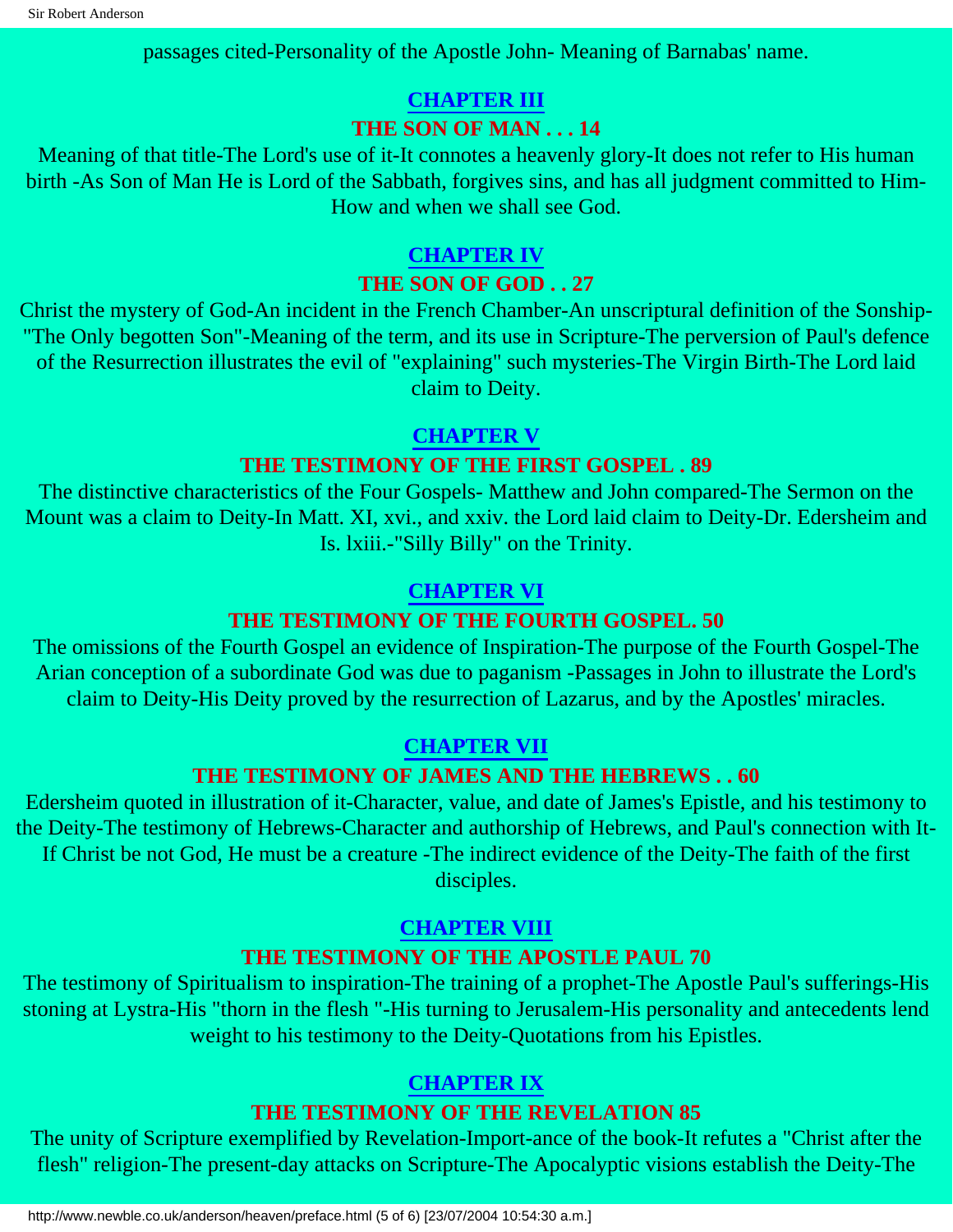only tenable alternative stated in the language of the " New Theology."

### **[CHAPTER X](#page-42-0) "FOR THE SAKE OF HIS NAME" . . . 97**

The Lord's claim to Deity, and to Divine honour-Prevailing irreverence in naming Him-Christendom copies the Jewish exorcists-Queen Victoria's letters-The mode in which the Lord is named in the Gospels; and in the Epistles-The practice of Paul; and of Peter- A closing appeal for reverence.

### **[CHAPTER XI](#page-47-0)**

#### **THE REVELATION OF GRACE, AND THE LIFE TO COME 109**

The Eden promise-The primeval revelation and ancient mythologies-The seeming incredibility of **Christianity** 

-The faith that overcomes the world-Conventional beliefs and real faith-Organised Christianity has failed-The Christian revelation apparently falsified by facts-The explanation of this-Grace a lost truth The Lord In the Synagogue of Nazareth-The day of grace, and the day of vengeance-Punitive action against sin awaits the day of judgment-A pandemonium and a bonfire -That the Church will convert the world is a grotesque figment-The coming of Christ is the hope of both Church and world- Conclusion.

### **[APPENDIX](#page-52-0)**

### NOTE TO CHAPTER IV. . . . 122

The argument of Arius, and the answer to It-The false inferences based on the word "only begotten "-The Virgin Birth-Why it is not mentioned in the Epistles -The meaning of the word' firstborn" (prötotokos), and the passages in which the word occurs.

### NOTE TO CHAPTER X. . . 126

Illnstrative publications: a syllabus of addresses, a theological work, a publisher's circular, and a book of piety-The rationalistic character of modern theological works-Irreverence in naming the Lord-The practice of the Fathers-The mode in which the Lord is named in the Gospels, and in Acts and the Epistles - Comments on the prevailing practice-" The Lord's death, till He come" -Our hymnology-"Safe in Jehovah's keeping."

# **THE LORD FROM HEAVEN**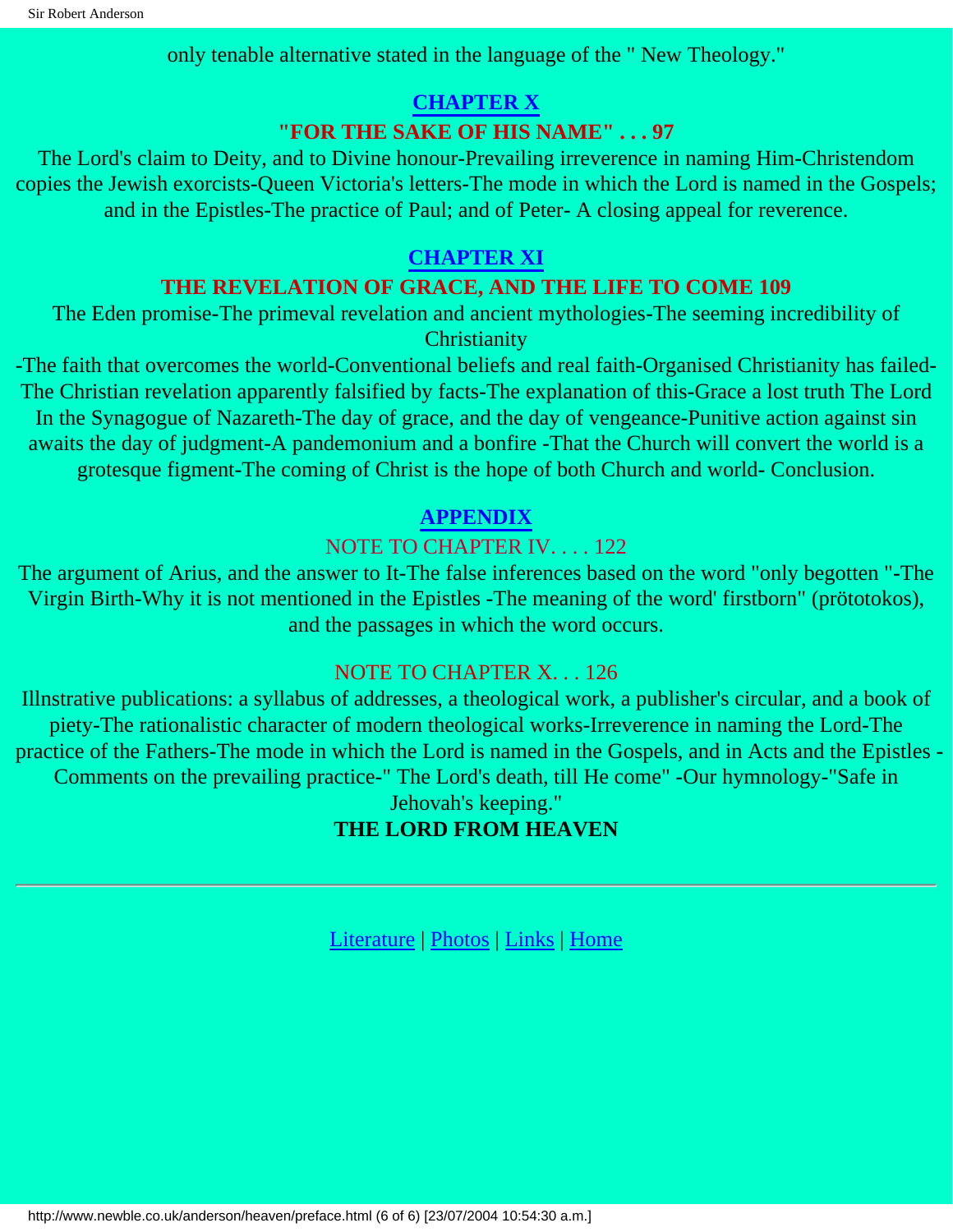

# <span id="page-6-0"></span>**THE LORD FROM HEAVEN**

## **CHAPTER I INTRODUCTORY: THE QUESTION AT ISSUE**

"THE great English philosopher, John Stuart Mill, has somewhere observed that mankind cannot be too often reminded that there was once a man of the name of Socrates. That is true; but still more important is it to remind mankind again and again that a man of the name of Jesus Christ once stood in their midst." These are the opening sentences of a well-known work from the pen of the greatest of living Rationalists. But in this twentieth century such a reminder is an anachronism. For infidelity has changed its ground, and the facts of the life and ministry of Christ no one now denies. The only question in dispute today relates to His personality. Who and what was the Great Teacher whose advent changed the history of the world?

As the result of the controversies which raged around that question in the early centuries, the creed of Christendom proclaims His Deity. But in these days the creed of Christendom has been thrown into the melting-pot. And the real aim of the Christianised Rationalist, concealed beneath a cloak .of Christian terminology, is to prove that the "Jesus Christ" who once stood in our midst was but a man. And the great problem of the ages has today assumed a new and subtle phase. For that which was formerly the issue in the Unitarian controversy is no longer in dispute. The divinity of Christ is now, acknowledged even by the infidel. "Rest now in thy glory!" Renan exclaims in an outburst of enthusiastic homage. "Thy work is achieved, thy divinity established. . . . Between thee and God men shall distinguish no longer." Indeed it is accepted even by the base apostasy which masquerades as "the New Theology."

For, we are told, God is "immanent" in human nature, and we are all His sons. The Nazarene's title to divinity therefore is not only undisputed, but it is admittedly preeminent, albeit it is not exclusive. Every prince of the blood is a royal personage. But not even the Prince of Wales, unique though his position be, has either the power or the dignity of kingship. The parable needs no interpreting: the question at issue today is not the divinity of Christ, but His DEITY. In dark days now past, when the avowal of "heretical" beliefs involved suffering and loss, men thought deeply before they strayed from the beaten tracks of "orthodoxy." They knew what it meant to "gird up the loins of their mind." But slovenly-mindedness is a marked characteristic of religious thought in this shallow and silly age of ours. The catch phrases of the fashionable pulpit or the popular press are accepted without any sort of mental struggle; and "historic beliefs" are jettisoned without the slightest exercise of heart or conscience. And yet, having regard to the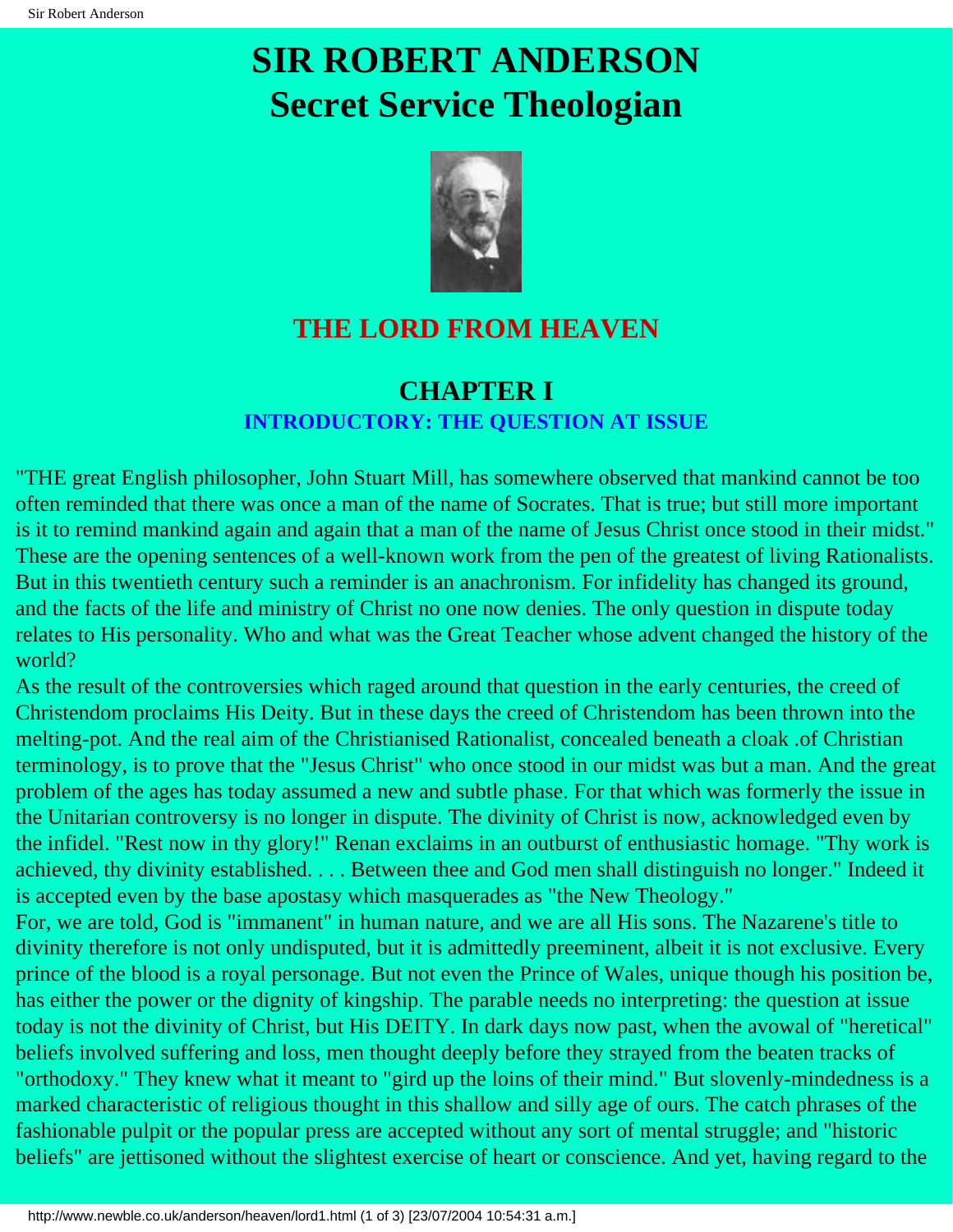transcendent importance and solemnity of the questions here at issue, such levity is intolerable. For if the "historic beliefs" are true, the coming of Christ was the crisis of the world.'

While then, with the Rationalist, the Great Teacher was "a man of the name of Jesus Christ," the Christian maintains His Deity. This belief, moreover, is based on the writings of His first disciples; and if the beliefs of the Apostles and other writers of the New Testament on a subject of such supreme importance do not reflect the teaching of their Lord, and of the Holy Spirit who was given to guide them into all truth, faith in Christianity is mere superstition.

That the New Testament teaches the Deity of Christ is so indisputable that the infidel accepts the fact, and the task he sets himself is to disparage the testimony of the writers. In Baur's day this was achieved by maintaining that most of the sacred books were not written by the men whose names they bear, but belong to a later age. It is achieved in our day by insisting that, just because the writers were His disciples, they were not impartial witnesses, and their evidence is therefore unreliable.

Such are the ways of those who attack the Bible. "The Tubingen school" implicitly allowed that if the New Testament had been written by the Lord's contemporaries, the evidence would be valid. The Schmiedel school to-day insist that, just because the writers were His personal disciples, they were not impartial, and their evidence should be rejected! To put it tersely, no one who believed in His claims should be allowed a hearing in support of His claims.

The conception of a tribunal which acted on this principle would be delightful in a "nonsense book" or in a farce to be acted on the stage. It is a theory of evidence unknown in any civilised community - ancient or modern. And no less absurd would it be if applied to history. Suppose, for example, a life of Queen Victoria written on the system of excluding everything derived from those who knew and honoured her! How, then, does the matter stand? Upon the question here at issue, the testimony of the disciples is so clear that even the infidel acknowledges that it would deserve acceptance if it were confirmed by independent evidence. But no confirmatory evidence is more convincing than that of hostile witnesses, and the fact that the Lord laid claim to Deity is incontestably established by the action of His enemies. We must remember that the Jews were not a tribe of ignorant savages, but a highly cultured and intensely religious people; and it was upon this very charge that, without a dissentient voice, His death was decreed by the Sanhedrim - their great national Council, composed of the most eminent of their religious leaders, including men of the type of Gamaliel and his great pupil, Saul of Tarsus. That He was of the royal house of David was proved by the official genealogies. That He did great miracles was universally acknowledged, and not even His enemies denied that all His acts and, save on one vital point, all His words, were Worthy of His Messianic claims. How, then, can the fact be accounted for that good men men who had a zeal for God- condemned Him to death as a blasphemer? The answer is not doubtful. It was not for His good deeds that He had been threatened with stoning, but because, said they, "Thou, being a man, makest Thyself God." And upon this charge it was, I repeat, that He was arraigned. Had that charge been false, had it been due to a perversion of His words, He would, as a devout Jew, have repudiated it with indignant earnestness, whereas His acceptance of it was unequivocal.

"Not so," the Unitarian will object, "the accusation was not that He claimed to be God, but that He called Himself the Son of God; and the answer He gave- that He was yet to sit 'on the right hand of power '- was in keeping with all His teaching. The very assertion of His Sonship was itself an acknowledgment that He took a subordinate place, and owned the Supreme as His Father and His God."

Are we to conclude, then, that the crucifixion of Christ was due to a misunderstanding which any one of us might have put right, if only we could have gained a hearing before the Sanhedrim on that fateful day?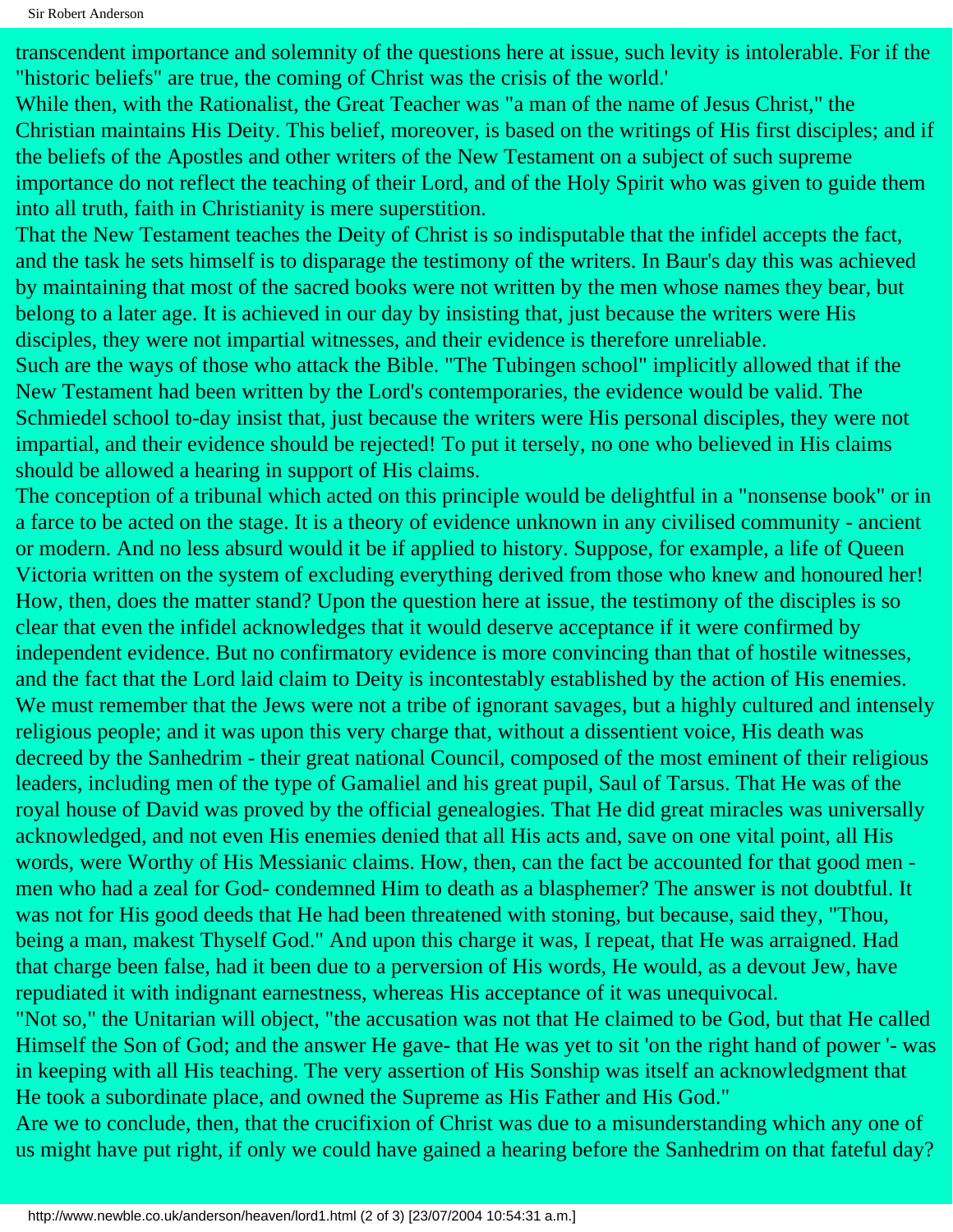The alternative to this absurd suggestion is that the assertion of His Sonship was essentially a claim to Deity. And this suggests an inquiry of extreme interest and importance respecting the use and meaning of the word " son" in the New Testament. [Chapter Two](#page-9-0)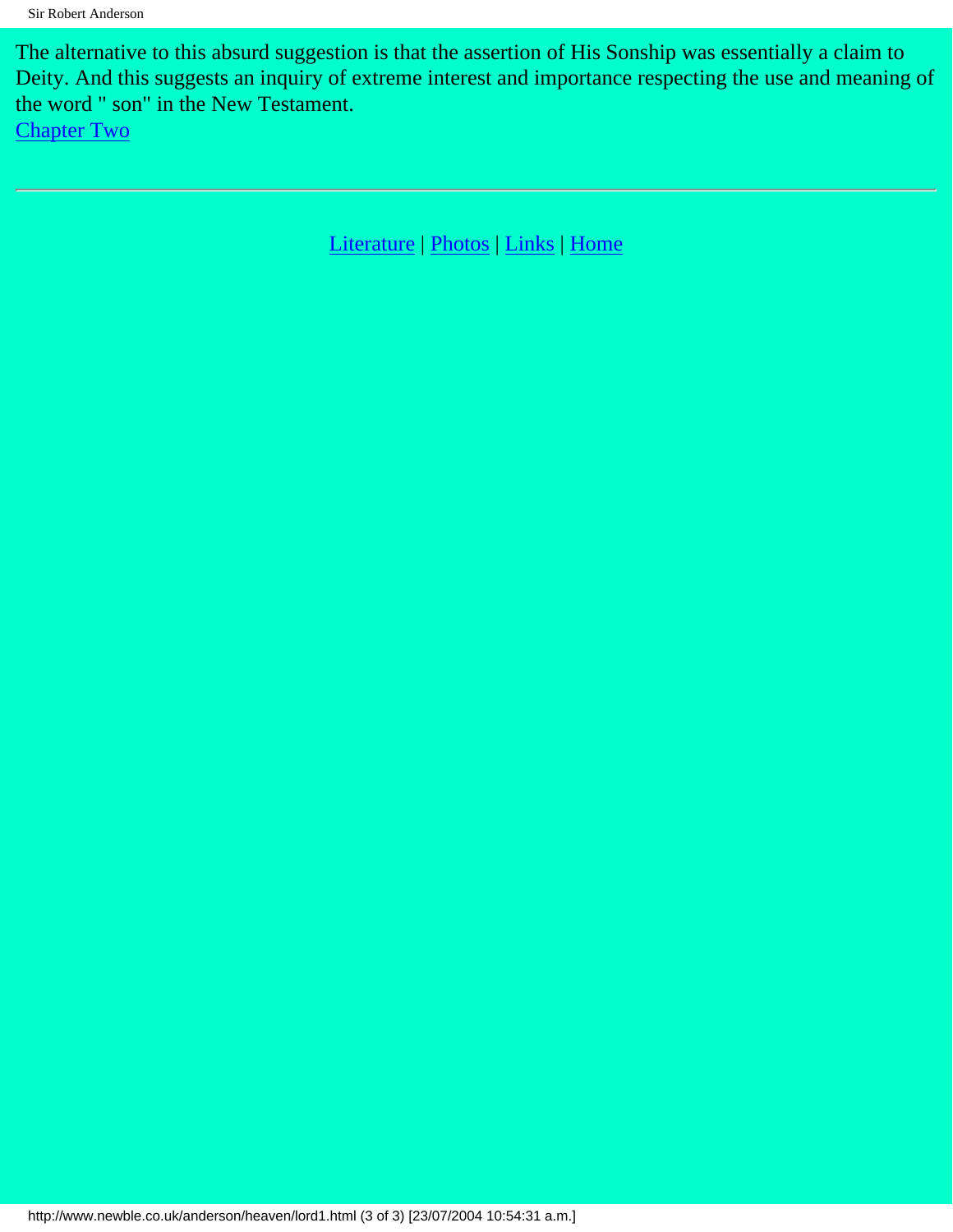

# <span id="page-9-0"></span>**THE LORD FROM HEAVEN**

### **THE MEANING OF "SON" IN SCRIPTURE**

IT is unnecessary to notice passages where the word "son" stands for remote descendant, as, for example, in the first verse of the First Gospel, or in the familiar phrase "Children of Israel," or again, when the Lord declared that in building the tombs of the prophets the Jews bore witness that they were the "sons" of those who slew them. Still less need we notice the numerous occurrences of the word in its primary and common acceptation. But such is the influence of our English Bible upon our habits of thought and speech that when we are told that James and John were "sons of thunder" the phrase seems as natural as when we read that they were sons of Zebedee. Our English Bible, I say advisedly; for when the Revised Version first appeared, people were inclined to resent such unfamiliar phrases as "Sons of the bridechamber," "sons of disobedience," &c. And yet the distinction between "son" and "child" is of great importance; and in ignoring it our version, the translators have sometimes obscured, or even perverted, vital truth.

In the Sermon on the Mount, for instance, the Lord is made to say that by loving their enemies men may become children of God. But this is utterly opposed to Christian teaching. It is by birth, and only by birth, that the relationship of father and child can be created. Moreover the Lord was there addressing His disciples, who had in fact experienced the new birth and were already children of God; and to them it was He said, "Love your enemies, and pray for them that persecute you, that ye may be sons of your Father which is in heaven."

Again, the A.V. reads, "As many as received Him, to them gave He power to become the sons of God, even to them that believe on His name, which were born . . . of God." But this is no less inaccurate. Thus it is indeed that we become children of God, and "children" is the word here used; but sonship connotes what children ought to be. "As many as are led by the Spirit of God, these are sons of God."

To many the statement may seem startling, but its truth can be easily tested, that in the New Testament believers in Christ, as such, are never designated sons of God. In other words, that phrase never occurs as a mere synonym for "children of God." The words of Galatians iii. 26 may seem to be an exception to this, but in fact they afford a striking illustration of it. For when the Apostle writes, "Ye are all the Sons of God, through faith, in Christ Jesus," he uses the word "sons" in a peculiar sense, his purpose being to mark the difference between the position of children under age, and of those who have attained their majority. In this Christian dispensation the people of God are no longer treated as in a state of nonage,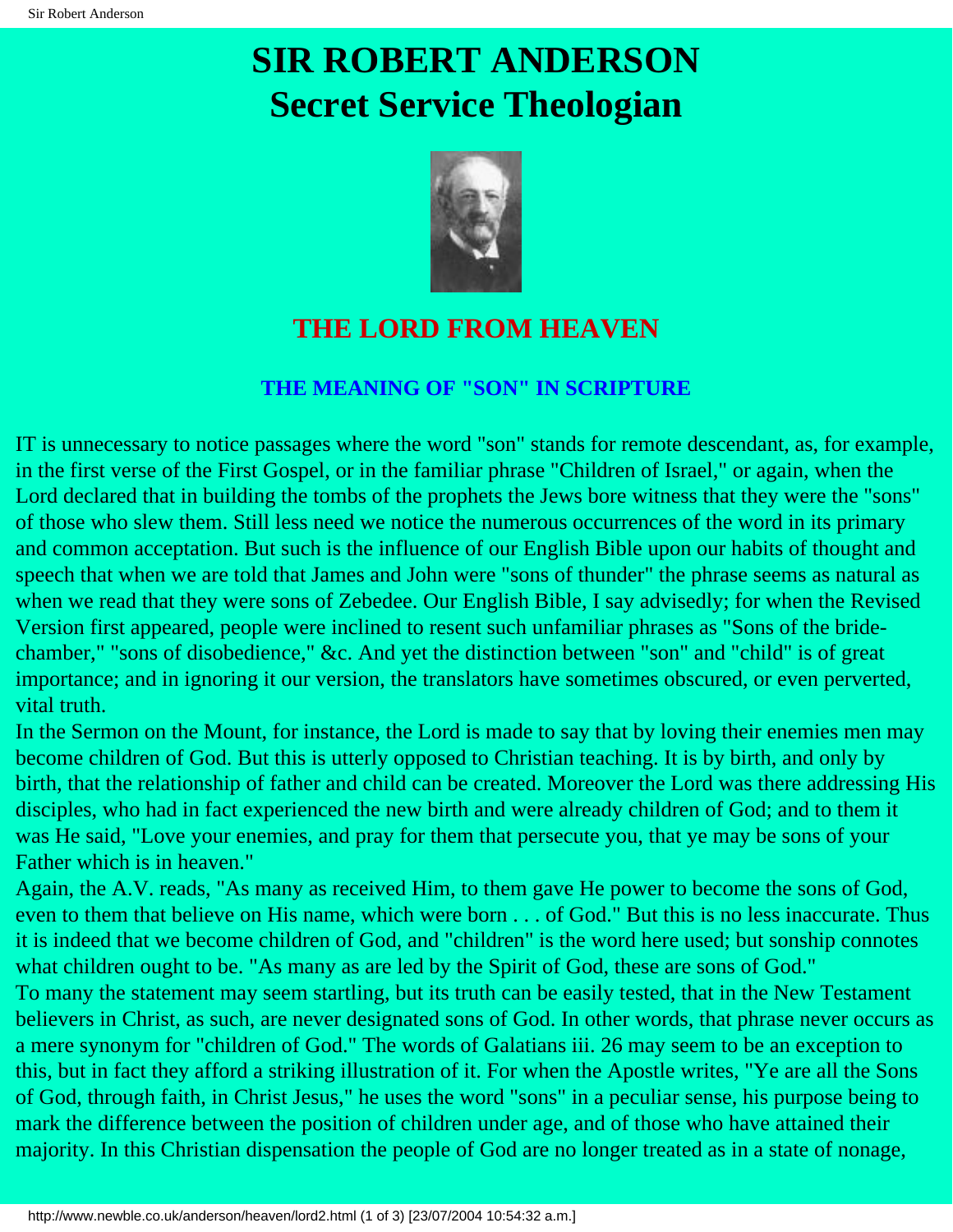"under tutors and governors," but are now deemed to be of full age, and take rank as sons.' In Hebrews xii. 8, again, the word "sons" occurs in a sense equally foreign to our English use; for it marks the distinction between the legitimate offspring and the illegitimate, to the latter of whom the status of son is denied.

These two passages are quite exceptional, the word "son" being employed to connote dignity or privilege, whereas it is generally used to indicate character or nature. And it is noteworthy that when the word is employed in this ethical sense, no thought of parentage is involved, unless, perhaps, remotely, and by way of a poetic figure. The Gentile Galatian converts, for example, could have no possible claim to be "children of Abraham," nor would the Apostle have thus described them; but, though not "sons of the stock of Abraham," he tells them that "they which are of faith, the same are sons of Abraham." The word is here used as definitely in a figurative sense, as in the phrase "sons of thunder."

And that phrase might teach us to distinguish between the traditional "St. John" and the Apostle of that name. The one was a soft, womanly creature, whereas "the beloved disciple" was a bold and manly man who used strong, stern words. For with him those who cherish malice are murderers; and those who belittle the Lord Jesus Christ, or deny His glory, are liars and antichrists. And remembering that his brother, the Apostle James, was a man of the same type, we can well understand why his death was specially pleasing to the Jews when he fell as a victim of Herod's malignity.

If Joseph (or Joses) had been called "a child of consolation," we might suppose him to have been the recipient of very special comfort; but when we read that the Apostles surnamed him Barnabas, or "son of consolation," we conclude that he was a man of intensely sympathetic spirit.

In the same way "Sons of wrath" would be "sons of Belial"; but when the Epistle to the Ephesians tells us that by nature we are "children of wrath," the words are meant to express our condition and destiny. So, again, the phrase "a child of disobedience" might perhaps imply that the individual was the progeny of a parent's sin, whereas "sons of disobedience" describes what men are essentially and as to their very nature.'

The fact that the Apostle exhorts the Ephesians to walk as "children of light," whereas "sons of light" is his word to the Thessalonians, may seem to indicate that in this instance, at least, the words are used as synonyms. But an examination of the passages will make it clear that here, as elsewhere, the words carry their distinctive meanings. The one statement describes the normal condition and environment of the Christian; the other relates to his character and nature. There is a double parallel:

"Watch and be sober" answers to "Walk as children of light," but "Ye are all sons of light" answers to "Ye are light in the Lord."

This may remind us of the Lord's words in explaining the Parable of the Unjust Steward: "The sons of this world are for their own generation wiser than the sons of the light." The comparison here is not between earth and heaven, but between those who belong morally to the present economy and those who are "light in the Lord." But in another passage, where the Lord speaks of "sons of this world" and "sons of the resurrection," the contrast is merely between our condition in the present economy, and what we shall be when we "attain to that world." He thus uses the phrase in a double sense. In the one case, "sons of this world (or age)" includes all who belong to this economy in the sense of being in it, whereas in the parable it indicates those who are of it.

Nor will this seem strange if we keep in mind that in Scripture the word bears an Oriental and essentially figurative meaning. And this is true, even where a literal sense might seem possible, as, for example, when the Apostle Peter appeals to the Jews as "sons of the prophets." His audience may, of course, have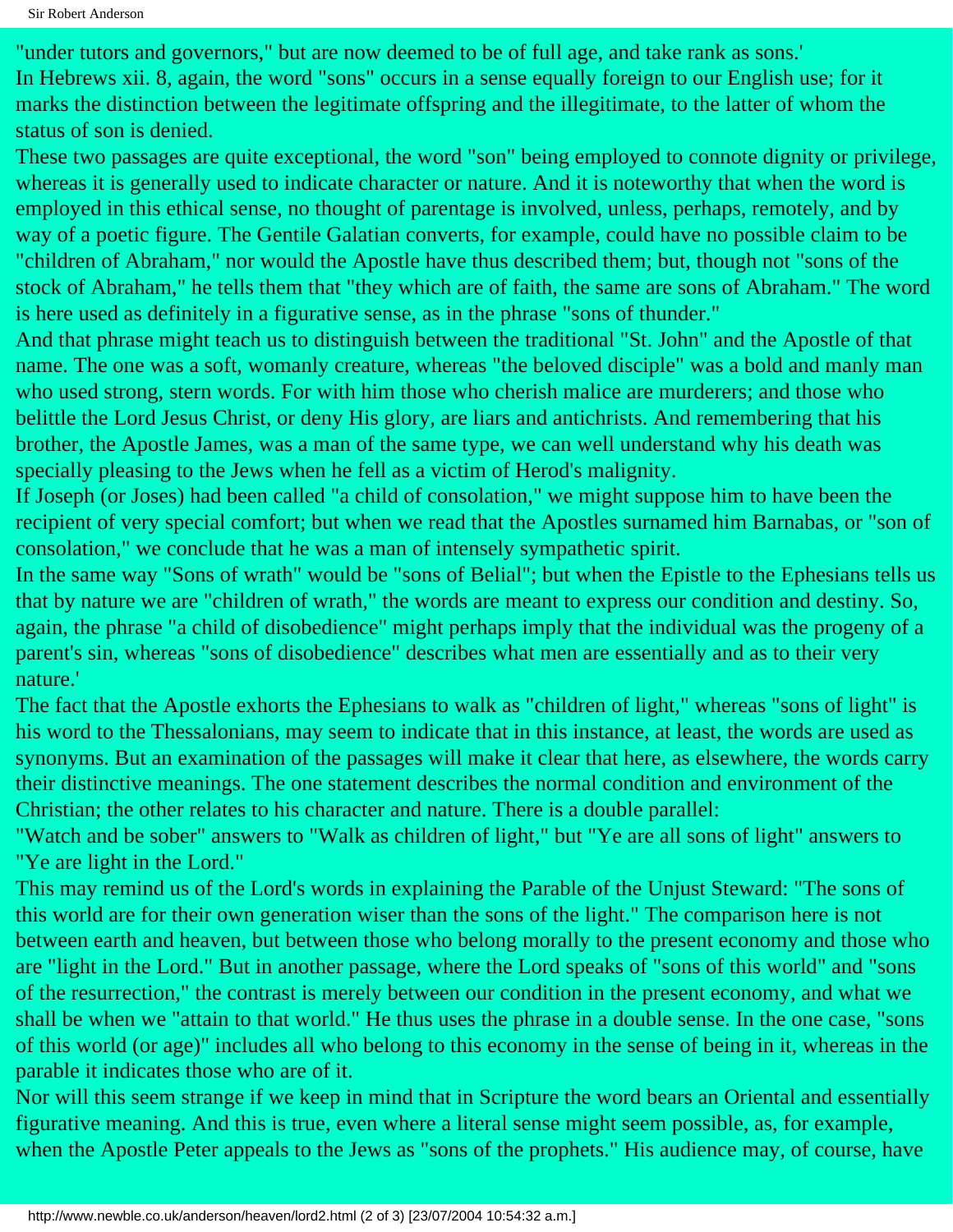included some who were actual descendants of the prophets; but the words he added, "and of the covenant," make it clear that no such thought was in his mind. In addressing them as "sons of the prophets and of the covenant," he was appealing to them as heirs of the hopes and promises of which the covenant and the prophecies spoke.

So again, when the Apostle Paul denounced Elymas the sorcerer as "Thou son of the devil," his Oriental hearers would understand his words as describing the man's character and nature. And in this same sense it was that the Lord Himself branded the typical proselyte of the Pharisees as a "son of hell." [Chapter Three](#page-12-0)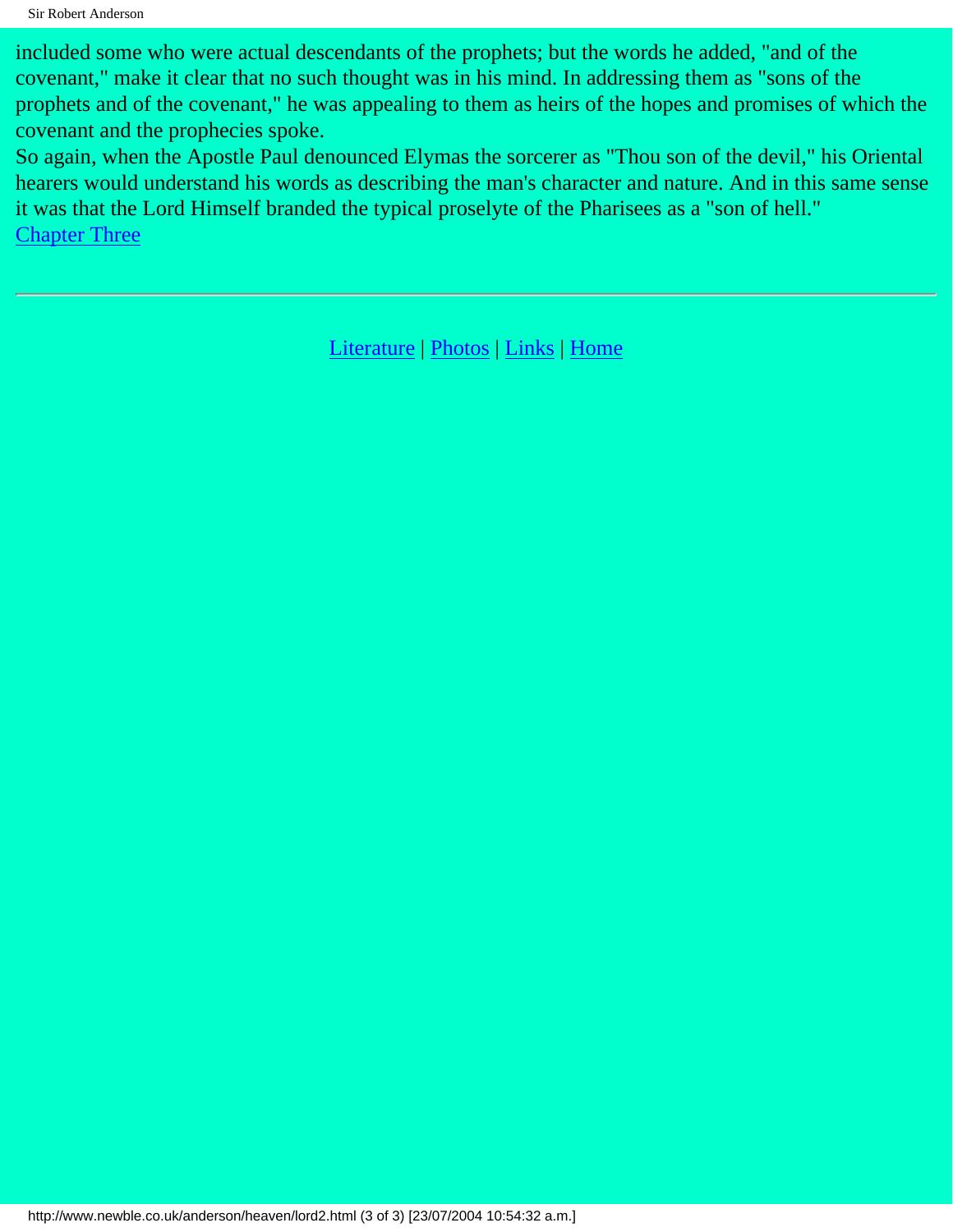

## <span id="page-12-0"></span>**THE LORD FROM HEAVEN**

## **CHAPTER III THE SON 0F MAN**

Tins preliminary inquiry will help us to appreciate the significance of the word " Son" in the titles of our Divine Lord. And first as to His self-chosen designation of Son of Man. Is it, as the Rationalist and the Jew would tell us, a mere Hebraism meaning no more than that He was human?

The English reader misses the significance which the Greek article lends to the words in the original. But it is recognised by scholars; and those who wish to evade it maintain that the Lord spoke in Palestinian Aramaic, and in that dialect, they declare, the phrase could not have the meaning which the Christian assigns to it. But we can afford to ignore discussions of this kind. For words are like counters, in that their value is settled by those who use them; and there can be no doubt as to the significance which the Lord Himself attached to this His favourite title.

When, for example, He exclaimed, "The foxes have holes and the birds of the air have nests, but the Son of Man hath not where to lay His head," it is clear that the contrast implied in His words was between the highest and the lowest. The humblest creatures had a home, but He, "the firstborn of all creation," was an outcast wanderer. This is the first occurrence of the phrase in the New Testament, and in Scripture a first occurrence is often specially significant. And certain it is that on the last occasion on which He used the title - it was when on His defence before the Sanhedrim - His purpose was, by declaring Himself to be the Son of Man of Daniel's vision, to assert His claim to heavenly glory. For while the first vision of the seventh chapter of Daniel (like the vision of the second chapter) is of earthly kingdoms in relation to Israel and Israel's Messiah, the vision which follows, in which He is seen as "Son of Man" in heaven, reveals a wider sovereignty and a higher glory. In many a learned treatise the question is discussed whether this be a Messianic title at all; and in not a few this question becomes merged in an inquiry whether the Jew regarded it as such. But the Lord's words before the Sanhedrim clearly point to the conclusion suggested by His use of the title in the passage already cited, namely that it was His rejection as Messiah that led Him to declare Himself the Son of Man.

And this conclusion is confirmed by the record of the martyr Stephen's vision. His murder was Jerusalem's final rejection of Messiah. For he was the messenger sent after the King to say they would not have Him to reign over them. And as his eyes were closing upon this world, they were opened to see the heavenly vision Daniel saw-"the Son of Man on the right hand of God."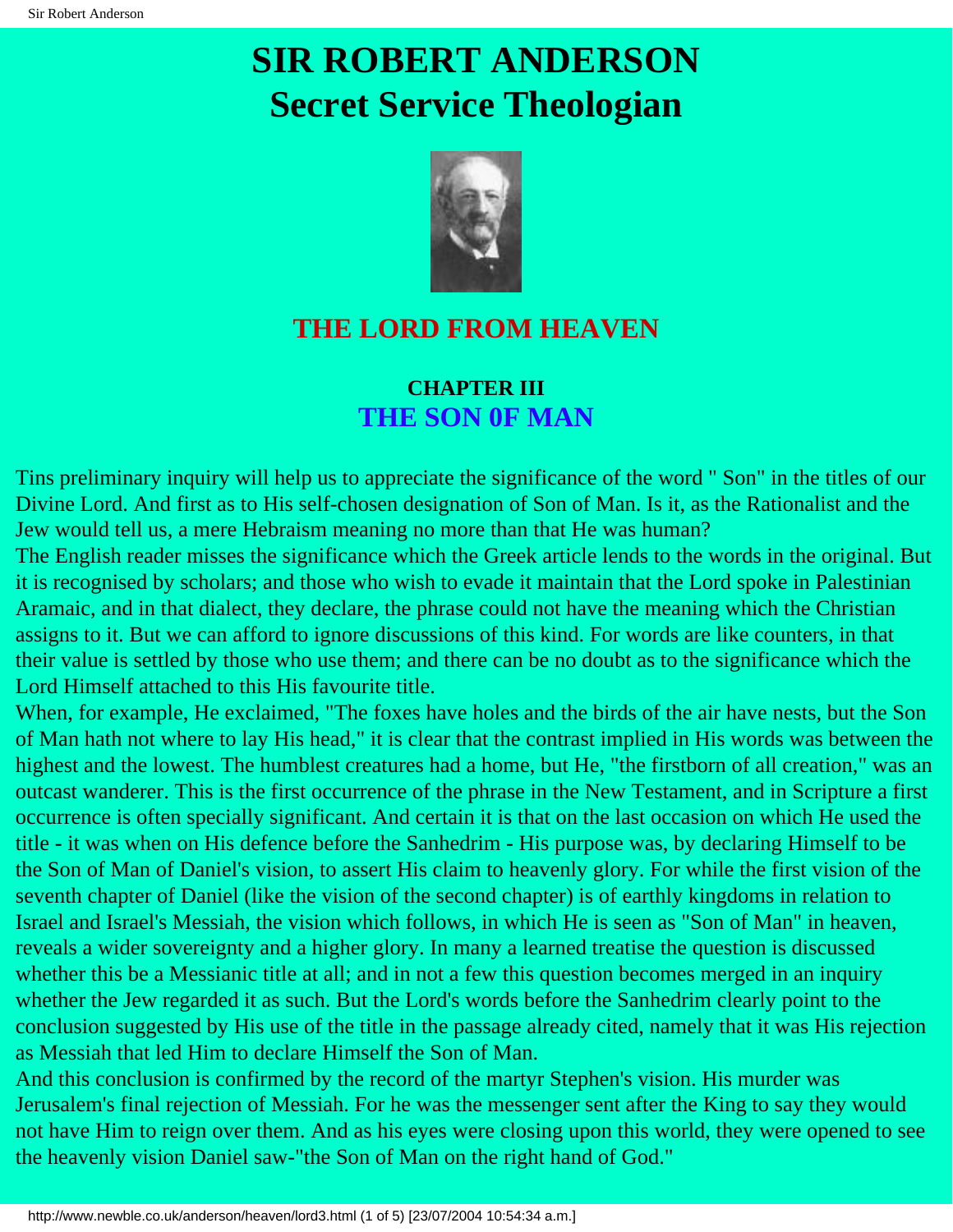Sir Robert Anderson

It was not His human birth that constituted Him the Son of Man. That birth, indeed, was the fulfillment of the promise which the name implied; but the Son of Man, He declared explicitly, "descended out of heaven." And He said again, "What and if ye shall see the Son of Man ascend up where He was before? " When, therefore, He proclaims that "the Son of Man came to seek and to save that which was lost," came "to give His life a ransom for many," faith responds intelligently in the words of that noblest of the Church's hymns, "When Thou tookest upon Thee to deliver man, Thou didst not abhor the Virgin's womb." For the Virgin birth was but a stage in the fulfilment of His mission.

Nor was it as the Virgin's Son, but as the Son of Man, that He claimed to be "Lord even of the Sabbath," and to have "power upon earth to forgive sins." And, according to the language of our English Versions, it is as the Son of Man that the prerogative of judgment has been committed to Him. The Father, He said, "hath given Him authority to execute judgment also, because He is the Son of Man." But a reference to the original discloses the fact that here the form of the words suggests that His purpose is to emphasise that it is because He is MAN that He is appointed to be the judge of men.

The revelation of the Son of Man will lead the spiritual Christian, who has learned to note the hidden harmony of Scripture, to recall the language of the creation story: "Let us make man in our image, after our likeness."*(Footnote - Eighty times the words "Son of Man" occur as uttered by the Lord; but here, and here alone, they are anarthrous (see p. 14 ante). Bishop Middleton maintains (" The Greek Article," p. 246) that the absence of the articles makes no difference; and he accounts for it by saying that "Now, for the first time, has Christ asserted His claim to the title: in all other places He has assumed it." But surely this would be a valid reason only if this were either the first time, or the last, of His using the words.*) "The type," as the biologist would phrase it, is not the creature of Eden, but He after whose likeness the creature was fashioned. And this suggests the solution of a "mystery." We are but men, and while angels behold the face of God, no man hath seen Him or can see Him. We are "flesh and blood," and "flesh and blood cannot inherit the kingdom of God." And yet as men we are to dwell in heavenly glory; and that wonderful promise shall be fulfilled to us-" They shall see His face."

How is this seeming paradox to be explained? "Flesh and blood" are not essential to humanity. True it is that, as "the children are partakers of flesh and blood, He also Himself likewise took part of the same. He assumed "a natural body." "For there is a natural body, and there is a spiritual body." The one pertains to "the first man," who is "of the earth earthy, the other to "the second Man," who is "of heaven." For the Lord from heaven is "Very Man," and it is as Man that He is now upon the throne. But the body is not the man: it is but the tent, the outward dress, as it were, which covers Him. And He is "the same yesterday, and to-day, and for ever " the same who once trod the roads of Galilee and the streets of Jerusalem. He is enthroned as Man, but no longer now in "flesh and blood." For ere He "passed through the heavens" He changed His dress.

And we too "shall be changed." "As we have borne the image of the earthy, we shall also bear the image of the heavenly,' The image, or pattern, of the earthy is the Adam of the Eden creation; that of the heavenly is the last Adam, the Lord from heaven. And He will "fashion anew the body of our humiliation, that it may be conformed to the body of His glory. For the triumph of redemption will not be in restoring us to the place which Adam lost by sin, but in raising us to the perfectness of the new creation, of which the Lord from heaven is the head. The eyes of our faith are not fixed upon the blessedness of Eden, but upon the glory of "the Holy Mount"; for "we know that when He shall appear we shall be like Him, for we shall see Him as He is."

We must bear in mind, then, the distinction so clearly marked in Scripture between the Lord's essential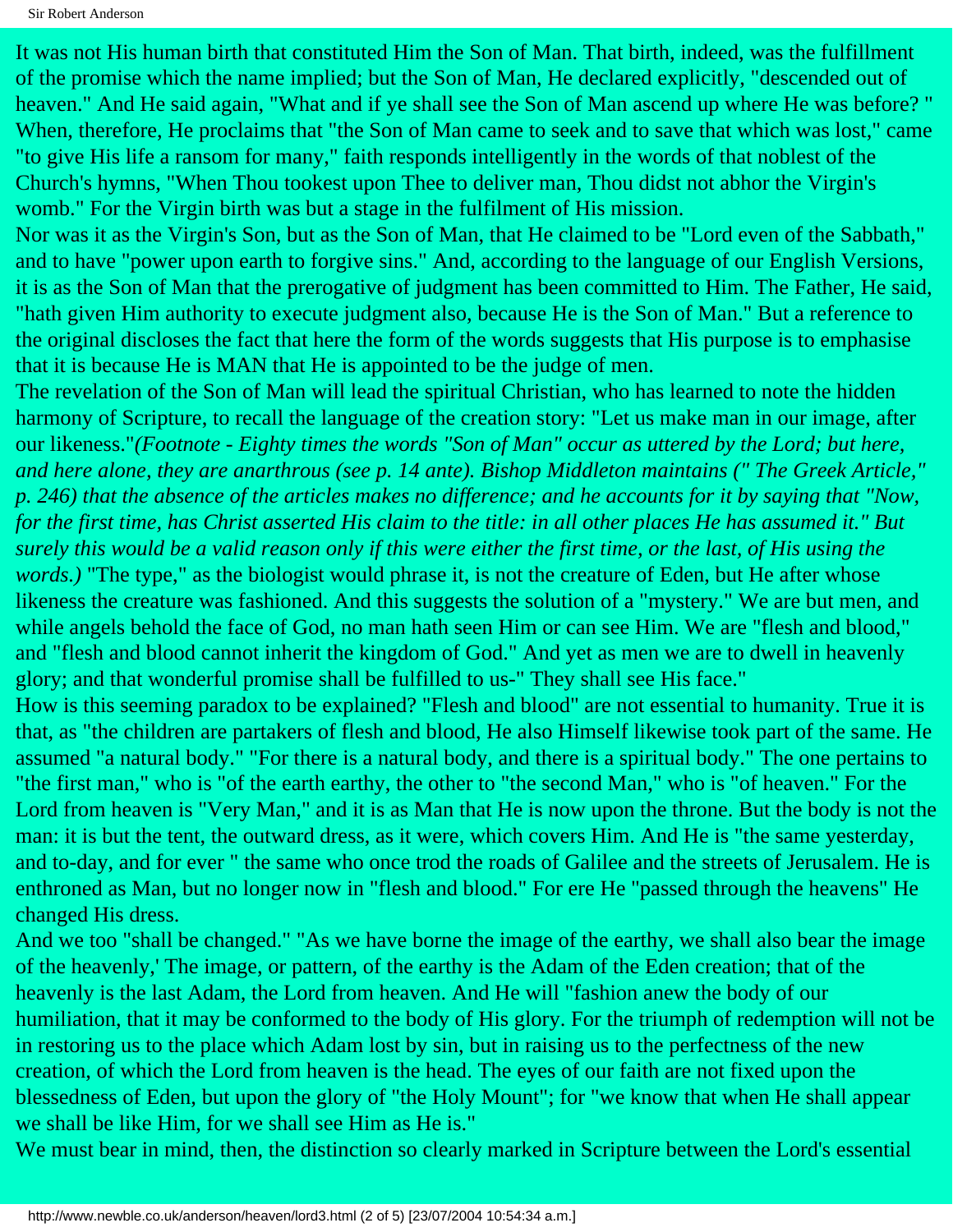Sir Robert Anderson

glory as the Son of Man, and what He became in virtue of His human birth. Nor is this all. We need to remember also that, because of His humiliation, He has been raised to a position and a glory beyond what is revealed in the Hebrew Scriptures, or even in the doctrinal teaching of the Gospels. "He humbled Himself, becoming obedient even unto death, yea, the death of the cross. Wherefore also God highly exalted Him and gave unto Him the name which is above every name." In view of His prayer on the night of the betrayal, how can this be understood? "And now," He said, "0 Father, glorify Thou Me with Thine own self, with the glory which I had with Thee before the world was." A higher glory is inconceivable, and this glory was His by right: what meaning, then, can be given to the statement that He was raised to the highest glory in virtue of the cross? There is only one explanation possible, namely that it is as MAN that He has been thus exalted. It is not that as the Son of Man, by inherent right, He has "ascended up where He was before," but that as the Crucified of Calvary He is enthroned in all the glory of God.

And this may explain what to some may seem a difficulty. The Apostle John was not only "the disciple whom He loved" he was one of the favoured three who were with Him on the Mount of Transfiguration; how is it, then, that while that vision of glory served only to excite wondering worship, and led the disciples to pray for its continuance, he was so completely overwhelmed by the vision of the Lord vouchsafed to him at Patmos? "When I saw Him," he writes, "I fell at His feet as dead." May not the explanation be that, whereas the glory of "the Holy Mount" was that of "the Son of Man coming in His kingdom," the Patmos vision revealed Him in all the fulness of the supreme glory to which He was exalted when "begotten again from the dead"? He was "like unto the Son of Man"; but "His eyes were as a flame of fire." "And He had in His right hand seven stars; and out of His mouth went a sharp two-edged sword, and His countenance was as the sun shineth in his strength."

And it is as thus exalted that the Christian is called upon to know Him and to worship Him. It is not that there are many Christs, but that "upon His head are many crowns." Nor is it that the Lord Jesus of Bethlehem and Calvary is lost to us. "He laid His right hand upon me, saying unto me, fear not," is the seer's record of the scene when he lay like one dead in presence of such awful glory. But though His hand held the stars of that vision of glory, it was the same loving hand that had so often rested on him in the days of the humiliation. And though that voice was "as the sound of many waters," the words were such as the beloved disciple was doubtless used to hear during the ministry of the forty days-" I am He that liveth, and was dead; and behold I am alive for evermore, and have the keys of hell and of death." That supreme glory was His, I repeat, by inherent right. "Originally in the form of God," and "on an equality with God," are the words of the often-cited text. But, not counting this "a prize" (or "a thing to be grasped"), He emptied Himself - divested Himself of it all.

The inference of the rationalistic "Higher Criticism" is that during His earthly sojourn He was, in effect, a mere man, and therefore a dupe of the ignorance and error which prevailed among the Jews of His time. And this, moreover, not merely in ordinary matters, but in the sphere that most vitally concerned His ministry and His mission. Strange it is that even un-spiritual men can fail to be shocked by the profanity of this; stranger still that even a surface acquaintance with the Gospels does not enable them to detect its falseness. *(Footnote - Here are the words of the standard text-book of the cult: "Christ held the current Jewish notions respecting the divine authority and revelation of the Old Testament." (Hasting's Bibl. Dict., article "Old Testament," p. 601.)*

For the antithesis so often emphasised in His teaching was not between the divine and the human, but between the Father and the Son. Nor was this the limit of His self-renunciation. He not merely "emptied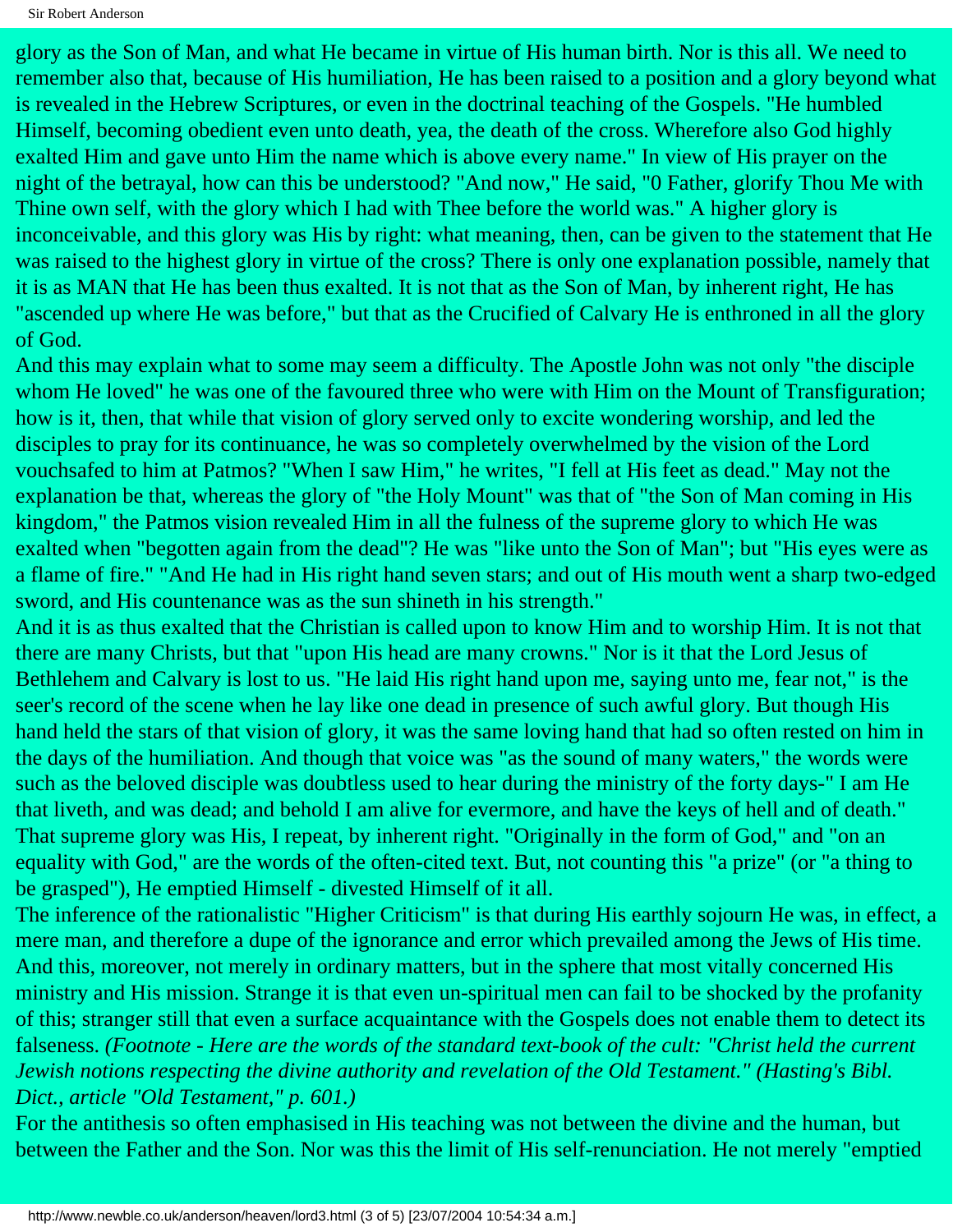Sir Robert Anderson

Himself" in coming into the world, but, "being found in fashion as a man He humbled Himself." And yet He claimed to forgive sins, and to be Lord of the Sabbath; and in the hour of what seemed His greatest weakness and shame He declared that He could summon myriads of angels to His help. Is this the attitude, is this the language, of "a Jew of His time"? As we read the record we realise that we are in the divine presence of the Son of Man. And yet He humbled Himself to the extent of giving up even His liberty as a man, and refraining, not merely from doing His own will, but even from speaking His own words.

The holiest of men could not be trusted thus, When, in His dealings with the exiles of the Captivity, God needed a prophet who would never speak save in words divinely given, He struck Ezekiel dumb. Two judgments had already fallen on the nation - first, the Servitude, and then the Captivity, to Babylon. But they were warned that, if they remained impenitent, a third, more terrible than either, would befall them that of the seventy years' Desolations; and until the day when Jerusalem, their boast and pride, was smitten, Ezekiel's mouth was closed, save when the Spirit came unto him, and God gave him words to speak.' But the self-renunciation of the Son of God was so absolute and unreserved that He could use language such as this - The Son can do nothing of Himself, but what He seeth the Father do" (John v. 19).

"He that rejecteth Me, and receiveth not My words, hath one that judgeth him: the word that I have spoken, the same shall judge him in the last day. For I have not spoken of Myself; but the Father which sent Me, He gave Me a commandment, what I should say, and what I should speak. And I know that His commandment is life everlasting: whatsoever I speak, therefore, even as the Father said unto Me, so I speak" (John xii. 48-50).

Are these the words of One who "held the current Jewish notions" of His time? Blind though they were, the Jews of His time were not so blind as some Christian ministers and professors of Christian Universities to-day. For the Jews could recognise that "He taught them as one having authority, and not as their scribes." From the scribes they were used to receiving definite and dogmatic teaching, but it was teaching based upon "the law and the prophets": here was One who stood apart and taught them from a wholly different plane. The words of the Apostles and Evangelists were "inspired," but His words were "the words of God " in a higher sense. For it was not merely the body of His teaching that was thus divine, but the very language in which it was conveyed. So that in His prayer on the betrayal night He could say not only "I have given them Thy Word," but "I have given them the words which Thou gavest Me."

So complete was His self-renunciation and submission that beyond what the Father gave Him to speak He knew nothing, and was silent. With reference to His coming in glory, for instance, He declared, "Of that day or that hour knoweth no one, not even the angels in heaven, neither the Son, but the Father." This was not within His "authority"; the Father had not given Him to speak of it. But if and when He spoke, He spoke with authority. "Whatsoever I speak, therefore," He declared, "even as the Father said unto Me, so I speak." What wonder, then, that He said again - and the words gain tremendous force from being part of the very same sentence in which He disclaimed the knowledge of the time of His return - " Heaven and earth shall pass away, but My words shall not pass away." What wonder that He declared His coming to be the crisis of the world!

[Chapter Four](#page-17-0)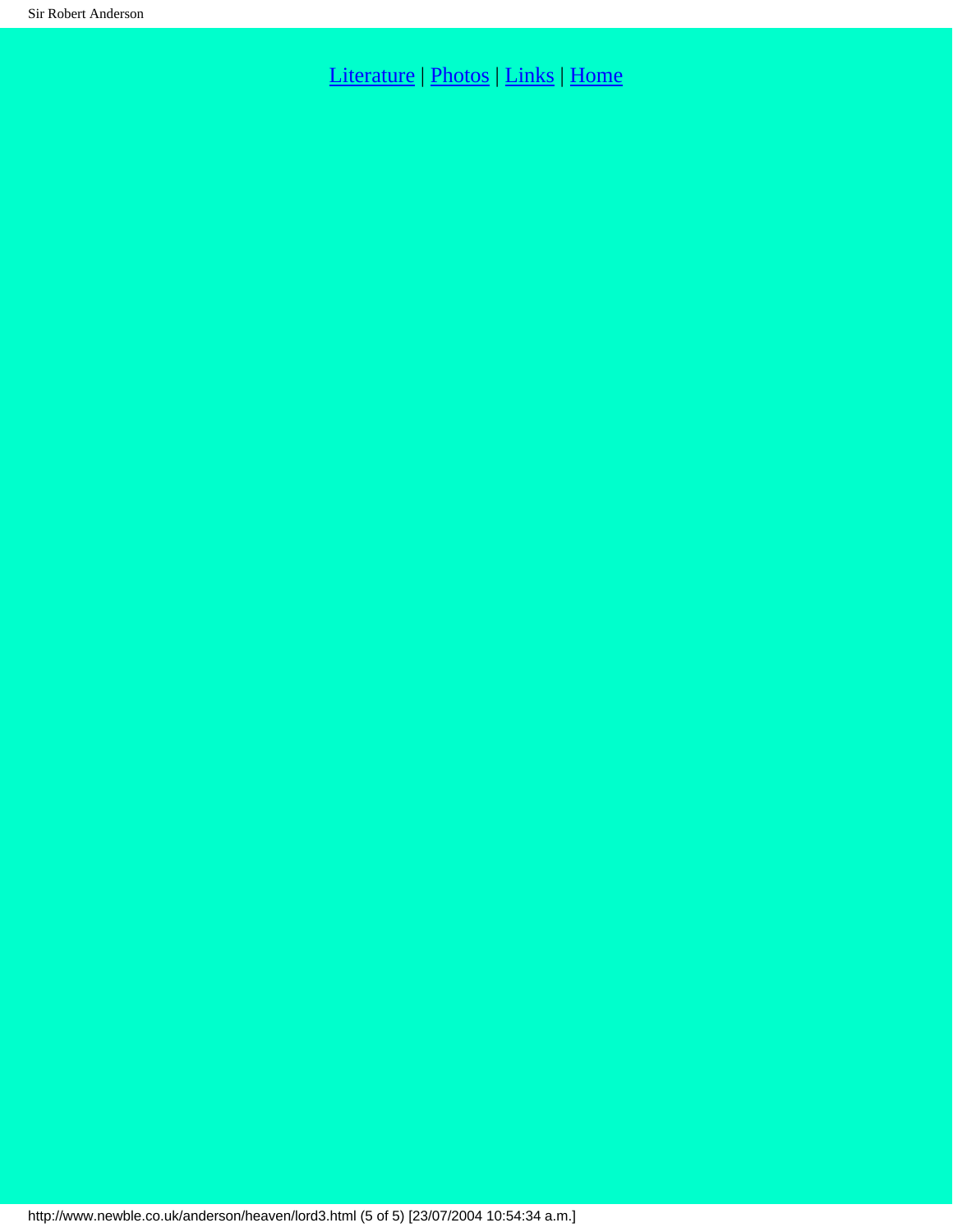

## <span id="page-17-0"></span>**THE LORD FROM HEAVEN**

## **CHAPTER FOUR THE SON OF GOD**

WE have seen, then, that "the Son of Man" is a Messianic title only in the sense that it belongs to Him who is Israel's Messiah; further, that the Lord assumed this higher glory when His Messianic claims were rejected; and lastly, that so far from its implying sonship by a human father, the title is altogether independent of His human birth. He was not only the man who was born in Bethlehem, but the Son of Man who "descended out of heaven "- Man by a higher title than human birth could give. In speaking of Him as the man of Bethlehem and Nazareth we are treading, as it were, the sacred enclosure reserved for the feet of the covenant people. And when we dwell upon His glory as the Son of Man, we seem to have passed the outer veil, where none but anointed priests might enter. But He is not merely the Son of Man, but the Son of God; and here we stand before the second veil which shrouds the mysteries of the holiest of all. And if we may dare to draw aside that veil, let us take heed that we do so with befitting reverence, and in the spirit of the words of Agur's "prophecy." We do well to recall them here: "Who hath ascended up into heaven, or descended? . . . What is His name, and what is His Son's name, if thou canst tell? . . . Add thou not unto His words." Here, then, are some of the words of the Son of God: "All things have been delivered unto Me of My Father; and no one knoweth the Son, save the Father.

The Lord goes on to say, "Neither doth any know the Father save the Son, and he to whomsoever the Son willeth to reveal Him; but there is no such added clause respecting the knowledge of the Son. No ONE KNOWETH THE SON, SAVE THE FATHER; or, as the Lord expressed it upon another occasion more definitely still, "No one knoweth who the Son is, save the Father." This is absolute, and in the light of it we read the Apostle's words, "the mystery of God, even Christ."

Would that this had always been remembered in the past! For the truth of Christ has suffered more from the mistaken zeal of its learned and devout defenders, than from the ignorance and malice of its assailants, heretical or profane. There are truths which we can make our own, and these we can distribute, so to speak, in our own coinage. 'But in presence of truth so solemn, so mysterious, so transcendental, it is our part simply to accept what is written, and to keep to the very words in which it is revealed. A recent incident in the French Chamber might teach us a lesson here, for "the children of this world are wiser in their generation than the children of light." Trouble was caused in a certain district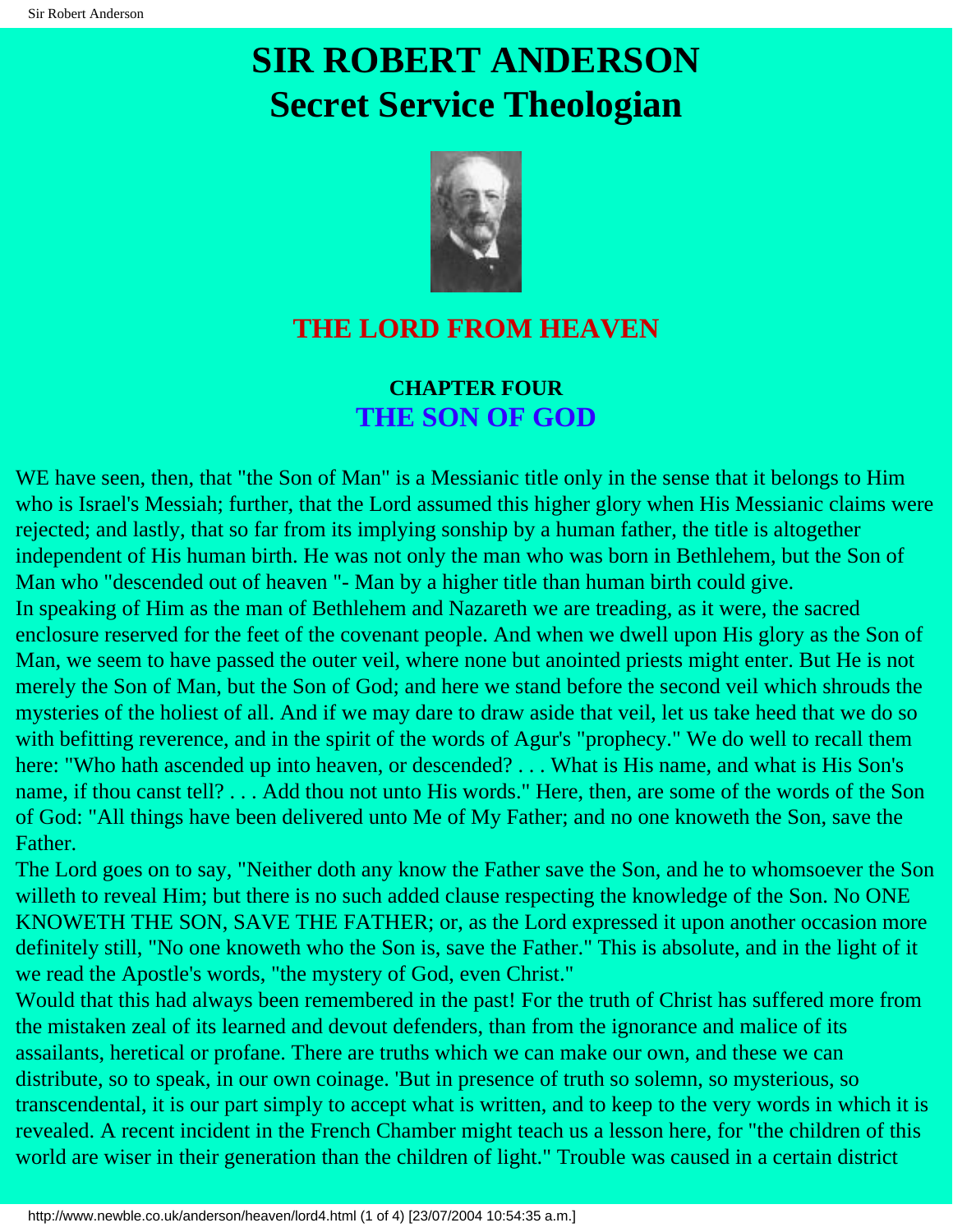through the general in command having communicated a War Office order in his own words. And when the Minister of War was challenged in Parliament for punishing him, his answer was, "He committed an offence, and I removed him; he paraphrased an order which it was his duty only to read."

And men have offended grievously by paraphrasing the words in which "the mystery of God" has been revealed. The Sonship of Christ has thus been defined and explained in the terms used to express the generation of human beings, thus affording the Jew a further excuse for his unbelief, and the Moslem an occasion for his blasphemies. As the Lord's title of Son of Man does not mean that He was begotten by a man, but that He is the very impersonation of humanity, ought we not to interpret His title of Son of God on this same principle? But is He not called the "only begotten Son of God"? Such is indeed the inaccurate rendering of our English versions.' Etymologically "only begotten," as one word, would be the precise equivalent in English of the Greek word here used; but what concerns us is not the etymology of the word, but the meaning of it. The language of the New Testament is largely based upon that of the Greek version of the Old; and this word is used by the LXX. to represent a Hebrew term of endearment a term in which there is no suggestion whatever of "begetting." It properly denotes "only"; and by a natural transition it comes to mean unique, and then greatly beloved.

In six of its twelve occurrences the Septuagint Version has "beloved" the very word by which the Lord Jesus was hailed from heaven at His baptism, and again on the Holy Mount. And in every one of these six passages our English translators render it "only." In one passage (Ps. lxviii. 6), it is taken, both in the Greek Bible and also in the English, to mean "solitary"; and in Proverbs iv. 8 it is rendered by a term of affection. In the four remaining passages (Judges xi. 84; Ps. xxii. 20, xxv. 16, and xxxv. 17), the Septuagint rendering is *monogenës*. The first of these passages tells us that Jephthah's daughter was his only child. In the 25th Psalm the word in our translations is "desolate." And in the 22nd and 85th Psalms, where our divine Lord is referred to, "darling" is the word used in the English versions.

Then as to the use of this word *monogenës* in the New Testament; in three of the nine passages where it occurs, it means an only child (Luke vii. 12, viii. 42, ix. 88). And their rendering of it by "only begotten" in Hebrews xi. 17 suggests that our translators regarded this English phrase as a term of endearment; for Isaac, though his father's darling, was not his only son. In the other passages where it occurs, it designates the Son of God (John i. 14, 18, ffl. 16, 18; and 1 John iv. 9).

The view we take of the first of these passages will influence our reading of the rest. "And we beheld His glory, glory as of the only begotten from the Father." Thus the revisers have given a literal translation of the text. And apart from controversy, every one would naturally understand it to mean that the glory of Christ was glory such as the Father would bestow upon the only Son. But yet most commentators read it differently, although the phrase "only begotten from the Father" is as unusual in Greek as it is in English, and the meaning of the word rendered "only begotten" is acknowledged to be "only" and "beloved." Such, indeed, is clearly the governing thought in every passage where the word is applied to the Lord; and it may be averred with confidence that, but for the controversies of other days, no other element would have been imported into it. "Words are the counters of wise men, the money of fools," and in this sphere, above all others, it behoves us to keep clear of folly. *(Footnote - Grimm's Lexicon gives it "single of its kind, only"; and adds, "He is so spoken of by John, not because of generation by God, but because He is of nature, or essentially, Son of God."*

*Dean Alford says: "In New Testament usage it signifies the only Son." (" Gr. Test. Corn.") Bloomfield says, with reference to "the Beloved" in Eph. 1. 6: "It may be compared with monogenea of John 1. 14, 18, iii. 18; 1 John iv. 9, where the full sense is 'only and most dearly beloved.")*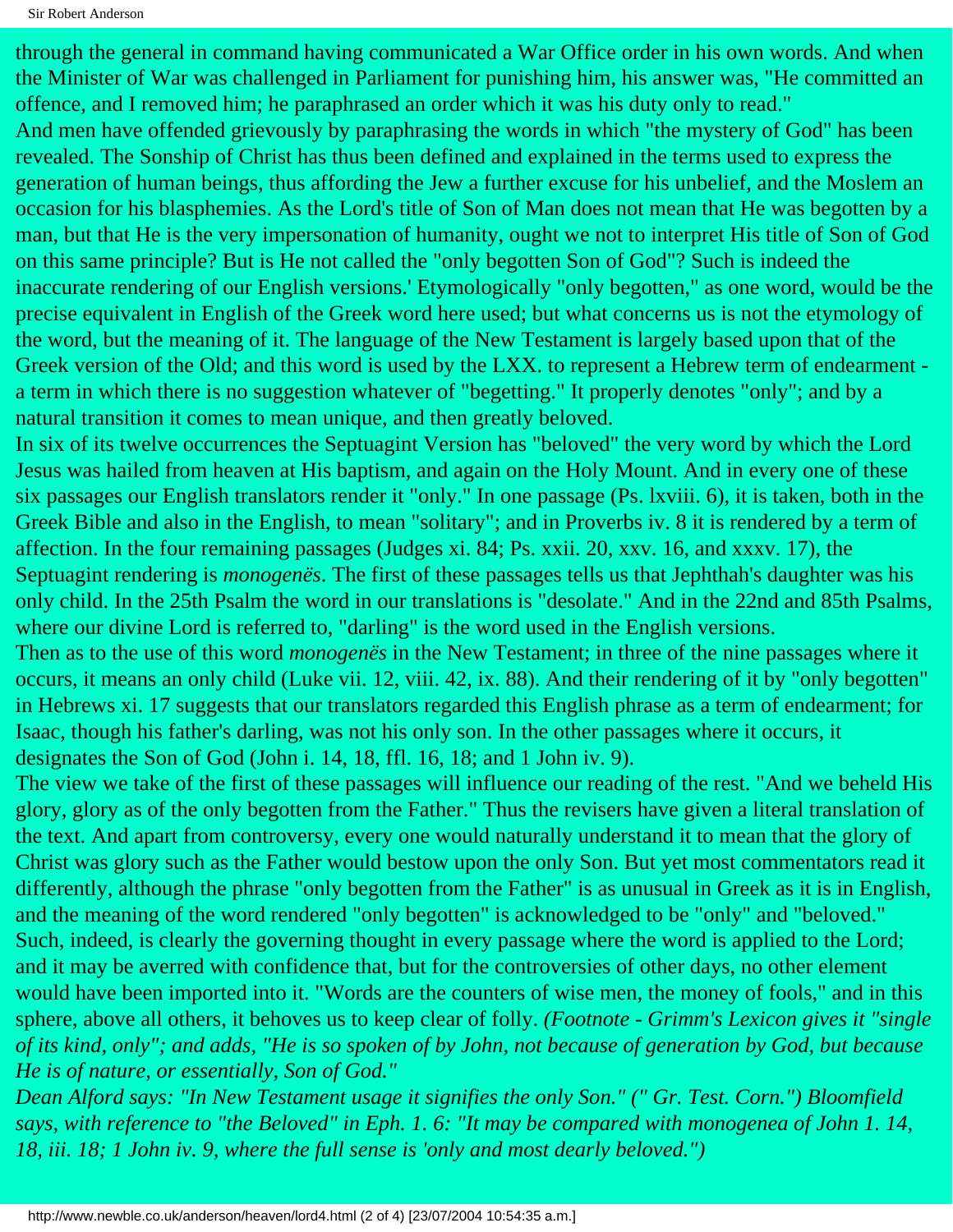The meaning of a word is settled by its use, and having regard to the Scriptural use of the word here in question, it is certain that the dogma with which it is associated must be based on some other foundation. And to base it on His title of "Son" is, as we have seen, to ignore the meaning of that word in Scriptural usage.

But it may be demanded, How then is His Sonship to be explained? The mysteries of the Christian revelation have this in common with the superstitious dogmas that have been based upon it, that they claim acceptance on transcendental grounds. But here the analogy ends; for although these truths of revelation may be above our reason, yet, unlike the errors of superstition, they never outrage reason. But while with the "Christian religionist" "the voice of the Church" is an end of controversy, and be refuses to discuss the dogmas of his creed, the Christian seems to have so little confidence in the Word of God that he is always eager to "explain" the mysteries of his faith.

A signal example of the evil of this tendency is afforded by the usual perversion of the Apostle Paul's defence of the resurrection. In reply to the demand, "How are the dead raised up, and with what body do they come?" he does not attempt to explain the mystery. His answer is, "Thou fool!" The words which follow are the germ and "pattern" of Bishop Butler's great "apology." If, the Apostle argues, we cannot explain the most familiar processes of Nature - as, for instance, the growth of corn from "bare grain," dead and buried in the ground - how can we expect to explain the resurrection of the dead? But if there be a living God - an Almighty God-there is no improbability in the thought of the resurrection. And so, when arraigned before his heathen judges at Caesarea, the Apostle exclaimed, "Why should it be thought a thing incredible with you that God should raise the dead?" And in the same spirit we may well demand, Why should it be thought a thing incredible that God should manifest Himself to men? For if we recognise, as all thoughtful persons must recognise, the reasonableness of such a revelation, the only question open relates to the manner of it.

And judging by our Bible "Dictionaries" and "Encyclopaedias," it would seem that our decision of that question should depend on whether the divine method commends itself to the "wise and prudent." That God thundered forth His law at Sinai, and engraved it upon stone, the "wise and prudent" scout as a superstitious legend. And that "His only begotten Son declared Him," they reject as mysticism. If, indeed, instead of living in a remote province, and among a superstitious people - they happened to be the land and people of the Covenant!- the Christ had submitted His claims to committees of scientific experts in Rome and Athens, and the "blue-book" containing their report upon His test miracles were before them, the "wise and prudent" would believe in Him. But Christians are so dull-witted that even if such a blue-book were available they would prefer the New Testament! And in the New Testament they find that when, in the days of His ministry, the "wise and prudent" rejected Him, He "answered and said, I thank Thee, 0 Father, Lord of heaven and earth, because Thou hast hid these things from the wise and prudent, and hast revealed them unto babes."

"Babes "-that is, children.' It is not that children are unintelligent - they are often more quick-witted than their seniors - but that they are guileless, and believe what they are told, And if in this spirit we enter on the study of the Bible, we shall be content to accept the divine revelation about Christ, without attempting to explain its mysteries. But we are not content to take the place of children.

And the result is deplorable. For just as the mysteries of the Atonement are "explained" in the language of the market and the criminal court, so the mysteries of the Incarnation are "explained" in the language  $of - !$ 

But here I check myself.' I am not unmindful that it is only the unlearned who base His title of Son of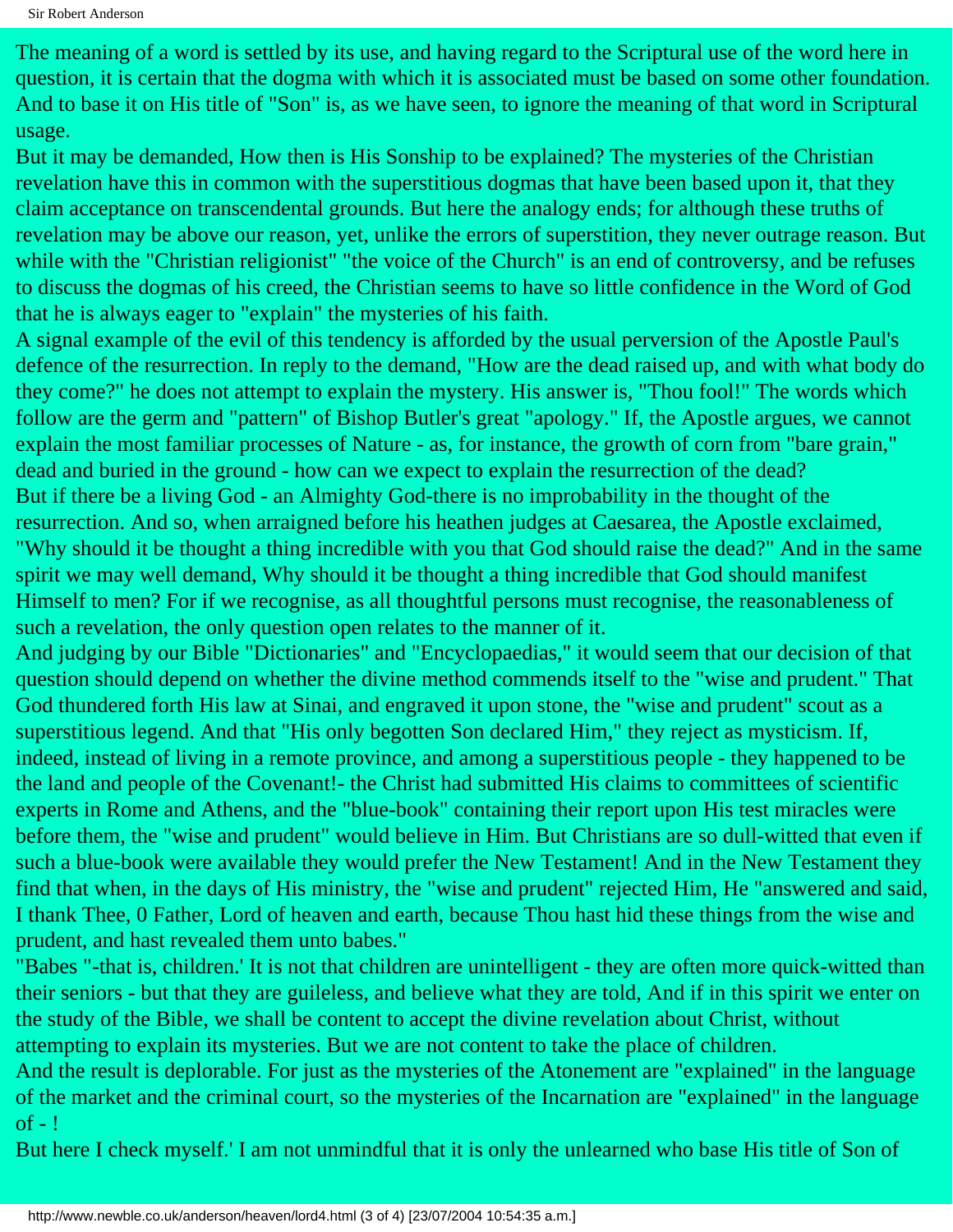Sir Robert Anderson

God upon the Virgin birth. But the majority of Christians are "unlearned." The first occurrence in the New Testament of the full title, the "Son of God," is the Apostle Peter's confession : "Thou art the Christ, the Son of the living God," Was this confession due to a sudden appreciation of the fact that the Lord's mother was a virgin? The suggestion is both painful and grotesque. That could be attested by "flesh and blood" on the recognised principles of evidence ; but of this truth of His Sonship the Lord declared, "Flesh and blood hath not revealed it unto thee, but My Father which is in heaven." And so was it with all the Eleven at the last; throughout His ministry He had been subjected to a constant ordeal of interrogation. But His words at the Supper drew from them the confession, "Now we are sure that Thou knowest all things, and needest not that any one should question Thee; by this we believe that Thou comest forth from God." It was not what He had become in virtue of His human birth, but what He was by inherent right. For His "coming forth from God" does not point to the manger of Bethlehem, and the date of the Nativity, but to a past Eternity and the Father's throne.

And this is the truth on which the faith of the Christian rests - the faith that "overcometh the world." "For whosoever shall confess that Jesus is the Son of God, God dwelleth in him, and he in God." It is not an inference from the Virgin birth, but a revelation from the Father in heaven.

If, then, His title of Son of God does not depend on the Virgin birth - and it is a fact of vital moment that the word "begotten" is used of Him only in relation to His resurrection from the dead '- what can be its significance? The only meaning that can be given to it is that which it conveyed to those who heard His teaching, those among whom He lived and died. Just as by "Son of Man" He claimed to be man in the highest and most absolute sense, so by "Son of God" He laid claim to Deity. His disciples understood it thus, and they worshipped Him as divine; and those who refused to believe in Him understood it thus, and they crucified Him as a blasphemer.

[Chapter Five](#page-21-0)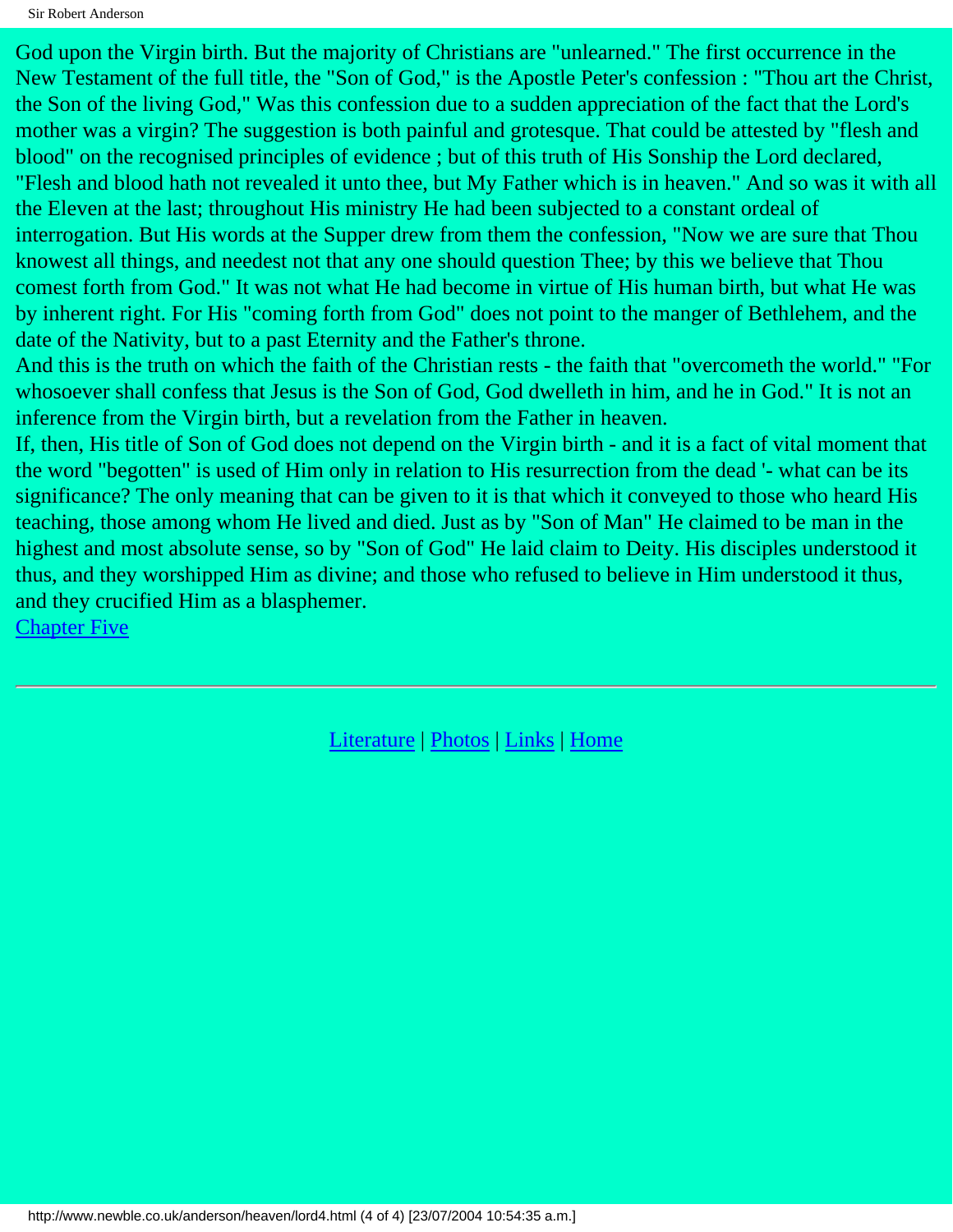

# **THE LORD FROM HEAVEN**

# <span id="page-21-0"></span>**CHAPTER FIVE THE TESTIMONY OF THE FIRST GOSPEL**

THE Gospels may be studied either as the divinely accredited records of the Ministry, or as a progressive revelation of Christ. Not that the Lord's teaching was divided chronologically into sections, but that in the books which contain the inspired record of His teaching there is a definite and systematic "progress of doctrine." The purpose of the First Gospel, for example, is to record His Messianic mission to the people of the covenant, and it contains nothing save what relates to that mission. A fuller spiritual knowledge of Scripture is needed, perhaps, to enable us to recognise in Mark the revelation of Him as Jehovah's Servant; but no one can miss the prominence which the humanity of Christ holds in the Third Gospel; and the distinctive character of the Fourth, as the revelation of the Son of God, is universally acknowledged.

But though the Gospels thus present us with four different portraits, there is but one Christ. And while the Fourth Gospel was written expressly to reveal Him as the Son of God, it displays Him none the less as Israel's Messiah, Jehovah's Servant, and the Son of Man. For such is the divine system of a progressive revelation. 'What has yet to be unfolded is rarely anticipated, but what has been already revealed is incorporated and continued. "He came unto His own, and His own received Him not." This brief sentence on the opening page of the Fourth Gospel sums up the story of His Messianic mission as recorded in the First. And when we read that "The Word was made flesh, and dwelt among us," we recall the Virgin birth. No need to set forth the manner of it, for that has been already told; and now all that remains is to give the full revelation of the Son of God.

Not even the full title, "the Son of God," is to be found in the earlier Gospels, save only in Peter's confession, in the mysterious homage accorded Him by demons, and in the charge on which the Sanhedrim condemned Him for blasphemy. That charge gave proof that He had used it in His ministry. But the Holy Spirit, in inspiring the records of the Ministry, reserved the unfolding of it for the Apostle whose peculiar receptivity led to his being known among his brethren as the disciple whom He loved. And the purpose of his Gospel is expressly stated at the close: "That ye might believe that Jesus is the Christ, the Son of God"; that "Jesus," the Man who was born in Bethlehem, is the Christ - Israel's Messiah - and that He is the Son of God.

But though the Gospel of John has thoroughly distinctive characteristics, it is merely an advance in a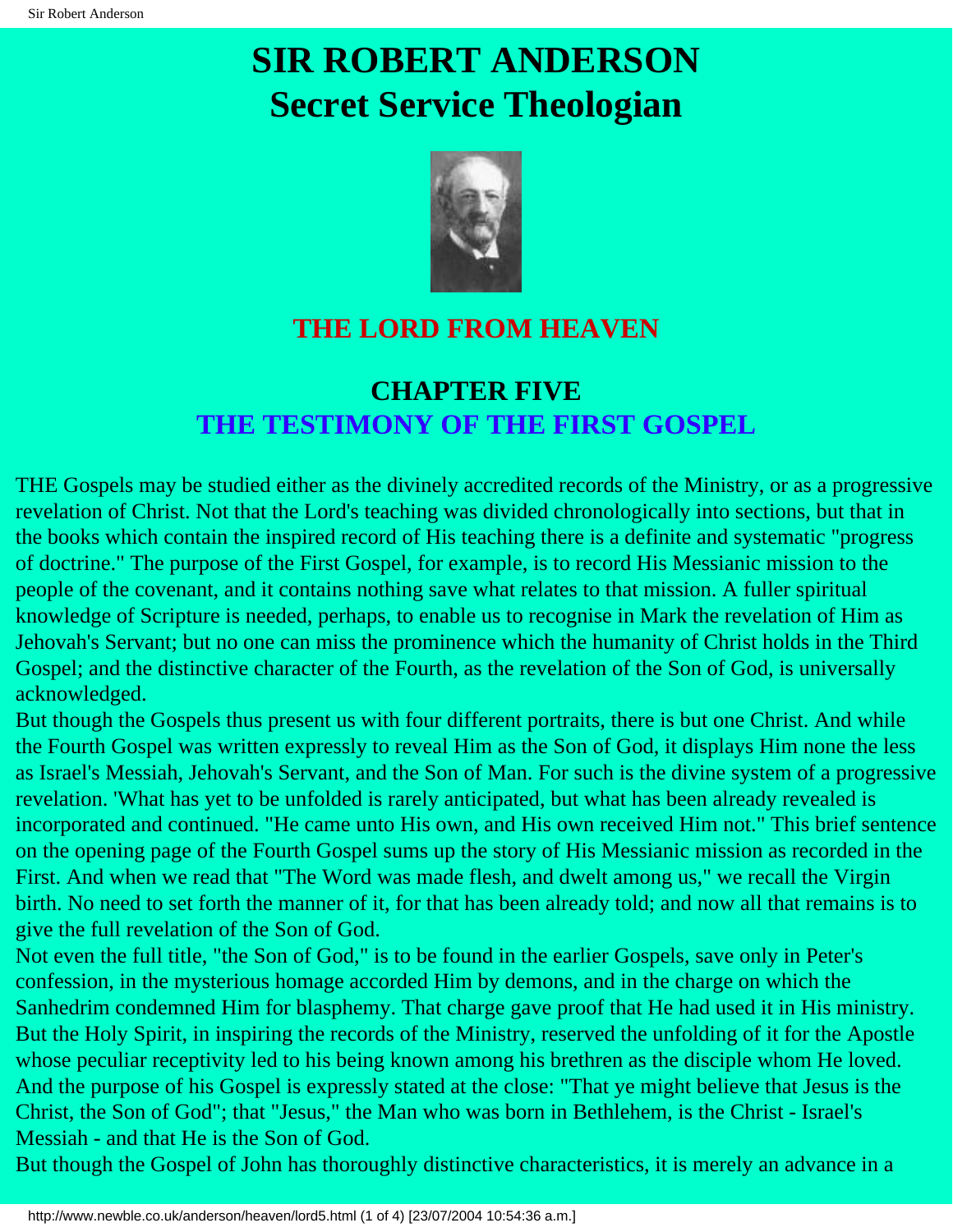progressive revelation, and not, as some would tell us, a breaking away from all that has gone before. The figment that the other Evangelists do not teach the Deity of Christ betrays extraordinary blindness; for though that truth is nowhere asserted by them as a dogma, it is in tile warp and woof of their record of the Lord's ministry. Abundant proof of this may be found in each of the earlier Gospels, but for the present purpose an appeal to the Gospel of Matthew will suffice.

Take, for example, the "Sermon on the Mount." Of the Ten Commandrnents Moses declared, "These words the Lord spake in the Mount, out of the midst of the fire, of the cloud, and of tile thick darkness, with a great voice; and He added no more."' In Scripture they have a special solemnity. What, then, was the Lord's attitude toward them? "Ye have heard that it was said to them of old time, Thou shalt not kill; but I say unto you . . And this formula is five times repeated. Was it that He thus intended either to revoke or to disparage the law of Sinai? Far from it; the words are prefaced by the declaration that that law is eternal. But the "Mount of the Beatitudes" spoke with the same divine authority as the mount of the thunder and the fire: this is the explanation of His words.

The Hebrew prophets spake from God, but "Thus saith the Lord" prefaced all their utterances. And though the Apostle Paul had abundant revelations, and he insisted that his words had divine authority, the authority he claimed for them was that they were "commandments of the Lord." He himself was nothing, and the emphatic ego's in his teaching are rare; they are usually inserted, indeed, to mark his insignificance. In Colossians, for instance, that wonderful Epistle in which the revelation of the Christ reaches its highest development - there is never an ego anywhere, save in declaring himself a servant. But in the Lord's teaching the ego stands out with the utmost prominence, and "I say unto you" takes the place of "Thus saith the Lord."

Of the law of Sinai He declared, " Till heaven and earth pass, one jot or one tittle shall in no wise pass from the law till all be fulfilled"; of His own teaching He declared, "Heaven and earth shall pass away, but My words shall not pass away. "Thou shalt not kill," "Thou shalt not commit adultery," "Thou shalt not steal," these are words for sinners. And when the great *telos*' comes, (Footnote- 1 Cor. xv. 24. The *telos* in Greek is not the end in the sense of our English word. It connotes, not cessation, but result. The end of a journey is our arrival at our destination; the accomplishment of the purpose with which we set out.) when all things have been subdued unto Him, and God has become all in all - when "the first heaven and the first earth are passed away, and the tabernacle of God is with men, and God Himself shall be with them"- then the words of Sinai shall be a memory of an evil past; but the words of the Ministry of our glorious Lord and Saviour shall live as the everlasting heritage of His people. Entirely in keeping with this is His teaching recorded in the eleventh chapter. Upbraiding the cities wherein most of His mighty works were done, He declared that it shall be more tolerable for Sodom in the day of judgment than for Capernaum. What Sodom was - that name of infamy - we know. But what had Capernaum done? He did mighty works there; He taught in its streets; He made His home in it - it is called "His own city": all this gives proof that in Capernaum there can have been no open hostility to His ministry. But "they repented not "- that is all. Sodom poured contempt upon "the moral law," whiehwas afterwards embodied in the "ten words" thundered forth at Sinai: Capernaum failed to repent on hearing the words of Christ. And yet He declared that the sin of Capernaum was deeper than the flagrant and filthy iniquities of Sodom. If His words were not as divine as the words of Sinai, the profanity of this would be astounding. And yet then and there He owned His position of dependence and subjection, calling upon God as His Father and the Lord of heaven and earth. The most absolute subjection, here and always; but subordination, never by word or act throughout His ministry. Notice the terms in which He addresses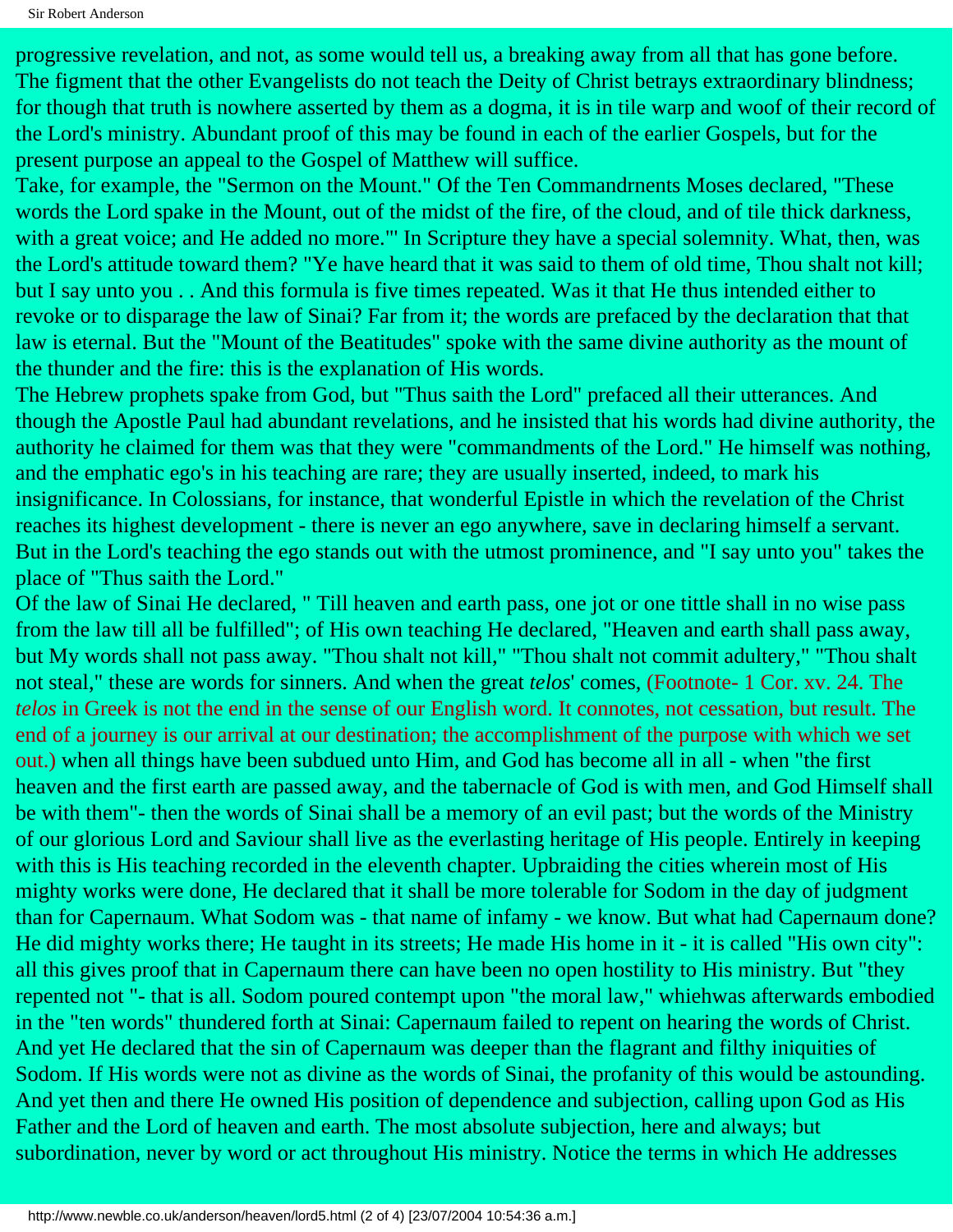Him-" Lord of heaven and earth": His "Lord" He never calls Him. And mark what follows. Though He was "the First-born of all creation "- the One by whom and for whom all created things were made; the Word who in the beginning, and before there was a creature made, was with God, and was God '- He had, when coming into the world, divested Himself of all His rights and all His glory; but the response of the Father was to re-invest Him with all that He had surrendered. Not, as the Neo-theology would tell us, after His return to heaven - till then, indeed, He could not re-assume the glory - but here, in the time and scene of His humiliation and rejection, He could say, "All things are delivered unto Me of My Father." And in the same breath He adds, anticipating the craving which such words excite to understand the mystery of His personality, "No one knoweth the Son, save the Father."

And then -"Come unto ME, all ye that labour and are heavy laden, and I will give you rest." Another emphatic!. If words like these came from the greatest, holiest, best of men, we should fling them back with indignation. But they are the words of Him by whom and for whom we were created; of Him who spoke from Sinai, and knows the guilt and penalty of sin; of Him to whom all judgment has been committed, and who can anticipate the decrees of the Great Day; of Him - let us not forget it - who "took part of flesh and blood," and knows our burdens and our toils. And when spiritual men dwell upon His words, with thoughts like these filling their hearts, they do not sit down to frame a christology; they cast themselves at His feet and worship Him.

Many another passage might be cited, pointing to the same conclusion. "I will build My Church" ' "Where two or three are gathered together in My name, there am I in the midst" "Behold I send unto you prophets " -two more of these great, emphatic ego's, that would savour of profanity if the speaker were not divine.

When we come to "the Second Sermon on the Mount "- chapters xxiv. and xxv.- the same conclusion is irresistible. There is no "Thus saith the Lord" to accredit His words, as He surveys the great drama of the future, and fixes the course of events, and the destinies of men. As we have seen, He never speaks of God as His Lord, but yet, once and again, He here claims to be the Lord of the people of God. If we did not know Him as "our great God and Saviour," this would be quite incomprehensible, if it did not seem utterly profane. The concluding verses of the First Gospel record the words He spoke on the Galilean I Matt. xvi. 18. ' Matt. xxiii. 34. mountain which He had appointed as the trysting-place for His disciples after His resurrection from the dead. And it is a strange enigma that any one who accepts the record as Holy Scripture can deny or doubt His Deity. He must have a mind that is not governed by reason. Who can this be who has "all power in heaven and on earth"? Who is this who commissions the disciples to teach His commandments? Who is this that dismisses them with the words, "Lo, I am with you all the days, even unto the end of the world"? And this is only the fringe, as it were. That the Father is God, and the Holy Spirit is God, Christian and Jew acknowledge. Who, then, is this who claims equality with both, placing His name with theirs, and taking precedence, as men would say, of the Holy Spirit? I once had the privilege of meeting the late Dr. Edersheim of Oxford, and in our conversation he impressed on me that, when we bring the truth of "the Trinity" before a Jew, it is to his own Scriptures we should appeal. And to exemplify his words he quoted the middle verses of Isaiah lxiii. Jehovah, the prophecy declares, became the Saviour of His people.

But how? "The Angel of His presence saved them." The word to Moses was, "Behold I send an Angel before thee. . . . Take ye heed of him and hearken unto his voice; provoke him not, for he will not pardon your transgressions, for My name is in him." If doubt be possible as to who it is that is here indicated, surely it is dispelled by the terms in which the promise was renewed -" My presence shall go with thee."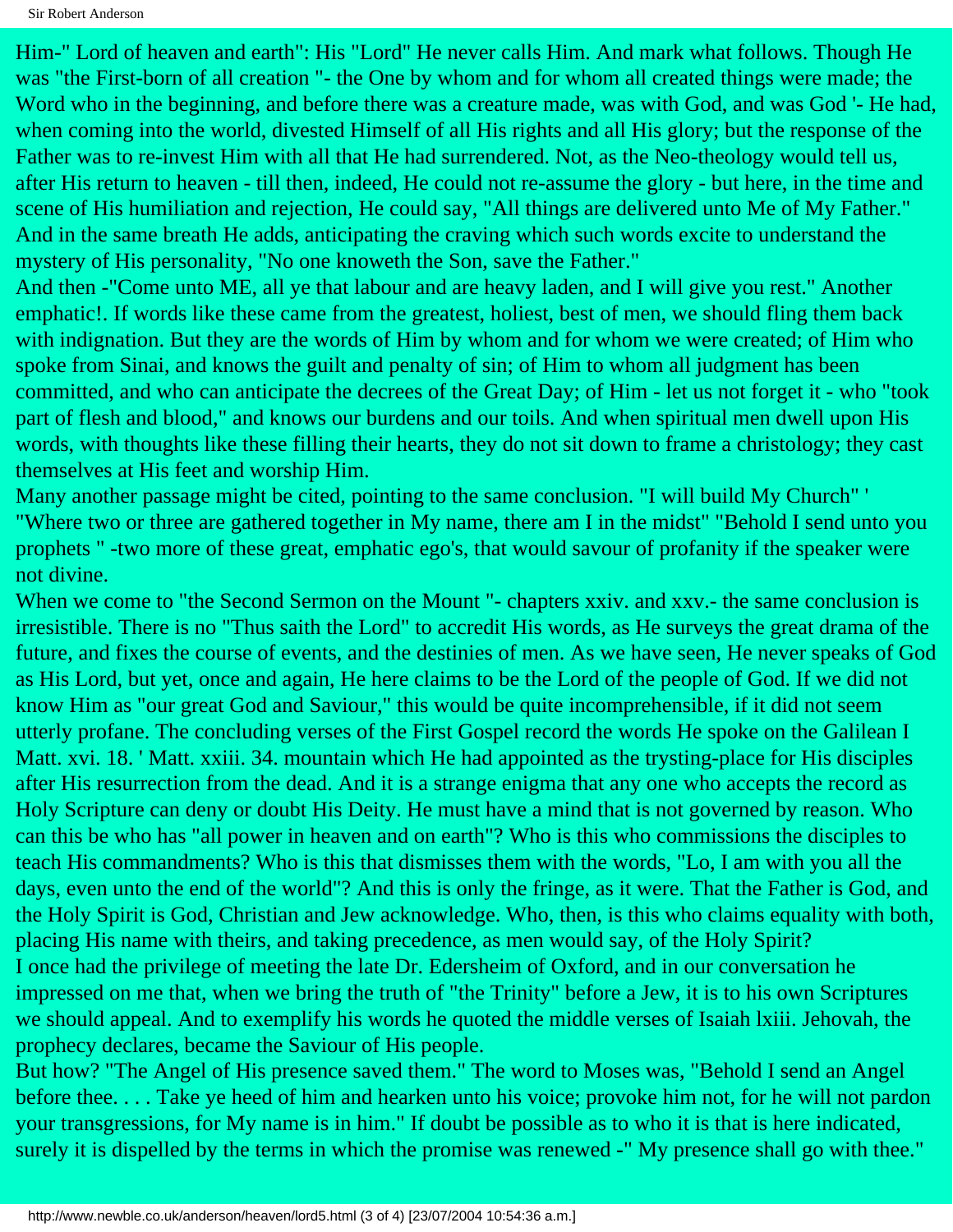Sir Robert Anderson

Hence the prophet's words, "the Angel of His presence." And mark what follows: "But they rebelled, and vexed His Holy Spirit." Thus we have Jehovah, the Angel of His presence, and His Holy Spirit, as the God of the Covenant people in the Old Testament dispensation; and in the New Testament we have the Father, the Son, and the Holy Spirit. The nomenclature is changed, but it is the same God. Some, indeed, would argue that, because the Son is never so designated in the Old Testament, His personality began with the Incarnation. But the argument if valid would apply also to the Father; for the revelation of "the Father" awaited the coming of "the Son." And if they who worship Father, Son, and Spirit are justly chargeable with having three gods, all who own the Father and the Holy Spirit are no less open to the taunt of having two. (Footnote - 1 Ex. xxiii. 20, 21. Verse 22 is noteworthy; it Is the Angel's voice, but It is God who speaks. Ex. xxxiii. 14. ' Compare the words of Stephen in Acts vii. 61. The figure of God's fatherhood to His people is occasionally used in the Psalms and the Prophets, but" tlee Father" is not to be found In the Old Testament. Christ revealed the Father.)

But how can this mystery be explained? It is well to acknowledge plainly and with emphasis that in this matter not only the heresies that distracted the professing Church, in the early centuries, but many of the discussions to which they gave rise, assumed that by searching we can find out God, and know the Almighty to perfection.

The story is told of a meeting in a certain provincial town, at which the local clergy were holding forth on the doctrine of "the Trinity." The fool of the place, whom everybody knew as "Silly Billy," excited amusement by the earnestness with which he plied his pencil; and at the close they asked to see his "notes," The paper showed tokens of laborious effort and many failures, but as the result the following lines could be deciphered.

- "This can Silly Billy see,

Three in One and One in Three,

And One of them has died for me."

The poor town fool had got hold of what many who are "wise and prudent" miss.

**[Chapter Six](#page-25-0)**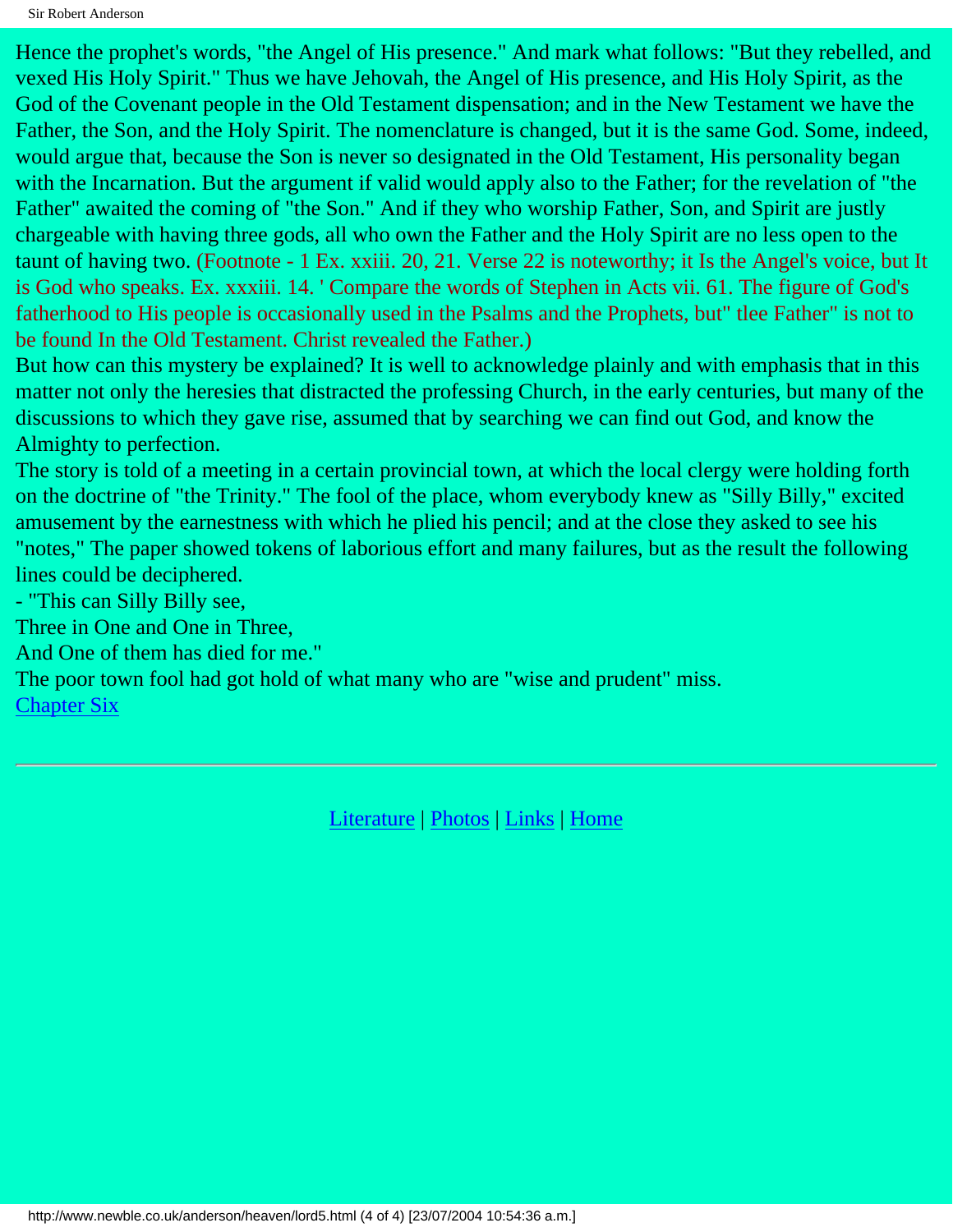

## **THE LORD FROM HEAVEN**

# <span id="page-25-0"></span>**CHAPTER SIX THE TESTIMONY OF THE FOURTH GOSPEL**

As already noticed, the four Gospels have been described as so many different portraits of Christ portraits, not biographies; and the portrait presented to us in the Gospel of John is that of Christ as Son of God. To the intelligent reader its omissions, of which unbelief makes much for its evil purposes, afford a striking indication of its Divine authorship, and of the purpose for which it has been given. The Apostle John is the only one of the four Evangelists who was with the Lord on the Mount of Transfiguration, and yet he is the only one whose Gospel makes no mention of that vision of glory. He is the only one of the Evangelists who witnessed the agony in the Garden, and yet he is the only one whose Gospel is silent with respect to it. And though one of the eleven disciples who were with the Lord on the Mount of Olives when He was "taken up from them into heaven," his book contains never a word of direct record about the Ascension. May not these extraordinary omissions be explained if we remember that in the vision of the Holy Mount the Lord appeared in His glory as Son of Man, whereas the purpose of the Fourth Gospel is to reveal Him as Son of God. So also with regard to Gethsemane, we have the Lord's explicit words, "The Son of Man is betrayed into the hands of sinners." And though His exaltation, to the right hand of God proclaimed Him to be the Son of God, this was beyond the scope of the Evangelist's commission, for it was of the earthly ministry that He was inspired to write. But there is another "omission," far more extraordinary even than these. The writer is the disciple to whom the Lord in His dying hour entrusted the care of His mother; "and from that hour," we read, "that disciple took her unto his own home." What talks they must have had together about the sacred birth and childhood! What unnumbered hours he must have spent in listening to her thrilling reminiscences! And how ineffaceably must the record have been stamped upon his memory and his heart! And yet not a word is to be found here about the angel's visit, the Bethlehem inn, or the home life at Nazareth. "He was in the world." "The Word was made flesh, and dwelt among us." And that is all! For though He of whom the Evangelist speaks is the Man of Bethlehem and Nazareth, yet here again it is not of Him as Man that he is inspired to write, but as the Son of God. (Footnote - The Messianic Gospel-Matthew-also omits the Ascension be-cause the closing words of it belong dispenstztionally to the time when Zech. xiv. 4 shall be fulfilled (compare Acts i. 11), and Christ will send out His earthly people as His missionaries to evangelise the world.)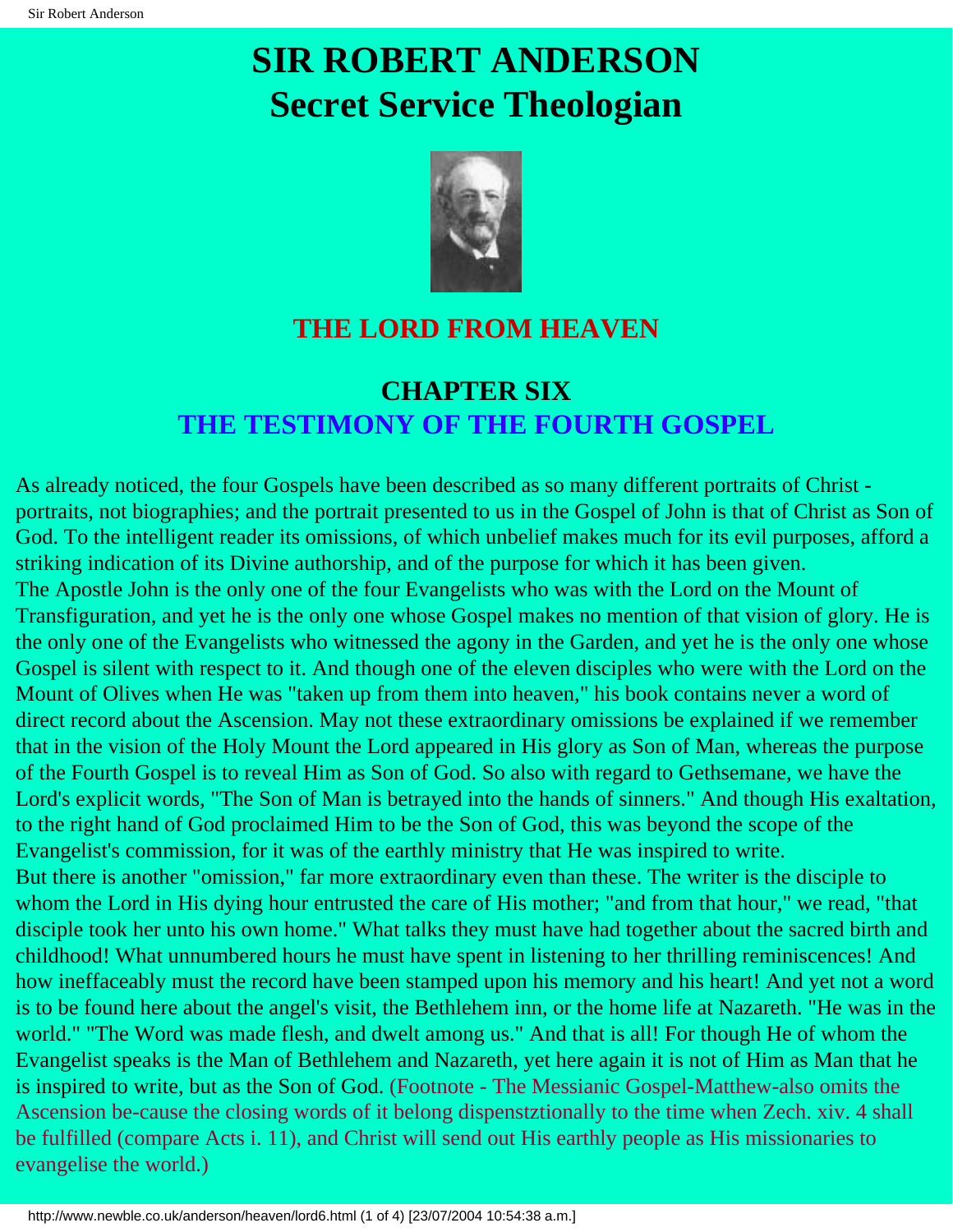Sir Robert Anderson

"Inspired," I say again advisedly; for if these omissions are not to be accounted for by the divine guidance and restraint that we call "inspiration," what explanation can be given of them? "Put yourself in his place." If any one of us had had the Apostle John's experiences, is it conceivable that we could write a book about the Lord without referring to them? Indeed, if this Gospel be a merely human work, it presents a psychological phenomenon so extraordinary as to have no parallel in the literature of the world. Here are the opening words of it: "In the beginning was the Word, and the Word was with God, and the Word was God. The same was in the beginning with God. All things were made by Him; and without Him was not any thing made that was made. In Him was life; and the life was the light of men" (chapter i. 1-4).

The book was written, we are expressly told, that we might believe that He is the Son of God; and it begins by proclaiming that He is God. Could there be a clearer proof of the significance of the title "Son of God"? He is called the "Son of Man" because He is "very man," and He is called the "Son of God" because He is "very God." The book as a whole is designed to confirm faith in His Godhood. The layman is apt to exaggerate the relative value of direct evidence, but the lawyer recognises that no testimony is more convincing than that which is incidental; and here, as in the preceding notice of the

First Gospel, it is to the indirect and incidental proof that I would briefly claim attention.

To the Christian the positive statement that "the Word was God" seems to be "an end of controversy"; but this statement was used by the Arians to prove that He held a subordinate position. And when the alternative reading of verse 18 (" the only begotten God ") was pressed on them, they seized on the words as distinguishing Him from the Father, who alone was God in the highest sense.

1 Chap. xx. 31. 2 Critics who take the Arian view urge the absence of the article before Oeôs in the sentence "the Word was God"; but "the writer could not have written ó eth without manifest absurdity" (Bis)iop Middle-ton), for that would imply that He was God in an exclusive sense.

The Arian controversy indeed affords signal proof of what has been often noticed, that the Fathers were influenced by the paganism which prevailed around them, and in which so many of them had been steeped before their conversion to Christianity. And to the pagan mind there was nothing absurd, or even incongruous, in the conception of a subordinate God; whereas to us, who think of God only as the Supreme Being, it involves a contradiction in terms, and seems mere nonsense. With us, therefore, the issue is a definite and simple one, namely, whether Christ is God, or only man.

Let us, then, shake ourselves free from the prejudices which religion seems to excite in the minds of many, and also from the slovenly-mindedness that leads us to give an unthinking assent to truths which, if really believed, would influence our whole life; and, in the spirit of honest and earnest seekers after truth, let us try to grasp the significance of the words of the Lord Jesus as recorded in this book. Here are a few of His sayings, culled almost at random, and from a single section of it:- "I am the bread of life: he that cometh to Me shall never hunger, and he that believeth on Me shall never thirst" (vi. 35).

"He that believeth on Me hath everlasting life: I am the bread of life" (vi. 47, 48).

"I am the living bread which came down from heaven: if any man eat of this bread, he shall live for ever: and the bread that I will give is My flesh, which I will give for the life of the world" (vi. 51).

"He that believeth on Me, as the Scripture hath said, out of his belly shall flow rivers of living water" (vii. 38).

"I am the light of the world" (viii. 12).

"If a man keep My word, he shall never see death" (viii. 51).

"Before Abraham was, I am" (viii. 58).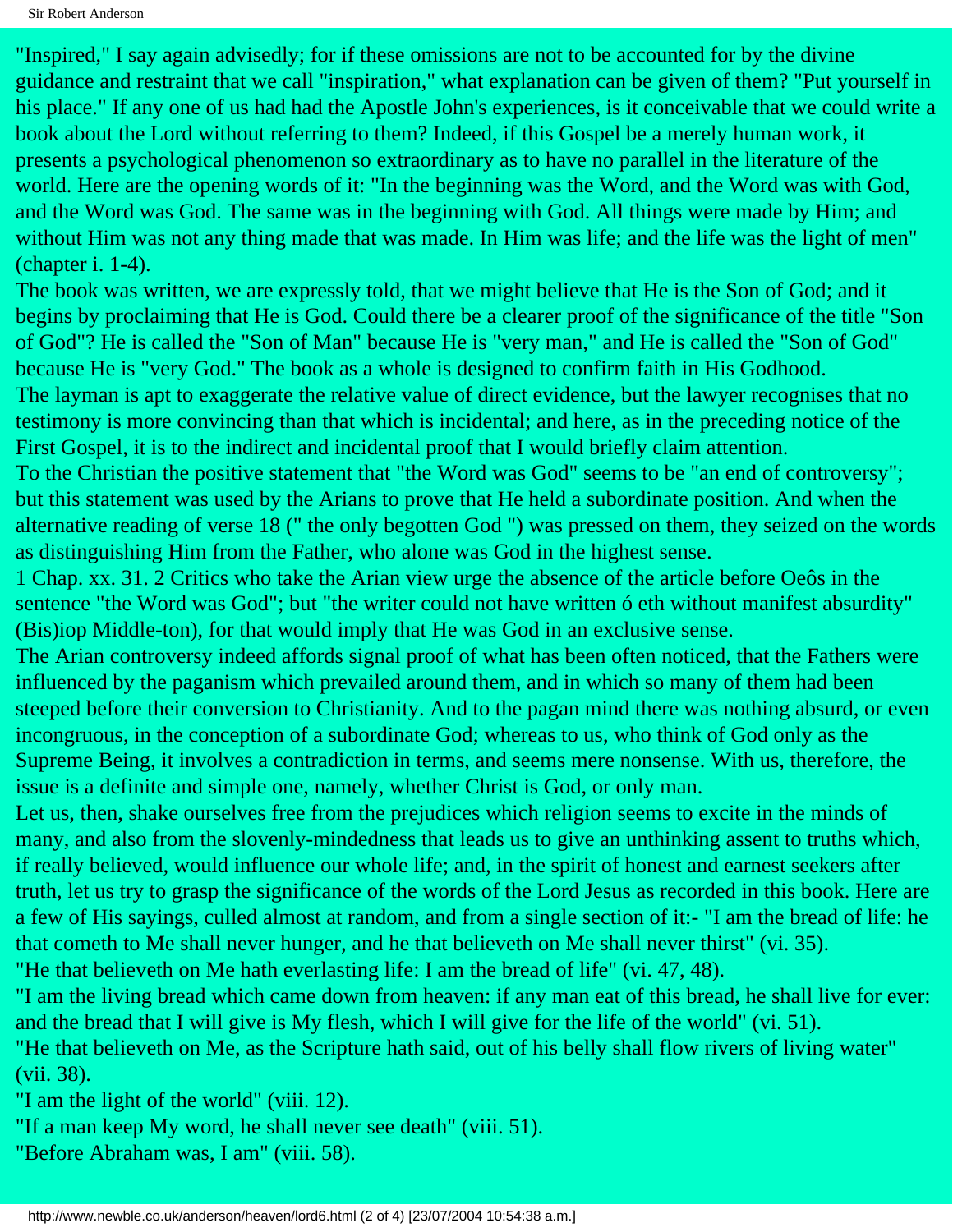"Therefore doth My Father love Me, because I lay down My life, that I may take it again. No one taketh it from Me, but I lay it down of Myself. I have power to lay it down, and I have power to take it again" (x. 17, 18).

"I am the Good Shepherd. . . . My sheep hear My voice, and I know them, and they follow Me; and I give unto them eternal life; and they shall never perish, neither shall any man pluck them out of My hand. . . . I and My Father are one" (x. 11, 27-28, 30).

As we ponder such words as these we seem to be basking in the sunshine, and we are ready to exclaim, as Thomas did, "My Lord and my God." But some of us have minds so constituted that clouds of doubt cover our sky at times, and we ask ourselves, How can we be sure that these are really the very words of Christ ?- Let us then look at other sayings of His, the genuineness of which is confirmed by facts. The following are His words recorded in the fifth chapter (verses 21-29) :- "For as the Father raiseth up the dead and quickeneth them; even so the Son quickeneth whom He will. For the Father judgeth no man, but hath committed all judgment unto the Son; that all men should honour the Son, even as they honour the Father. He that honoureth not the Son, honoureth not the Father which hath sent Him. Verily, verily, I say unto you, He that heareth My word, and believeth on Him that sent Me, hath everlasting life, and shall not come into condemnation; but is passed from death unto life. Verily, verily, I say unto you, The hour is coming, and now is, when the dead shall hear the voice of the Son of God; and they that hear shall live. For as the Father hath life in Himself, so hath He given to the Son to have life in Himself; and hath given Him authority to execute judgment also, because He is the Son of Man. Marvel not at this: for the hour is coming, in the which all that are in the graves shall hear His voice and shall come forth; they that have done good, unto the resurrection of life, and they that have done evil, unto the resurrection of damnation."

The Lord here unequivocally claims equal honour with God the Father. He declares that as the Father raises the dead, so He Himself "gives life to whom He will." He has life in Himself: not life derived or delegated, but life as God has life. And He adds that it will be at His command that the graves shall yet give up their dead.

What meaning shall we give to such words as these? The narrative of the eleventh chapter supplies the answer; for there we read that, standing by a tomb which covered a decaying corpse, "He cried with a loud voice, Lazarus, come forth; and he that was dead came forth."

Martha's halting faith could credit Him with power to save her brother's life. She held, moreover, a conventional belief in "the resurrection at the last day." But she was utterly incapable of grasping the truth or meaning of His words, "I am the resurrection and the life"; and so, when He directed the opening of the grave, she at once exclaimed, "Lord, by this time he stinketh, for he hath been dead four days." "Said I not unto thee," was the Lord's gracious rebuke, "that if thou wouldest believe, thou shouldest see the glory of God?" And then and there she had a vision of that glory, for in obedience to His word, "he that was dead came forth."

People who reject the divine direction implied in inspiration may reasonably doubt the accuracy of a record of spoken words. But this is a narrative of facts. The writer here gives a detailed account of events which happened before his eyes. Lazarus of Bethany he knew personally. And he saw hini come out of his grave in obedience to the call of Christ, "bound hand and foot with grave-clothes." The casuistry of scepticism may belittle the account of miracles of another kind, but here is a case in which mistake was impossible. Unless the whole story be a fabrication - and in that case the writer was a profane impostor the resurrection of Lazarus is a fact. And if the resurrection is a fact, "the riddle of the universe" is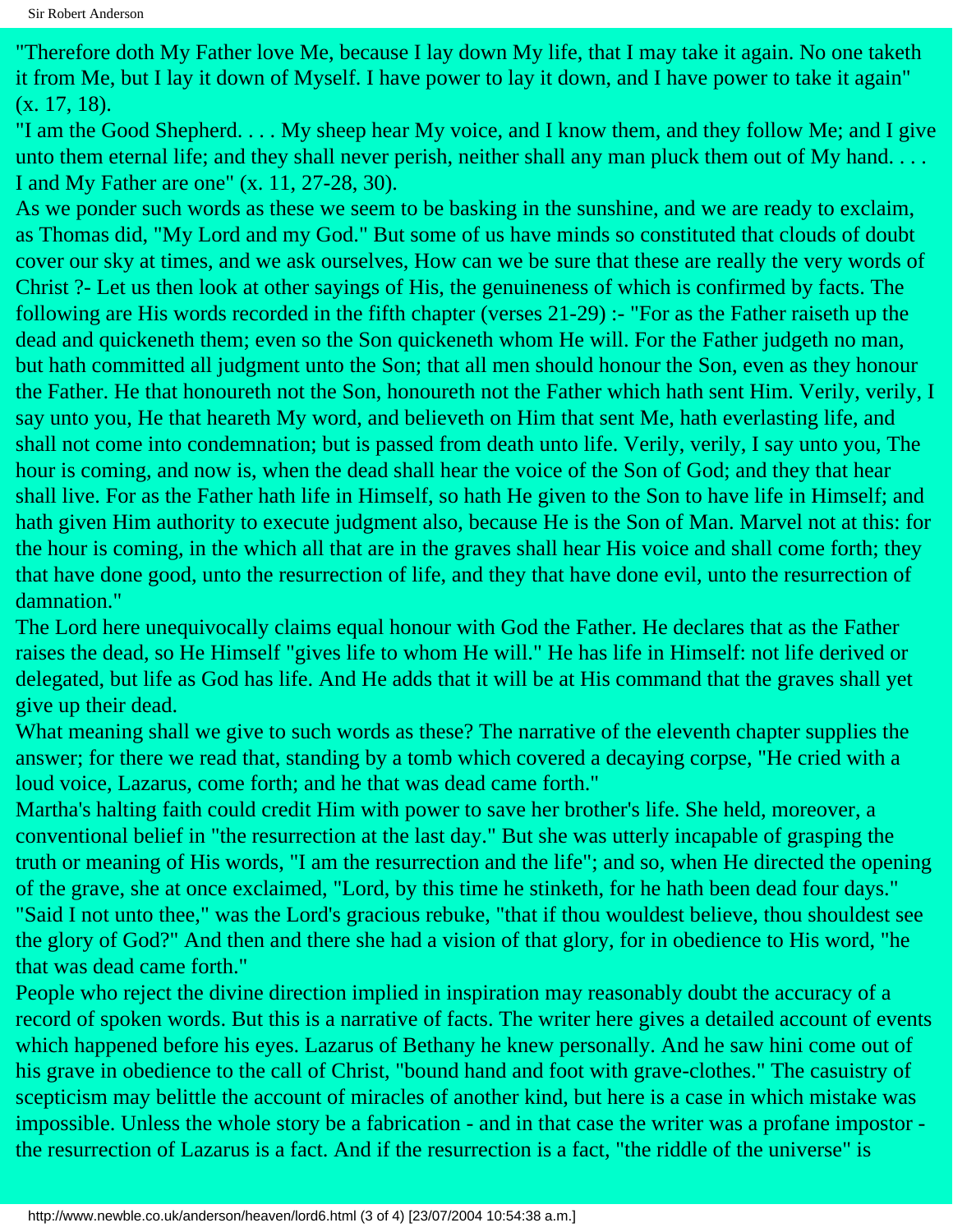solved: God, "the author and giver of life," has manifested Himself to men. The Deity of Christ is established.

The Rationalist is too intelligent not to recognise this; and so, "to save his face," he rejects the Fourth Gospel. But if any one who professes to believe the Scriptures denies or questions the Deity of Christ, he not only belies his Christian profession, but outrages reason itself. For none but God could give life to a decaying corpse. But it may be said, perhaps, the Apostle Peter called Dorcas back to life, and notable miracles were wrought by the other Apostles also. Yes, and this would in itself be proof of the Deity of the Lord Jesus; for it was in His name that all their mighty works were done. In His name: not in the name of the Father, but of the Son. When the Apostle Paul declared that he was in no respect "behind the very chiefest Apostles," he added "though I be nothing." And to his amazing boast, "I can do all things," he added, "through Christ who strengthens me." In himself he had no power. But here is One who not only has power in Himself, but who can empower others to act in His name. And He has life in Himself life in the sense in which none but God has life, so that He can say "I am the life." But, it may be asked, was not His prayer at the grave of Lazarus an acknowledgment of His dependence

on the Father? Dependence, yes; but not in the sense of incompetence or weakness, but of entire submission. That prayer is to be read in the light of His words, "I do nothing of Myself." Though He could say, "The Son giveth life to whom He will," that power and that will were held in absolute subjection to the will of the Father.

[Chapter Seven](#page-29-0)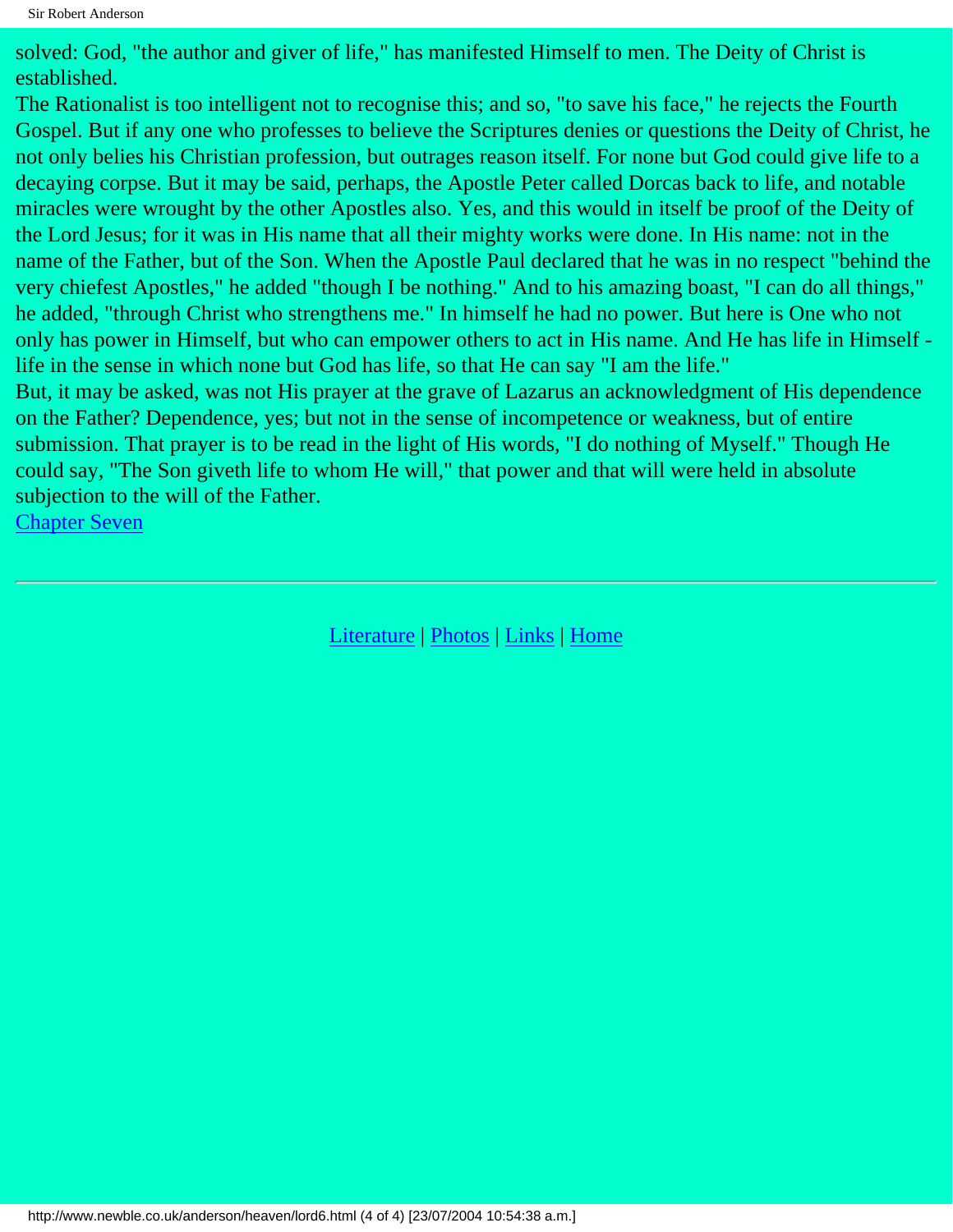

# **THE LORD FROM HEAVEN**

# <span id="page-29-0"></span>**CHAPTER SEVEN THE TESTIMONY OF JAMES AND THE HEBREWS**

"JAMES, a servant of God, and of the Lord Jesus Christ, to the twelve tribes which are of the dispersion, greeting" (James i. 1).

It is almost impossible for a Gentile Christian to appreciate the amazing change in the mind and heart of a devout Jew which words like these betoken. Though sects and heresies were many in Judaism, the great truth of the One God was held with passionate fervour by all, whether orthodox or heretic; and yet here the Deity of Christ is unequivocally acknowledged by one who in the course of the Ministry had shared the prevailing unbelief.

Superstition pictures the Christ of the Ministry with a halo round His head, and scepticism represents Him as echoing "current Jewish notions." But while the Christian worships Him as Divine, he recalls the words of the prophet, "He hath no form nor comeliness, and when we shall see Him there is no beauty that we should desire Him." And yet, even with the 53rd chapter of Isaiah in view, no Gentile Christian perhaps can understand how a Jew regarded the Lord and His ministry. "There was in such a Messiah absolutely nothing - past, present, or possible; intellectually, religiously, or even nationally - to attract, but all to repel"

This startling dictum of Dr. Edersheim's (see Life and Times of the Messiah p.145) may help us to appreciate the testimony of the Epistle of James. The truth of the Deity of Christ must have been forced upon the writer by overwhelmingly compelling proofs. And as that truth is assumed without a word of "apology" or explanation, it must have been accepted by all the Jewish believers, for it was to them that the Epistle was addressed.

"James, the Lord's brother," is the only New Testament writer who never names Him otherwise than as Lord. He names Him indeed only once again, when he writes, "My brethren, hold not the faith of our Lord Jesus Christ, the Lord of glory, with respect of persons." Is it conceivable that a man with the training of a Jew could write such a sentence, unless He believed that Christ was Divine? And it is a fact of extreme significance that throughout his Epistle he uses this title, "the Lord," indifferently of both the Father and the Son.' And his testimony ought to have increased weight with those who regard the writer as a "Judaiser."

But I would enter a protest in passing against the disparagement of this Epistle by certain of the Fathers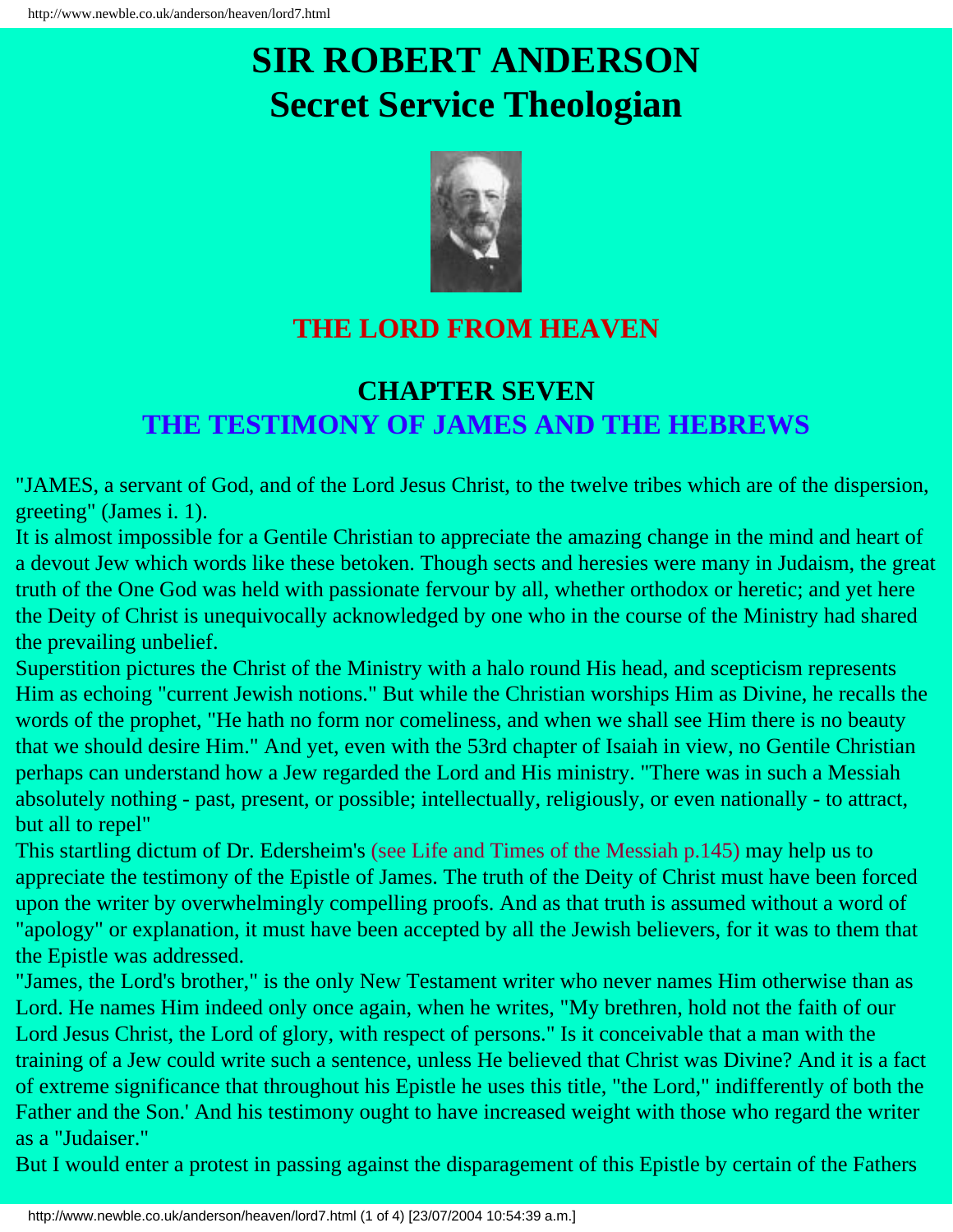and Reformers. **The current theology of Christendom regards the present dispensation as the climax of God's purposes of blessing for earth; but the New Testament represents it as an episode, filling up the interval between the setting aside of the Covenant people and their restoration again to favour**. During that interval the Church, the body of Christ, is being gathered out; and the Church in its lower aspect, as a public organisation upon earth, ought, according to the divine purpose, to fill the place which the Covenant people were intended to hold. But through the apostasy of Christendom the main channel has become a stagnant pool; and the professing Church as a whole has lapsed from the place originally assigned to it.

With us today all this is elementary truth, but the Fathers had but a very partial apprehension of it, and the German Reformers shared their ignorance. What specially concerns us here, however, is that in the transitional Pentecostal dispensation, recorded in the Acts of the Apostles, the Jew still held a distinctive place. And while "to the Jew, first," characterised it throughout, "to the Jew only" marked its initial phase. And it is to that period that the Epistle of James should be assigned, and to that dispensation his ministry specially pertained.

It is just because the Pentecostal Church was Jewish that in considering the indirect evidence for the Deity of Christ, the belief of the early disciples is of such importance, For it is inconceivable that these Jewish converts could have come to worship two Gods, and yet the Epistles that were specially their own make it clear that their belief in Christ as God was outside the sphere of controversy or doubt. (Footnote - I here assume that the James of the Epistle was "the Lord's brother"; for the study of many a treatise to prove the contrary has satisfied me that he held that relationship. Indeed Matt. xlii. 55 is conclusive. The ordinary "man-of-the-world" Jew knew nothing of a "pre-existent divine Messiah." The Christ he looked for was one of his own people, and therefore that he should have cousins would be regarded as a matter of course - they supposed that John the Baptist was the Christ (Luke iii. 15); but the thought of His having brothers and sisters seems to have been repugnant to him.

And a careful study of the chronological question has convinced me that they are right who hold the Epistle of James to be perhaps the earliest of the New Testament writings. It belongs to that period of the Pentecostal dispensation when the whole Church was Jewish, and when their meeting-places still bore the Jewish designation of "synagogues" (chap. ii. 2).)

To many the testimony of the Epistle to the Hebrews may seem more telling in this respect than that of James, although here we cannot appeal with certainty to the personality of the writer. No one who has experience in dealing with questions of the kind will ignore either the weighty evidence which connects the Apostle Paul with the Epistle, or the difficulties which beset the hypothesis of his authorship. When dealing in a practical way with such problems, the expert often finds in some purely incidental point a clew to the way out of a seeming impasse. And here a sentence in the typically "Pauline" postscript to the Epistle may possibly suggest the solution of this much-debated question. "Suffer the word of exhortation," the writer concludes, "for I have written a letter unto you in few words." This is generally dismissed as a meaningless conventionalism, for Hebrews is one of the longest of the Epistles; and moreover, as has been often noticed, the first twelve chapters are a treatise rather than an Epistle. And as it is to the thirteenth chapter that the advocates of the Pauline hypothesis specially appeal, may not that last chapter contain the "few words" added by the great Apostle in sending the treatise to those for whom it was written ?

(Footnote - This is not a theory hastily formed for the purpose of my " argument," but a belief which I have held for many years. A statement of the grounds on which it is based would require a lengthy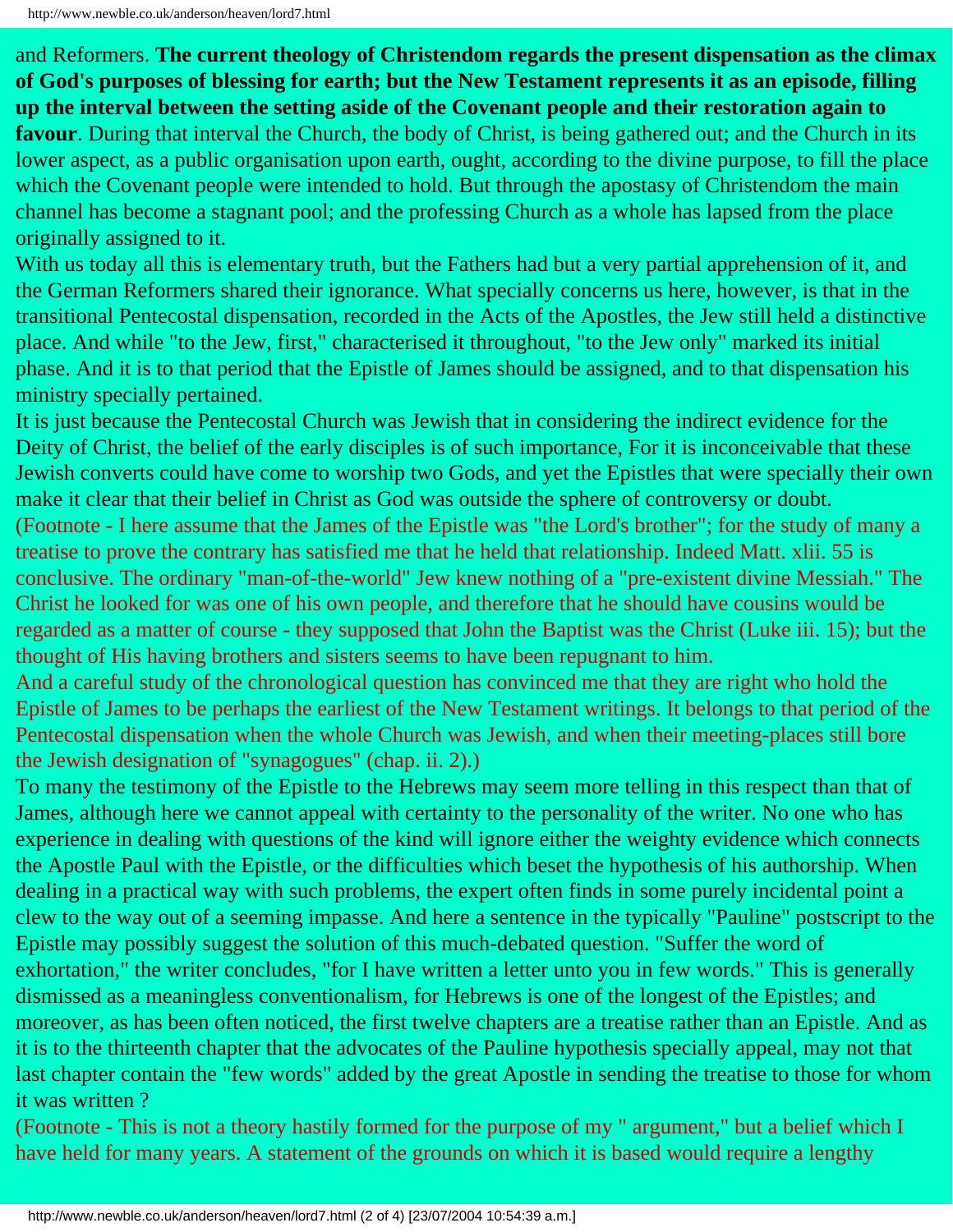excursus that would not be germane to the subject of these pages.)

But whatever view we take of its authorship, the testimony which the Epistle renders to the Lord's Deity is conclusive. Even if we dismiss every question of inspiration, and regard it merely as a human work, it proves beyond doubt that the doctrine of the Godhood held rank at that time among the certainties of the faith.

Here we need not go beyond the first chapter, or, indeed, the opening sentences of it. By the Son it was that God made the worlds. He is the effulgence of the glory of God, and the impress, or very image, of the Person of God. And He it is who upholds all things by the word of His power. If all this applies to a creature, words have no meaning, and "Christian doctrine" may be dismissed as a tangle of hyperbole and superstition. And if the Son be not a creature, he must be God. No pagan alternative can be accepted by either Christian or Jew.

And this disposes of that subtle phase of error which ascribes a kind of secondary Divinity to the Son, while refusing to recognise His Deity. Appeal is made to numerous passages which represent God as working by and through the Son, whether in the sphere of creation, or of government, or of redemption. And stress is laid on the emphatic statement that "to us there is one God, the Father, of whom are all things, and we unto Him, and one Lord, Jesus Christ, through whom are all things, and we through Him." But if the Socinian reads these words aright, then, in view of the uncompromising monotheism of Scripture, we must relegate our Lord and Saviour to the position of a fellow-creature; and to pay Him any divine homage whatever is pagan idolatry, and treason against God.

The prominent place which this difficulty has occupied in all the controversies of all the centuries is proof of its reality and its magnitude. But it is to be solved, not by giving up Christianity, but by accepting the plain and emphatic words of our Lord Jesus Christ, by which He declares His oneness with the Father - words such as these - "I and My Father are one" (John x. 80).

"The Father is in Me, and I in Him" (John x. 88). "He that hath seen Me hath seen the Father" (John xiv. 9). "I am in the Father, and the Father in Me" (John xiv. 10). It is with the indirect evidence of this truth that I am dealing; and, as already noticed, the expert sets a high value upon evidence of that kind. Statements that teach explicitly the Deity of Christ may be frittered away by those who refuse the truth; but no one can thus evade the testimony supplied by the beliefs of the early disciples.

And the force of that testimony is far greater than our theologians recognise. The learned treatises which discuss whether the Jew believed in a pre-existent Divine Messiah are strangely unintelligent. For, whether in the first century or the twentieth, it is only the spiritually enlightened who really believe in the Godhood of Christ; and every influence of the kind which, with us, leads men to give a blind assent to that doctrine, operated to prejudice the unregenerate Jew against it, the Gospels make it clear that with the little company of those who, in the midstof almost universal apostasy, were "waiting for the redemption," the question at issue was whether the Nazarene was really the Son of God; but with the ordinary Jew the very fact of His claiming to be Son of God was deemed conclusive evidence of blasphemy. The beliefs of the disciples, therefore, were formed and avowed in opposition to every influence which ecclesiastical authority could bring to bear on them. In Christendom all who regard the Church as the oracle of God profess to believe Christ to be divine, just as they believe that the "consecrated wafer" is His flesh. But the unregenerate Jew of nineteen hundred years ago stood intellectually on a higher level than the nominal Christian of to-day, for his beliefs rested upon Holy Scripture. And yet he shared the incapacity of all unspiritual men to receive its spiritual teaching. Indeed, the Sadducean heresies were merely a formal development of thoughts and doubts that are common to all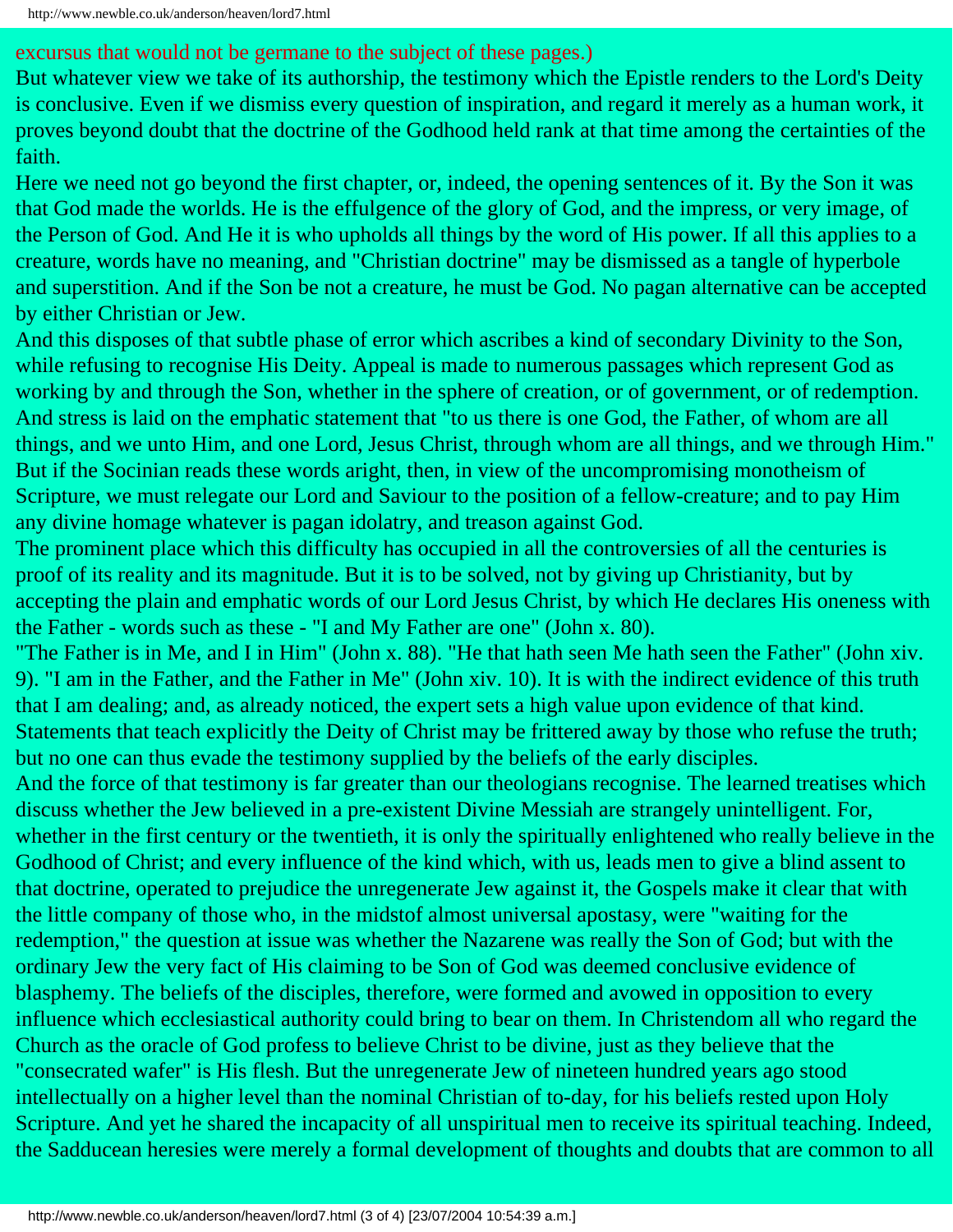unregenerate men whose minds are not warped or blinded by superstition. They prevail extensively today. For while the intellectual revolt of the sixteenth century re-established the authority of the Bible, and resulted in Protestantism, that of the seventeenth and eighteenth centuries led to an orgy of infidelity. And unfortunately the movement of our own day is not on the lines of the Reformation.

But this is a digression. Every Jew looked for a Messiah. But in Judaism there was no clear line of division between politics and religion; and so, while all expected him to be a prophet and a religious leader, the hopes of ordinary men were fixed on the coming of a great national champion who would deliver them from Gentile supremacy, and restore to them the prosperity and greatness of bygone days.' But the faith of the little band of the Lord's disciples was far removed from the creeds and hopes of carnal men. "Thou art the Christ, the Son of the living God" (Matt. xvi. 16); "Thou art the Son of God, Thou art the King of Israel" (John i. 49): these were typical confessions. None but the Christ could be King of Israel, and Christ was the Son of God in the pregnant sense which that title signified. The confession of Thomas, "My Lord and my God" was the full expression of it. And if any one can suppose that devout Jews could have uttered such words to a fellow-creature, or that the Lord would have tolerated them had He not claimed to be divine, we have no common ground for a discussion of the question.

[Chapter Eight](#page-33-0)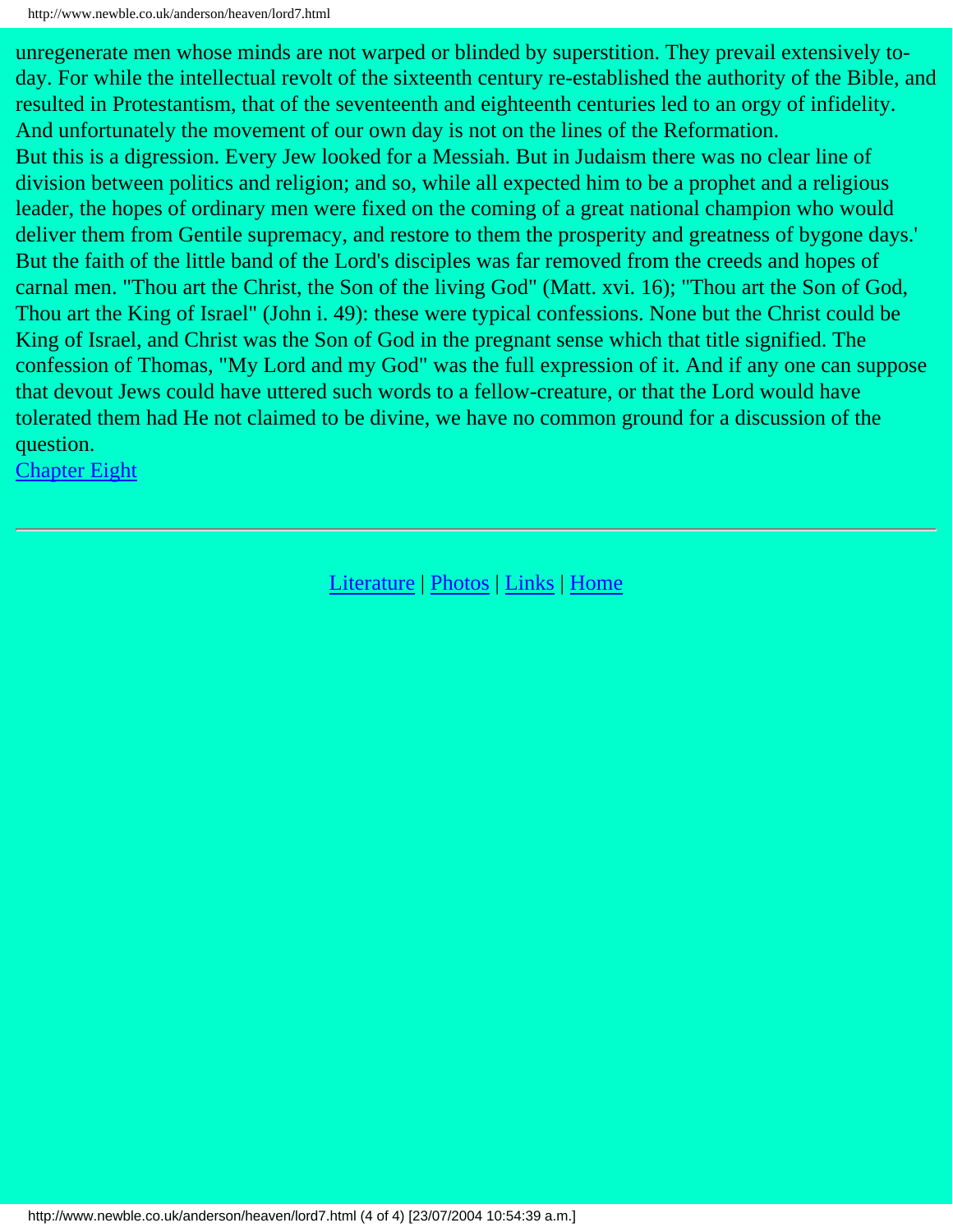

# **THE LORD FROM HEAVEN**

# <span id="page-33-0"></span>**CHAPTER EIGHT THE TESTIMONY OF THE APOSTLE PAUL**

To the "beloved disciple" and the great Apostle of the Gentiles were entrusted the crowning revelations of the Christ.

'the blindness of infidelity in rejecting on *a priori* grounds the verbal inspiration of Scripture is exposed even by the facts of Spiritualism - facts which are accredited by men of high character, some of whom are eminent as scientists and scholars. For these men testify to communications received from the spirit world; not mere impressions, nor yet trivial messages such as those of the days of "spirit-rapping," but serious verbal communications, sometimes spoken by human lips, sometimes written by the agency of a human hand.

To accept these facts and yet deny that the God who made us could speak through inspired Prophets and Apostles, does not savour of intelligent scepticism, but of the folly of systematised unbelief. But Spiritualism may also teach us more than most Christians seem to realise as to what inspiration means. The Apostle's words, "Forbidding to marry and commanding to abstain from meats" have reference to the Demon cult of these "latter times" and so exacting is the fastidious asceticism of that cult that "mediums" are few. And we may be well assured that God requires an infinitely higher fitness in those through whom He will make revelations to His people. True it is that in extraordinary circumstances a Sadducean priest may have been entrusted with a divine message to his fellows, just as "a dumb ass" was once made use of to rebuke the madness of a prophet. But all the Hebrew seers, from Moses to Malachi, were trained for their ministry in the severest of divine schools. Like Him of whom they spoke, they were "made perfect through suffering."

And what was true of the prophets of the Old Testament was no less true of the holy men to whom the New Testament revelations were entrusted. For "I think," said the foremost of them, " God hath set forth us, the Apostles, last of all as men doomed to death: for we are made a spectacle unto the world, both to angels and to men. . . . We are made as the filth of the world and the offscouring of all things, even until now." Here is his personal tale of suffering, even at a comparatively early stage of his ministry: "Of the Jews five times received I forty stripes save one. Thrice was I beaten with rods, once was I stoned, thrice I suffered shipwreck, a night and a day I have been in the deep; in journeyings often, in perils of waters, in perils of robbers, in perils by mine own countrymen, in perils by the heathen, in perils in the city, in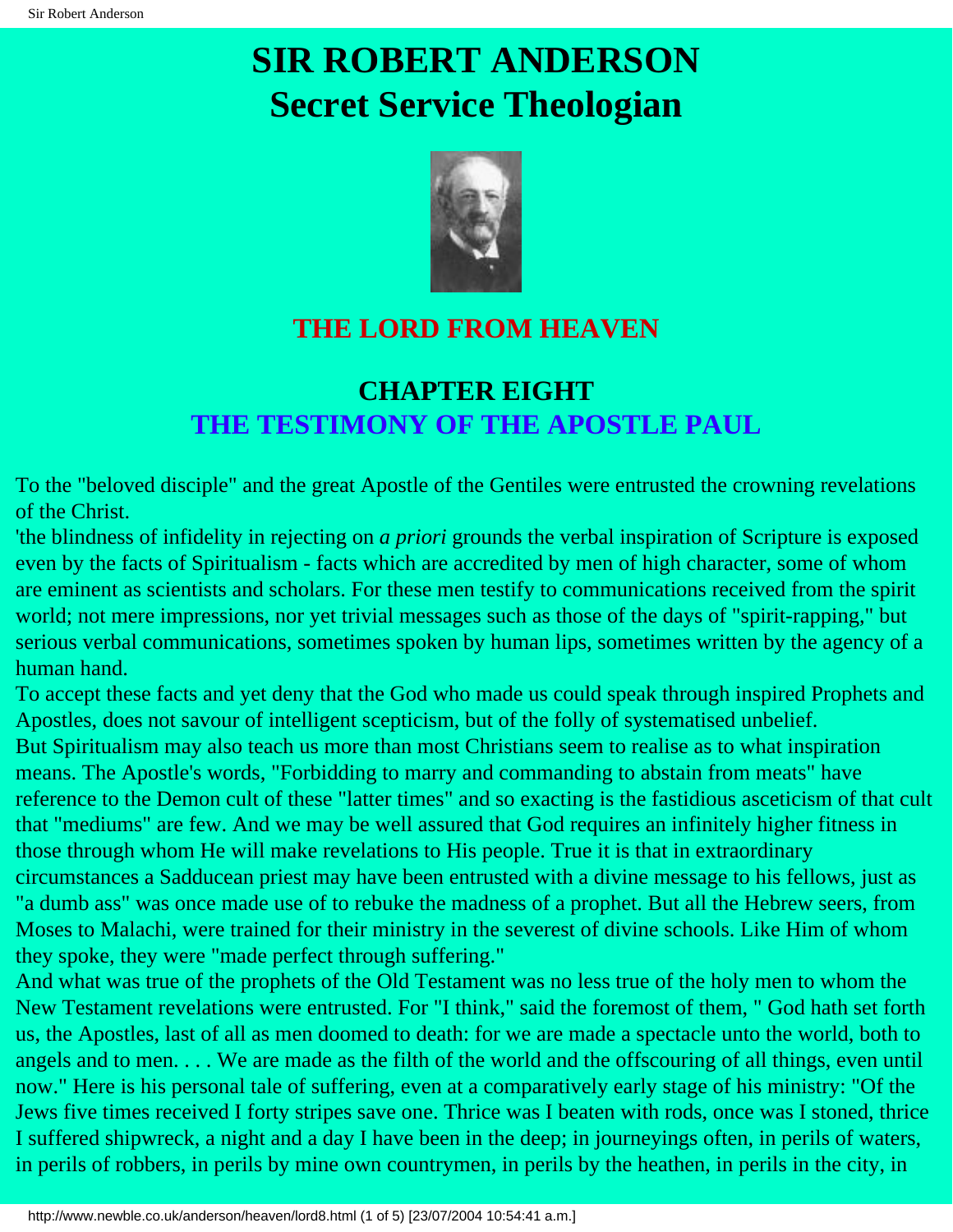perils in the wilderness, in perils in the sea, in perils among false brethren; in weariness and painfulness, in watchings often, in hunger and thirst, in fastings often, in cold and nakedness."

"Once was I stoned." It is strange how little notice has been taken of the Apostle's martyrdom at Lystra. Stoning was a common death sentence under the Jewish law; and even when inflicted judicially the death was both swift and sure. But the stoning of Paul was not an execution, but a murder, and his murderers were men whose passions were inflamed by religious hate. The fierceness and brutality of their action is indicated by the narrative. The ordinance which enjoined that stoning should be inflicted "outside the camp" was construed as requiring that, in the case of a city, it should take place outside the gate. But in their rage against Paul this was ignored; and so, after stoning him, "supposing that he was dead, they dragged him out of the city" - "dragged him," as they might have treated the carcase of a dog. If the record ended there we might conjecture that the Apostle was borne away by the disciples, and lovingly nursed back to life, and that, after many weeks of suffering, he was able once again to resume his ministry. But among all the New Testament miracles of healing there is nothing more wonderful than what actually happened. For "as the disciples stood round about him he rose up and entered into the city; and on the morrow he went forth with Barnabas to Derbe," and preached the gospel there. If ever there was a miracle, surely this was one! (Footnote - "They stoned him, not in the Jewish method, but tumultuously and in the streets, dragging him oat of the city after. wards." (Alford). "The full sense is 'And having prevailed on the multitude [to permit them to stone Paul, and having stoned him, they drew him out of the city.' *Suro* having reference to the brutal insults offered to the dead bodies of executed malefactors, which were usually dragged by the heels out of the city gates." (Bloomfield).

Whether he had actually passed through the gates of death on that dreadful day, and been again called back to life, the Apostle never knew. But this he knew, that "whether in the body or out of the body " whether dead or living - he had been "caught up even to the third heaven," and had heard unspeakable words. His vision on the Damascus road was again and again described by him, but the glory of Paradise and the words he heard there surpassed the possibilities of human utterance.

Well might he be "exalted overmuch" by "the exceeding greatness of the revelations"; and to humble him some trouble, which he calls "a messenger of Satan," was permitted to make his life a martyrdom. The nature of that affliction has been the subject of many a conjecture. It evidently dated from the period of the "revelations" ; and the inference is a natural one that it originated in the physical sufferings with which the "revelations" were associated. That it was something which tended to unfit him for his public ministry is evident --"something in his aspect or personality which distressed him with an agony of humiliation."

One more clew is needed to guide us to a conclusion here. In Corinth his speech was deemed "contemptible," whereas in his earlier ministry he had ranked as an orator. For though Barnabas was a man of no common capacity and mark, it was not Barnabas, but Paul, who was hailed at Lystra as "the god of eloquence." What, then, is the explanation of the seeming paradox? How natural that the stoning should have caused some facial paralysis, or some still more distressing affection which destroyed all control of his features, and made him an object of derision to the hostile or ill-conditioned members of every audience he addressed? And this, I venture to suggest, was his "Gethsemane" - the affliction from which his thrice-repeated supplication sought deliverance. The more we study that wonderful personality, the more unsatisfactory will seem the common view that it was a mere "thorn in the flesh " - some minor trouble of the kind that many a suffering Christian bears without a murmur. (Footnote - It is very noteworthy that whenever he addressed cultured hearers, as, e.g., his various Roman judges, the Apostle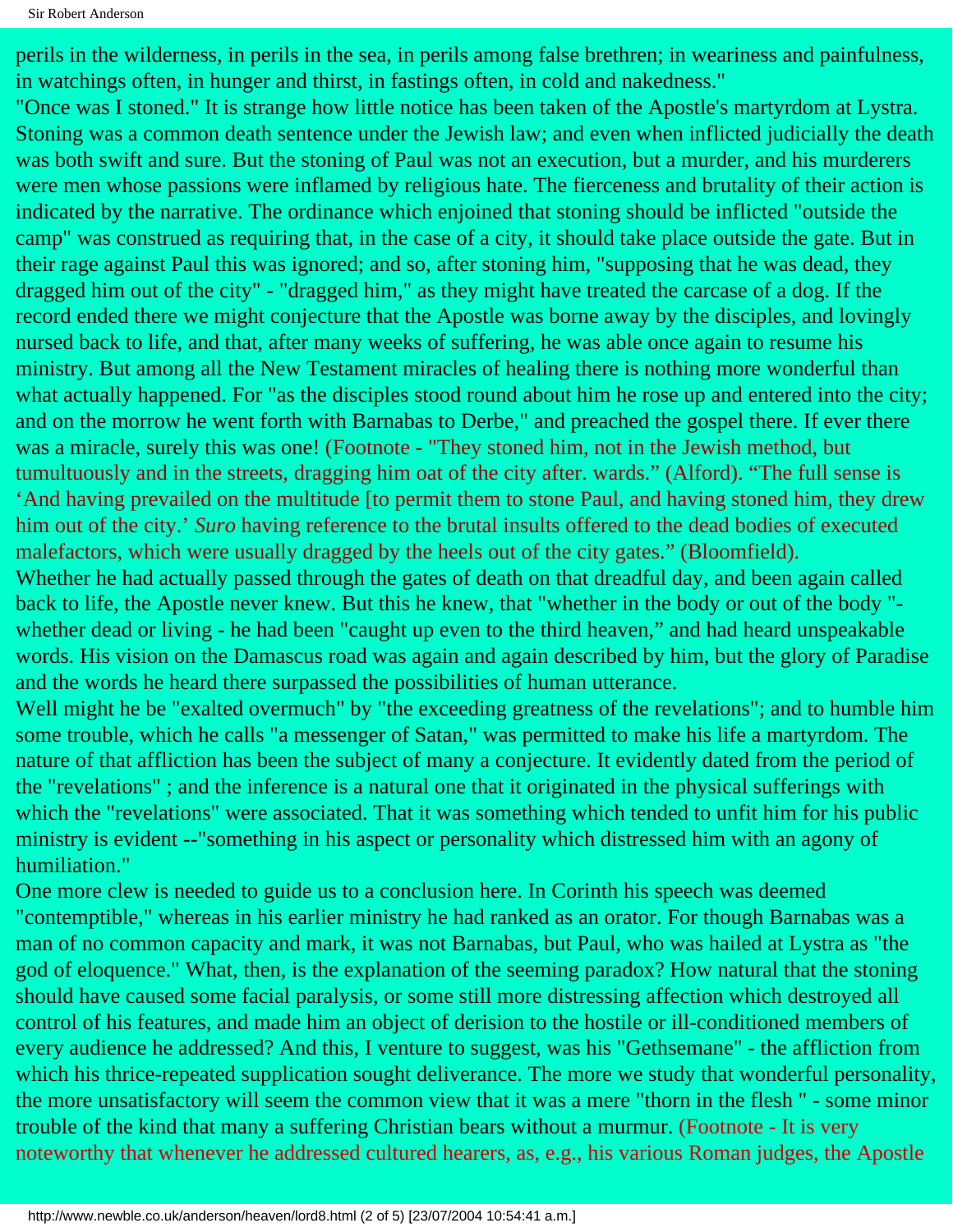seems to have commanded great consideration and respect. His affliction would draw out the courtesy of such men, while with the vulgar it might excite derision. And it is said that such an affliction would affect the sufferer in different degrees at different times. ' 2 Cor. xii. Bloomfield cites authorities for the conjecture that the trouble was "a paralytic and hypochondriac affection which occasioned a distortion of countenance and other distressing effects." It has been urged upon me that this supposes an imperfect, an uncompleted, miracle of healing, for which there is no precedent in Scripture. But surely the Apostle's words indicate that he knew his experience to be peculiar. To suffer from "a thorn In the flesh" has been the lot of multitudes of the people of God, but to suffer impalement, as it were, from the after effects of injuries divinely healed - this was so unique that he twice refused to accept the answer to his prayer for relief.)

We may confidently follow those who understand his graphic words as meaning nothing less than "the agony of impalement."

"Behold, I show you a mystery: We shall not all sleep, but we shall all be changed": with what a bounding heart the Apostle must have framed these words, as possibly he uttered them with twitching mouth, or penned them with shaking hand! And may we not in our little measure realise something of his calm, triumphant faith when, surveying his strangely tragic life, and recalling the vision of glory God had granted him, he wrote those further words, "I reckon that the sufferings of this present time are not worthy to be compared with the glory which shall be revealed to usward."

Such are "the ways of God with men," or at least with those whom He singles out for special honour. And Paul was chosen to be not merely the foremost witness of the risen Christ, but the recipient of the highest revelations concerning Him, revelations which reached a climax in the "Captivity Epistles." (Footnote -The word translated "thorn" means a stake for impaling, and then a thorn or splinter. Those who hold that ophthalmia was the Apostle's affliction appeal to Num. xxxiii. 55 (LXX.). The ablest statement known to me of that view is Dean Farrar's excursus in his "Life and Work of St. Paul." But the Apostle's references to his eyesight would all be accounted for if his trouble was of a kind that might be relieved by a present-day optician.)

Treatises have been written to prove that in turning to Jerusalem when the Lord had sent him to the Gentiles, he was a second Jonah, and that his imprisonment in Rome was a divine judgment. But this ignores the character of that Pentecostal dispensation in which the Jew had a priority in the offer of grace. And moreover, if it were true, surely some veiled reference to it would be found in his later Epistles. But there is none. "An ambassador in chains," and "the prisoner of the Lord " - such is his graphic description of his position in the imperial city; and this is not the language of a repentant Jonah. May we not rather believe that all his steps were "ordered of the Lord"? And may it not be due to our crude and shallow estimate of what "inspiration" means, that we fail to realise that it was that very discipline that fitted him to receive and impart the crowning revelation of Christ? Nor should we forget that his ministry in writing the Epistles which contain that revelation was incomparably more important even than his evangelistic labours. Of the churches which he founded scarcely a trace survives, but those Epistles remain, the priceless and imperishable heritage of the people of God.

It is the intense and uncompromising monotheism of the Jew that gives such telling force to the incidental testimony which the Epistles supply to the Deity of Christ And our knowledge of the personality and antecedents of the Apostle to the Gentiles lends immense weight to his words in this regard. A fanatical Pharisee in his unconverted days, and deeply versed in Rabbinical teaching, all his convictions and prejudices would have vetoed his using language which could be construed as an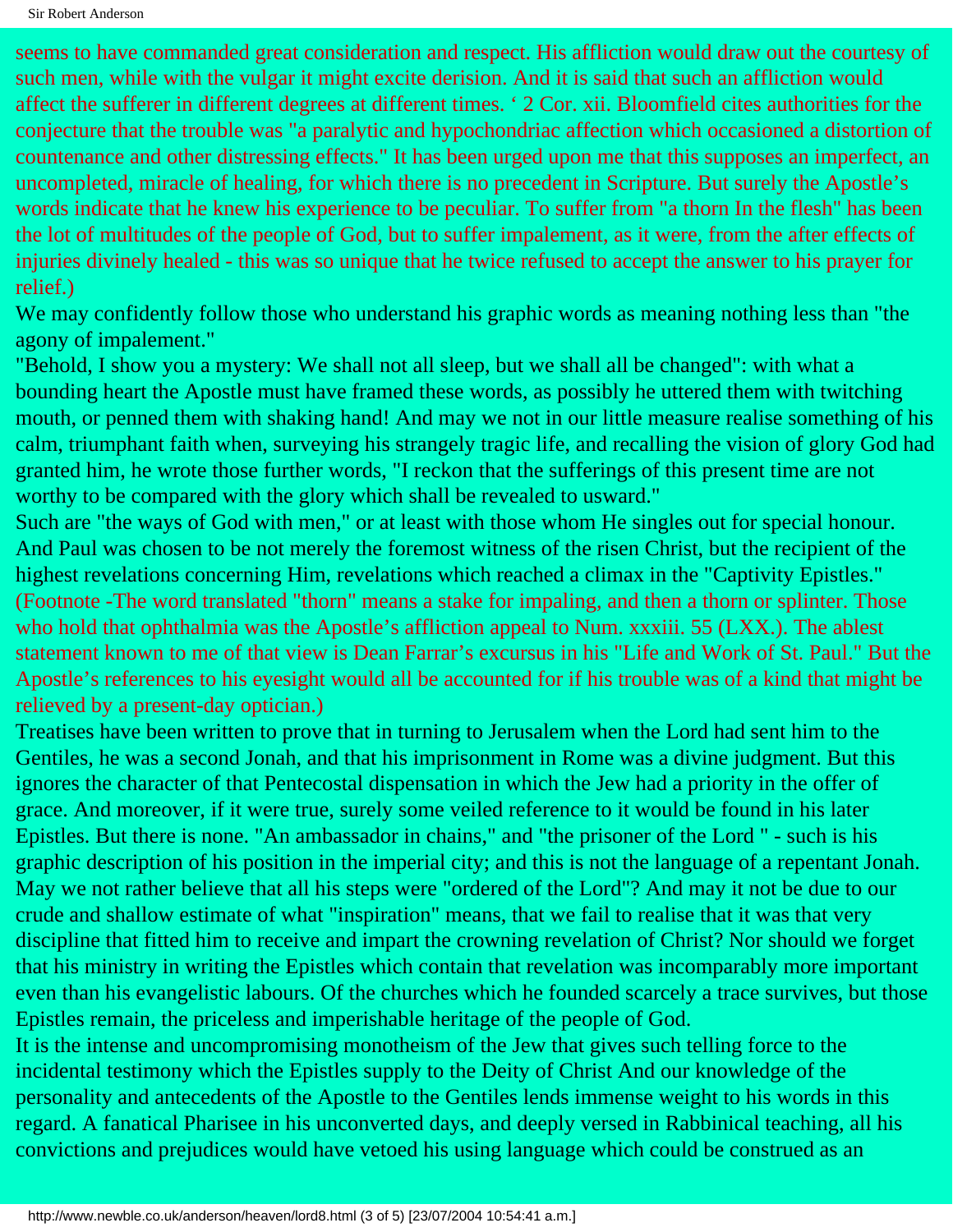ascription of divine homage to any one but God. While, therefore, a phrase such as "Christ . . . who is over all, God blessed for ever," if written by one of the Greek Fathers, might possibly admit of the ingenious glosses of Socinian exegesis, its use by the Apostle is proof that with him the Godhood of Christ was a divine truth.

The opening salutations of his Epistles, and also his "apostolic benediction," afford further proof of it; for in both the salutation and the benediction Christ is named as on the same level with God. "Grace to you, and peace from God our Father and the Lord Jesus Christ"; "The grace of our Lord Jesus Christ, and the love of God, and the communion of the Holy Ghost, be with you all." (Footnote - I assume the correctness of the above rendering; and I am discussing the question without reference to inspiration. If the writings are inspired, there is no question left for discussion)

It is utterly inconceivable, I again repeat, that any man of Jewish training could have used such words unless the Lord Jesus Christ was enthroned in his heart as God. And with an even greater force, if possible, does the remark apply to the Apostle's language in his later "captivity Epistles," written at the close of his life. Take, for example, his words to Titus: "Looking for the blessed hope and appearing of the glory of our great God and Saviour Jesus Christ; who gave Himself for us that He might redeem us from all iniquity, and purify unto Himself a people for His own possession." This cannot be evaded by rejecting the revised reading of the words; for, however they are construed, the Lord Jesus is here named with God in a way that to the Jewish mind would savour of blasphemy if He be not God.'(Footnote - It is worthy of note that the identical words used of redemption by Jehovah In the Greek version of Exodus xix. 5 are here quoted and applied to Christ. And also that the word "Saviour" occurs twice in each chapter of this Epistle, once of God and once of Christ, And though, of course, the word in itself does not connote Deity, it is Incredible that the Apostle would have used it three times as a divine title, and three times in a lower sense when applied to Christ. The Christian will not doubt that it is used as a divine title in every one of its twenty-four occurrences in the New Testament, with the exception, perhaps, of Eph. v. 23. And in fifteen of these cocurrencos it is used of Christ)

In this connection the charge to Timothy at the close of the 1st Epistle claims emphatic mention: "I charge thee in the sight of God and of Christ Jesus . . . that thou keep the commandment, without spot, without reproach, until the appearing of our Lord Jesus Christ: which in its own times He shall shew, who is the blessed and only Potentate, the King of kings and Lord of lords; who only hath immortality, dwelling in light unapproachable; whom no man hath seen, nor can see: to whom be honour and power eternal. Amen." Commentators discuss the question, to which of the persons of the Trinity do these words refer? And those who apply the whole passage to "the Son" can urge that "the only Potentate" is equivalent to "our only Master and Lord" in Jude's Epistle, and that, in the Revelation, the title "King of kings and Lord of lords" is definitely given to Him whose "name is called the Word of God." But I venture to suggest that it is because of the controversies on the subject that here, as in many another passage, we raise a question which may have had no place whatever in the mind of the Apostle. Not only in reading the Epistles, but even in their prayers, Christians often feel embarrassed by "the persons of the Trinity," for the meaning of that term is much misunderstood; but no trace of any such embarrassment can be found in Scripture. Indeed, paradoxical though it may seem, the difficulty we find in interpreting this sublime doxology and other kindred Scriptures is proof that no difficulty of the kind presented itself to the mind of the Apostle. For with him "the Son" was "our great God and Saviour." And in his words, therefore, there was no turning away from the Son to the Father; but by a natural transition his thoughts about "our Lord Jesus Christ" became merged in the thought of GOD.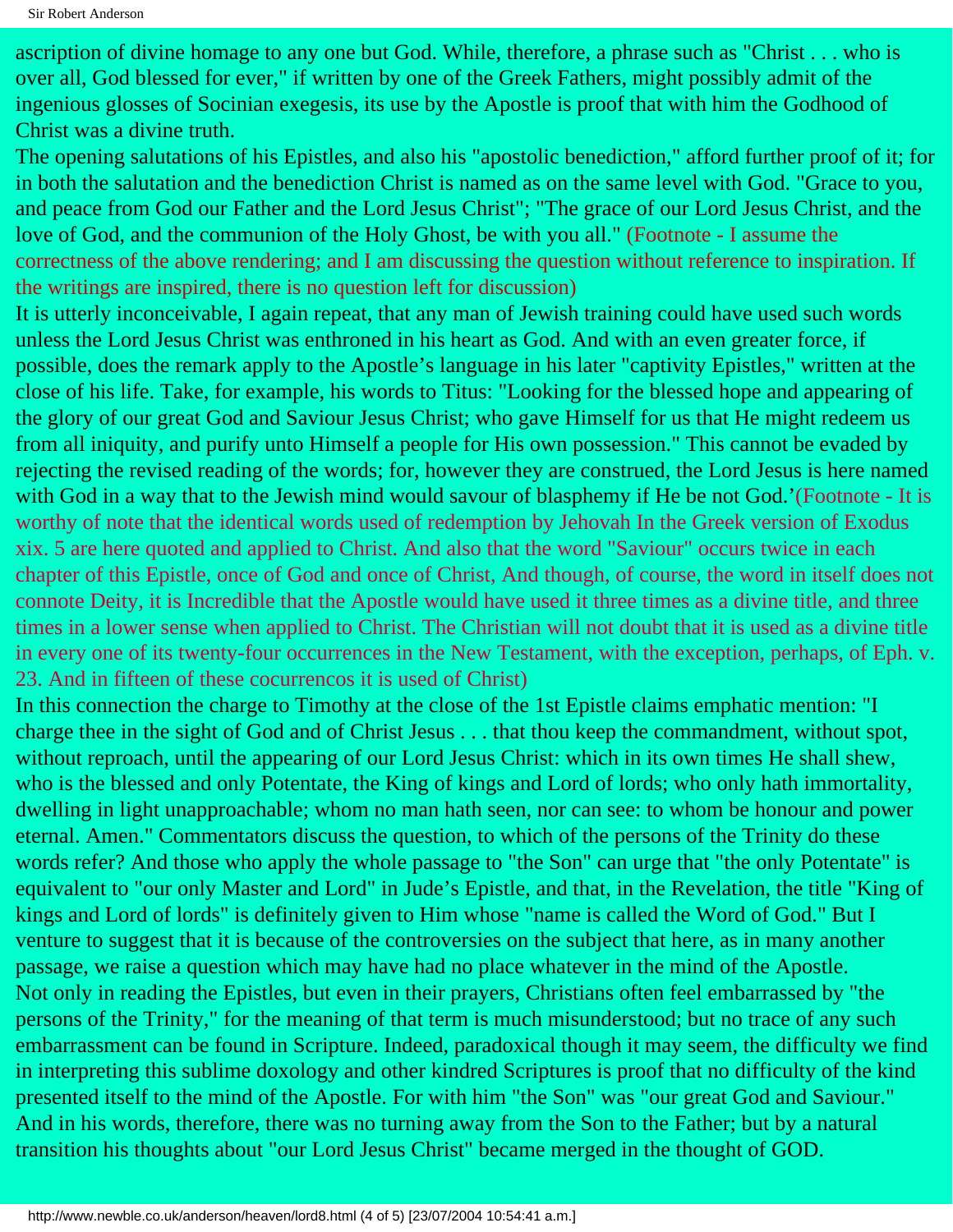I conclude by quoting a passage from each of the three principal Epistles written during his first imprisonment. The following is his prayer for the Ephesians : -

"That the God of our Lord Jesus Christ, the Father of glory, may give unto you a spirit of wisdom and revelation in the knowledge of Him; having the eyes of your heart enlightened that ye may know what is the hope of His calling, what the riches of the glory of His inheritance in the saints, and what the exceeding greatness of His power to usward who believe, according to that working of the strength of His might which he wrought in Christ, when He raised Him from the dead, and made Him to sit at His right hand in the heavenly places, far above all rule, and authority, and power, and dominion, and every name that is named, not only in this world, but also in that which is to come: and He put all things in subjection under His feet, and gave Him to be head over all things to the church, which is His body, the fulness of Him that filleth all in all" (Eph. i. 17-28).

To the Philippians he writes -

"Have this mind in you, which was also in Christ Jesus: who, being in the form of God, counted it not a prize to be on an equality with God, but emptied Himself, taking the form of a servant, being made in the likeness of men; and being found in fashion as a man, He humbled Himself, becoming obedient even unto death, yea, the death of the cross. Wherefore also God highly exalted Him, and gave unto Him the name which is above every name; that in the name of Jesus every knee should bow, of things in heaven, and things on earth, and things under the earth, and that every tongue should confess that Jesus Christ is Lord, to the glory of God the Father" (Phil. ii. 5 - 11).

And in the following passage from the Epistle to the Colossians the revelation of Christ reaches its highest development : - "The Son of His love; in whom we have our redemption, the forgiveness of our sins; who is the image of the invisible God, the firstborn of all creation; for in Him were all things created, in the heavens and upon the earth, things visible and things invisible, whether thrones, or dominions, or principalities, or powers; all things have been created through Him, and unto Him; and He is before all things, and in Him all things consist. And He is the head of the body, the church: who is the beginning, the firstborn from the dead; that in all things He might have the pre-eminence. For it was the good pleasure of the Father that in Him should all the fulness dwell; and through Him to reconcile all things unto Himself, having made peace through the blood of His cross; through Him, I say, whether things upon the earth, or things in the heavens" (Col. i. 18 - 20).

To the unbeliever these words may seem the merest rhapsody. But the Christian accepts them as Divine. And to such I would appeal to read them again and again, and to ponder them till mind and heart are saturated with them. For I would say in the language of Ruskin - exaggerated language when used with reference to human writings, but true and apt when applied to Holy Scripture - " You must get into the habit of looking intensely at words, and assuring yourself of their meaning, syllable by syllable - nay, letter by letter." And reading these Scriptures thus will dispel the last trace of unbelieving doubt as to who and what He is of whom they speak.

For no one who is not either mentally deficient or spiritually blind can imagine that such words refer to a fellow-creature. [Chapter Nine](#page-38-0)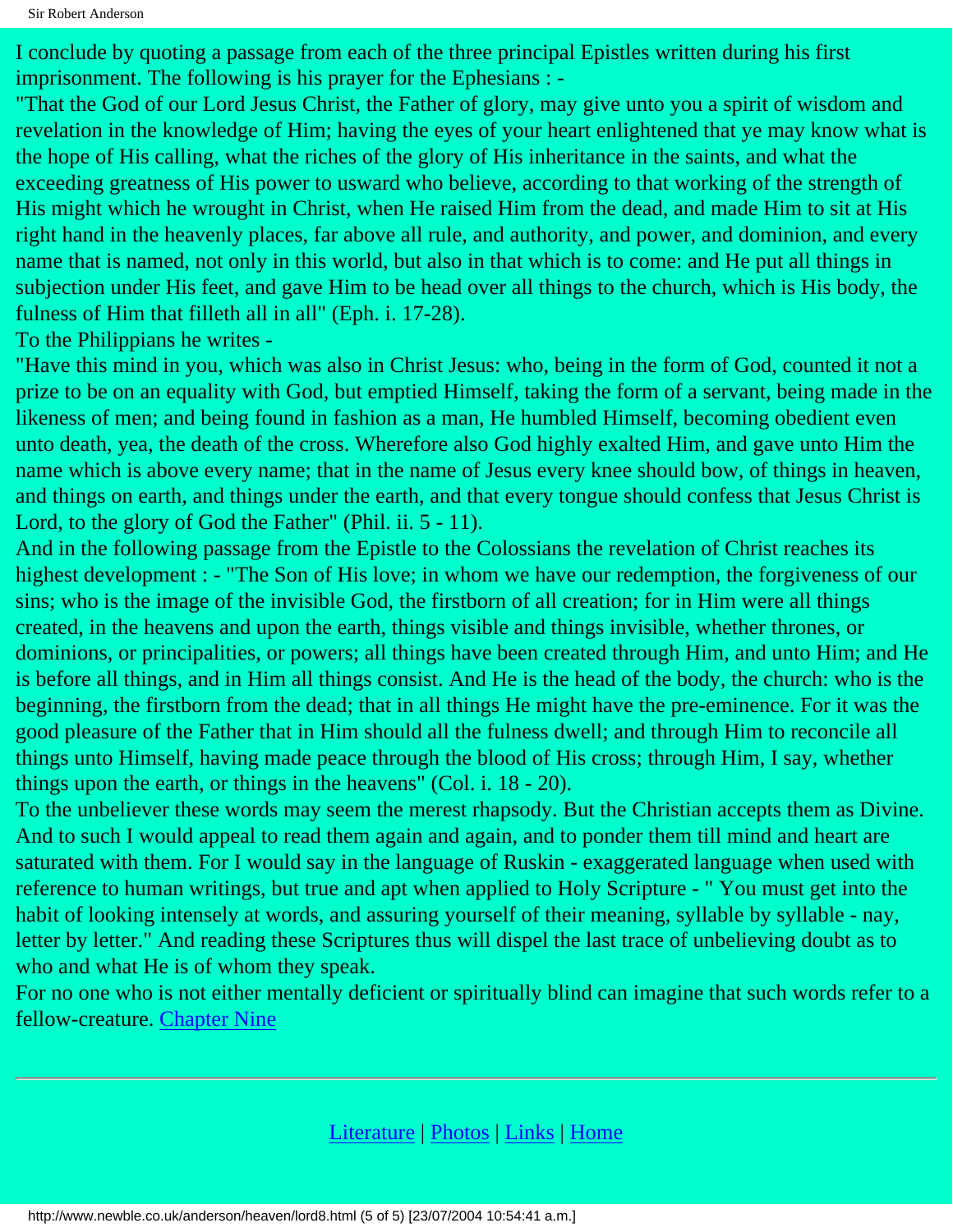

## **THE LORD FROM HEAVEN**

# <span id="page-38-0"></span>**CHAPTER IX THE TESTIMONY OF THE REVELATION**

To the man of the world the Bible may seem to be merely a chance collection of religious writings, but the spiritual Christian finds abundant proofs of its "hidden harmony" and organic unity. The book of Genesis is, as it were, its opening chapter; and in the Book of the Revelation it reaches its legitimate conclusion. Genesis introduces us to the *dramatis persona* of the sacred volume, and gives us an insight into its plot and purpose. There we have the record of the Creation and the Fall, the judgment of the Flood, the apostasy and scattering of the descendants of Noah, the call of Abraham, and the origin of the chosen people. And in the promise of "the seed of the woman," and in the typology of the book we have the prophecy and pledge of Redemption. And here in the Revelation all the dropped threads of history and type and prophecy and promise, that lie scattered throughout the earlier Scriptures, are taken up and traced to their appointed consummation. Even in the opening sections of the book the successive promises to "him that overcometh" make cryptic reference to all the past. In Ephesus the "overcomer" shares with unfallen Adam the right to "the tree of life which is in the paradise of God." In Smyrna he shares with Noah immunity from "the second death "- the judgment which brought the first "dispensation" to a close. In Pergamos he partakes with Moses of the hidden manna; and in Thyatira he exercises kingly rule with David. And Sardis speaks of the fellowship of the prophets, and the reward for those who witness a good confession in days of apostasy.

"The law and the prophets" were until John, whose mission it was to herald the coming of the Son of God. Then was ushered in a "dispensation" which, though brief as measured upon human calendars, was momentous beyond comparison - a transitional "dispensation" which, though Christian, was yet Jewish, and which ended with the destruction of all the externals of Judaism. In Philadelphia, therefore, the "overcomer" is called to share in the heavenly realities of which the temple that was the place of earthly worship, and the city which was the centre of earthly blessing, were but shadows. In Laodicea, which represents the "dispensation" now drawing to a close, there is no reference to the past, no trace of Jewish symbolism or terminology; and the "overcomer" is a follower of Him who, as "the faithful and true Witness," has reached the throne by the path which led Him to the cross.

All Scripture is prophetic, because it is divine; but with special emphasis the Revelation is declared to be a prophecy. And as the main stream of prophecy always relates to Christ, the book fitly opens with a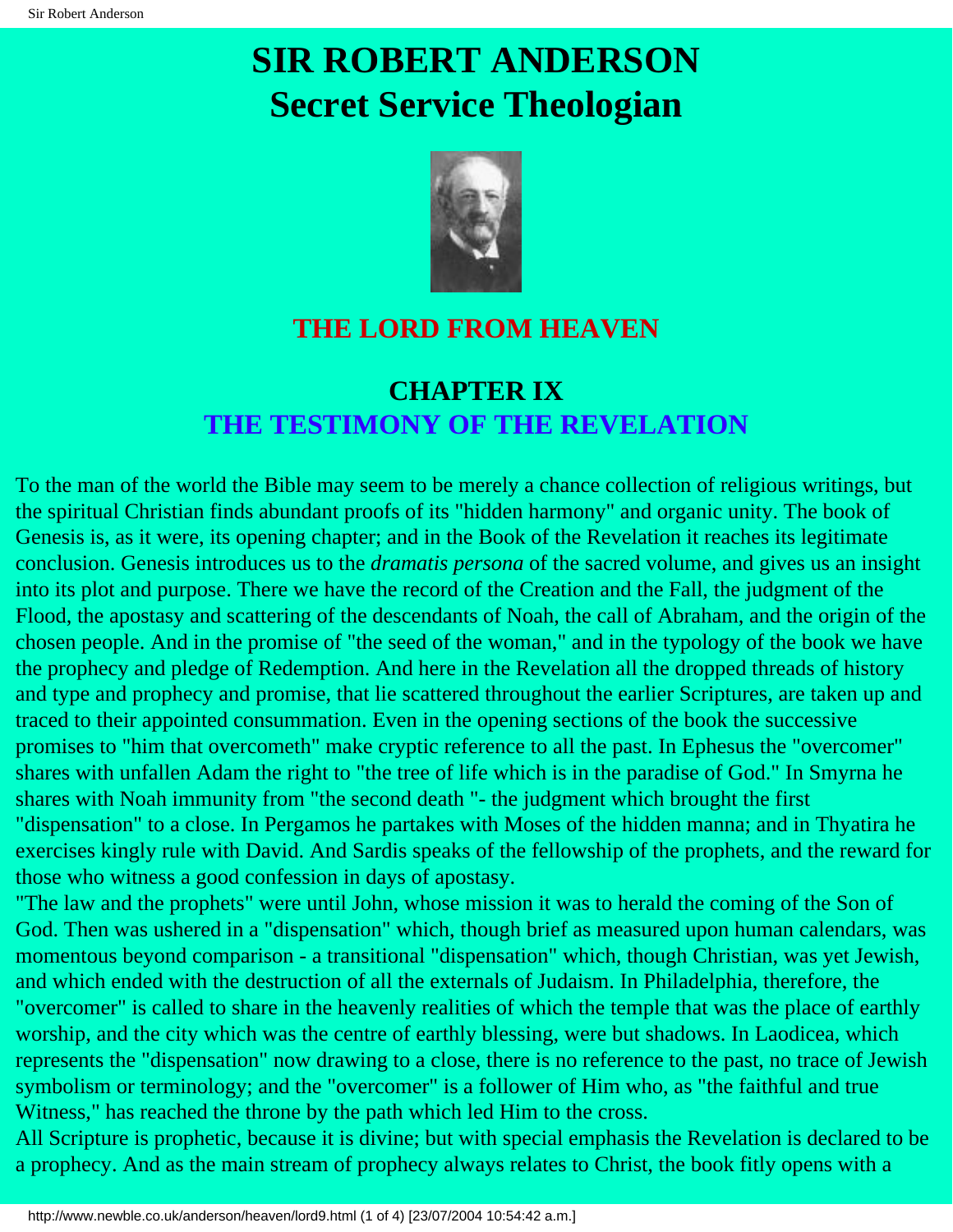vision of His glory, and ends with a promise of His return. But by the majority of Christians both the vision and the promise are neglected or ignored. For His redeeming work is done and past, and therefore unspiritual men no longer need Him. And as the glory of His presence would put to shame the spiritual poverty and nakedness of those who profess to be His disciples, the thought of His return is embarrassing and unwelcome.

We are reminded of the Apostle's words, "Though we have known Christ after the flesh, yet now we know Him so no longer." Not that the Christian gives up one jot or tittle of the record of the Saviour's earthly life, but that his faith rests upon his risen and glorified and coming Lord, and he reaches back from the Christ of the glory to the Christ of the humiliation. But "the Christian religion" is founded upon "Christ after the flesh"; and this influence governs the thoughts and the language even of spiritual Christians. Its deplorable effect upon our religious literature is apparent everywhere. Too many of our standard theological treatises, indeed, and of our popular "books of piety," would seem almost unchristian if read in the light of the visions of glory vouchsafed to the Apostle John, or of the great doctrinal revelations entrusted to the Apostle Paul. And as these Scriptures would thus disturb habits of thought and speech "received by tradition from our fathers," we ignore them, and cling to our "Christ after the flesh" religion. One result is that the old "Evangelicalism" gives way before the inroads of Rationalism and superstition. Under the pressure of aggressive scepticism many find rest by taking a deeper plunge into a false religion. Orthodoxy may thus be maintained by blindly obeying "the voice of the Church"; but orthodoxy is not faith, nor is the voice of the Church the Word of God. With the young, however, the lapse is usually toward "modernism," and the sceptical movement which masquerades as "the Higher Criticism."

The men who - in this country at least - champion that crusade are not chargeable with intentional disloyalty to Christ, for they fail to understand its true character and ultimate aim. The imagery of the last chapter of Ephesians is borrowed from the battle-field; and one way in which military genius shows itself is in a capacity to detect the real objective of an enemy's advance. The attack on Holy Scripture is but a feint, and these men are blindly fulfilling their part in a strategic movement which is directed against Christ. For it is only through the written Word that we can reach the Living Word; and if we give up the one, we lose both.

But, it is said, how can the rejection of such a book as Daniel, for instance, affect our faith in Christ? If Daniel be jettisoned, the Revelation goes overboard along with it, and a signally important testimony to the Deity of Christ is lost to us. But more than this, if "Moses and the prophets" be discredited, we are confronted by the fact that the Lord identified Himself with their writings; and we are forced to conclude, either that the records of His teaching are unreliable, or else that He was Himself the dupe of false and superstitious beliefs. If the one alternative be accepted, the "rock of Holy Scripture" proves to be but a quicksand. Or if, as the critics boast, the other alternative is "an assured result" of the new enlightenment, no one who is not hypnotised by superstition will cling to the dogma of His Deity. Such passages as the first chapter of Colossians must be dismissed as the rhapsody of an enthusiast, and the visions of the Apocalypse as the day-dreams of a brilliant mystic.

But the theme of these pages is not the divine authority of Scripture, but the Deity of Christ; and what specially concerns us here is the testimony to that truth which the Apocalypse affords.

In the preface to the book the whole is described as "the prophecy"; and while some expositors would exclude the Epistles to the Churches from that category, it is universally admitted that all which follows falls within it. And no careful reader can fail to see that if "the Lamb" of these visions be not God, He has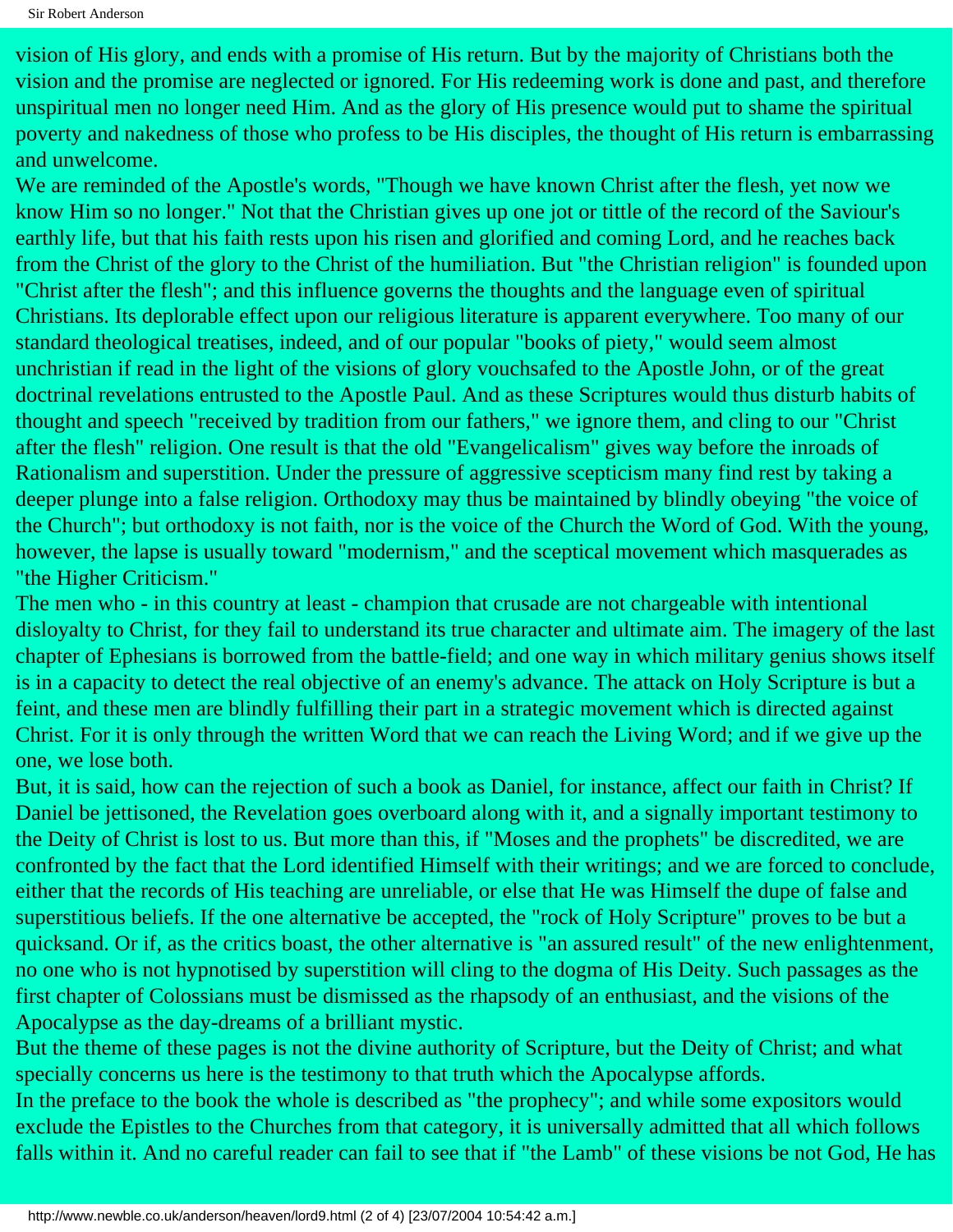everywhere supplanted God. From the fourth chapter to the end "the Father" is never named but once; and then it is not in contrast with "the Lamb," but in closest union with Him. It occurs in the vision of the fourteenth chapter, where the Seer beholds the Lamb standing on Mount Sion, "and with Him a hundred and forty-four thousand, having His name and His Father's name written in their foreheads."

And so also in the later visions. The 19th chapter opens with the heavenly anthem, "Hallelujah, salvation, and glory, and honour, and power unto the Lord our God; for true and righteous are His judgments." It is the doom of the apostate church on earth that evokes this burst of praise in heaven. And then, in response to a voice from the throne, the further anthem rises "as the voice of mighty thunders," "Hallelujah; for the Lord God Omnipotent reigneth." And, from an opened heaven there comes forth One whom now we know as the Saviour, but who is here revealed as the Avenger. "His eyes are a flame of fire, and upon His head are many diadems. . . . And He is arrayed in a garment sprinkled with blood, and His name is called the Word of God." It is not "the blood of sprinkling that speaketh better things than that of Abel," but the blood of Isaiah's prophecy of vengeance. For now Isaiah's words are about to be fullfilled: "The day of vengeance is in mine heart, and the year of my redeemed is come."

And the Seer adds: "He hath on His garment and on His thigh a name written, KING OF KINGS AND LORD OF LORDS." This is the public title of Him whose mystery name is "the Word of God." His identity is thus made clear. And let us keep steadily in view that the God of the Bible is ONE; and that He is manifested in Christ, and revealed by the Holy Spirit.

More plainly still does this appear in the final vision of the heavenly City. there is no temple in the New Jerusalem, for "the Lord God Almighty and the Lamb are the temple thereof." No need for sun or moon to shine on it, "for the glory of God did lighten it, and the Lamb is the light thereof." "And the throne of God and of the Lamb shall be in it; and His servants shall serve Him, and they shall see His face, and His name shall be in their foreheads."

One throne, one temple, one light - God and the Lamb, inseparably ONE. So absolute the unity that "laws of thought" and "rules of grammar" are ignored; and though God and the Lamb are the burden of the vision, it is His name the redeemed are said to bear, and His face it is that they shall see. To drag these visions down to the level of religious controversy would be deplorable. Let us ponder them until our minds are saturated with the very words in which they are revealed, and all doubt will be dispelled as to the God-hood of the Christ who died for us. Or if the shadow of a doubt still lingers, the sequel may suffice to banish it. For when the Apostle prostrates himself in worship at the feet of the glorious being who has been his guide and teacher in these heavenly visions, he is peremptorily checked. "See thou do it not," the angel exclaims; "I am a fellow-servant with thee and with thy brethren the prophets, and with them that keep the words of this book: worship God." The highest of created beings is a fellow-servant with the humblest saint. And if Christ be not God, even He must stand on this same level, and all worship rendered to Him is idolatrous and sinful.

And now, with this inexorable alternative in view, we turn again to the opening chapter. "The revelation of Jesus Christ" is the divinely given title of the book, and it governs the whole contents of it. In this light, then, we read the words, "I am the Alpha and the Omega, saith the Lord God, who is, and who was, and who is to come, the Almighty." Certain it is that "the Alpha and the Omega" is a title which belongs to God alone; and if any should doubt whether it here refers to the Lord Jesus, the fact remains that it is claimed by Him expressly in the concluding message of the book: "I am the Alpha and the Omega, the first and the last, the beginning and the end. . . . I, Jesus, have sent Mine angel to testify these things unto you for the Churches." That same voice it was that summoned the Seer to behold the opening vision of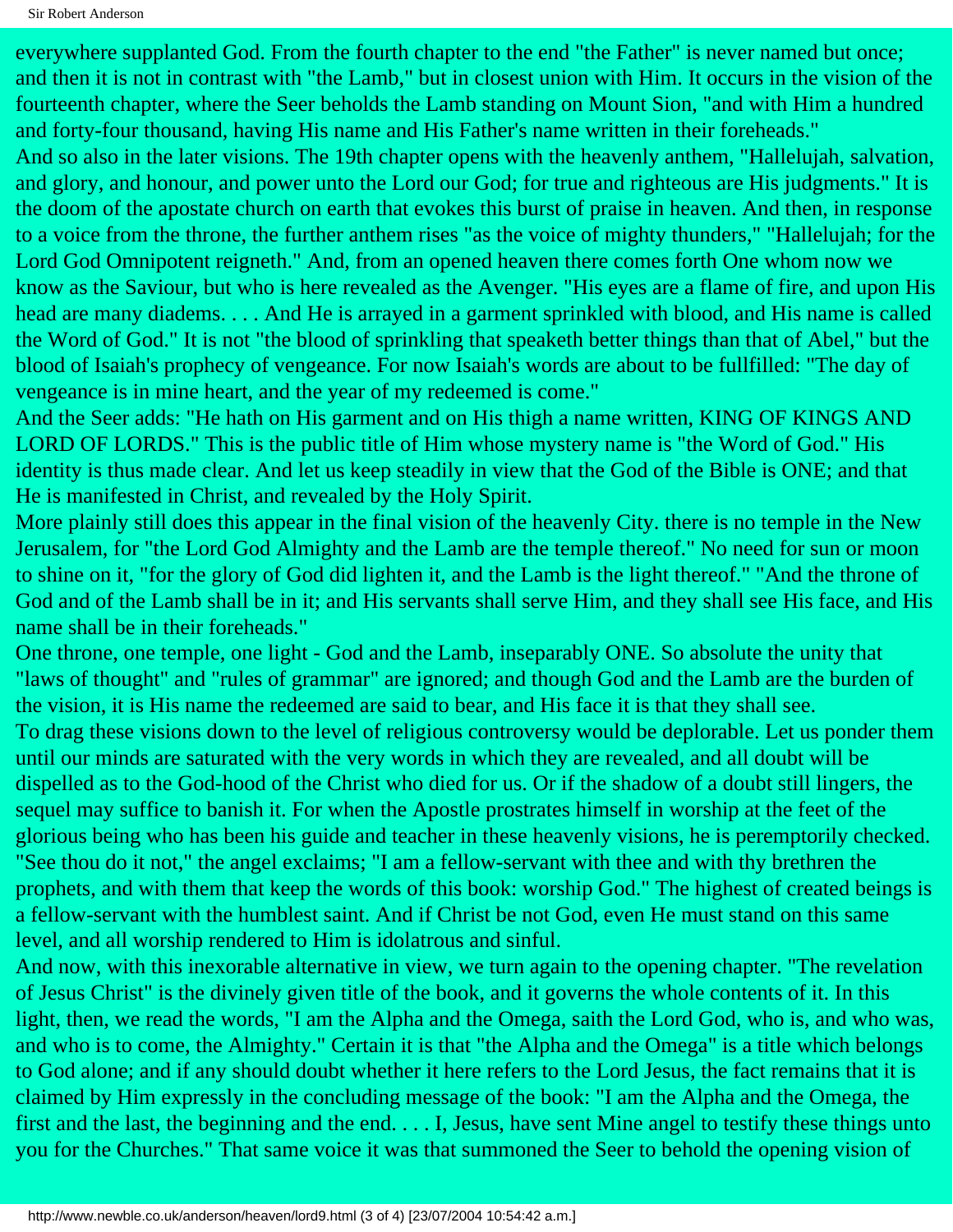the book. Here is the record of it :-

"I saw seven golden candlesticks, and in the midst of the seven candlesticks one like unto the Son of Man, clothed with a garment down to the foot, and girt about the paps with a golden girdle. His head and His hairs were white like wool, as white as snow; and His eyes were as a flame of fire; and His feet like unto fine brass, as if they burned in a furnace; and His voice as the sound of many waters. And he had in His right hand seven stars: and out of His mouth went a sharp two-edged sword: and His countenance was as the sun shineth in His strength. And when I saw Him, I fell at His feet as dead. And He laid His right hand upon me, saying unto me, Fear not; I am the First and the Last: I am He that liveth and was dead; and, behold, I am alive for evermore, and I have the keys of hell and of death." "The simple and natural conclusion is that Jesus was the child of Joseph and Mary, and had an uneventful childhood." Such is the alternative belief which the infidel offers us in exchange for the faith of Christ. And my apology for quoting words which cannot fail to outrage Christian feeling is that, in these days of

levity and superficial thought, many who would resent a charge of apostasy are in danger of drifting away from the faith of Christ; and therefore it is well to make them realise the peril which threatens

them. For to deny the Deity of the Lord Jesus Christ is to bring Him down to the level of mere humanity; and the foundations of Christianity being thus destroyed, the whole superstructure falls to pieces. The

doctrine of an atoning death is gone. "Indeed the very suggestion is absurd," the writer above quoted tells us. And Gethsemane and Calvary will thus find many a parallel, not only in the story of the martyrs, but in the sufferings of common men. For, he adds, "many a British soldier has died as brave a death as Jesus

"; and "an immense amount of pious nonsense has been spoken and written about our Lord's agony in Gethsemane. .your agony would be just as great as that of Jesus."

The natural refinement and courtesy of writers such as the distinguished Rationalist quoted on the opening page of this volume lead them to conceal the legitimate deductions from their misbelief, lest the statement of them should shock or wound Christian sentiment. But the writer above quoted is unrestrained by any considerations of the kind. And his words may do good if, just by reason of their wanton profanity and coarseness, they lead the trifler and the waverer to realise the nature of the abyss to which apostasy from Christ will lead them.

[Chapter Ten](#page-42-0)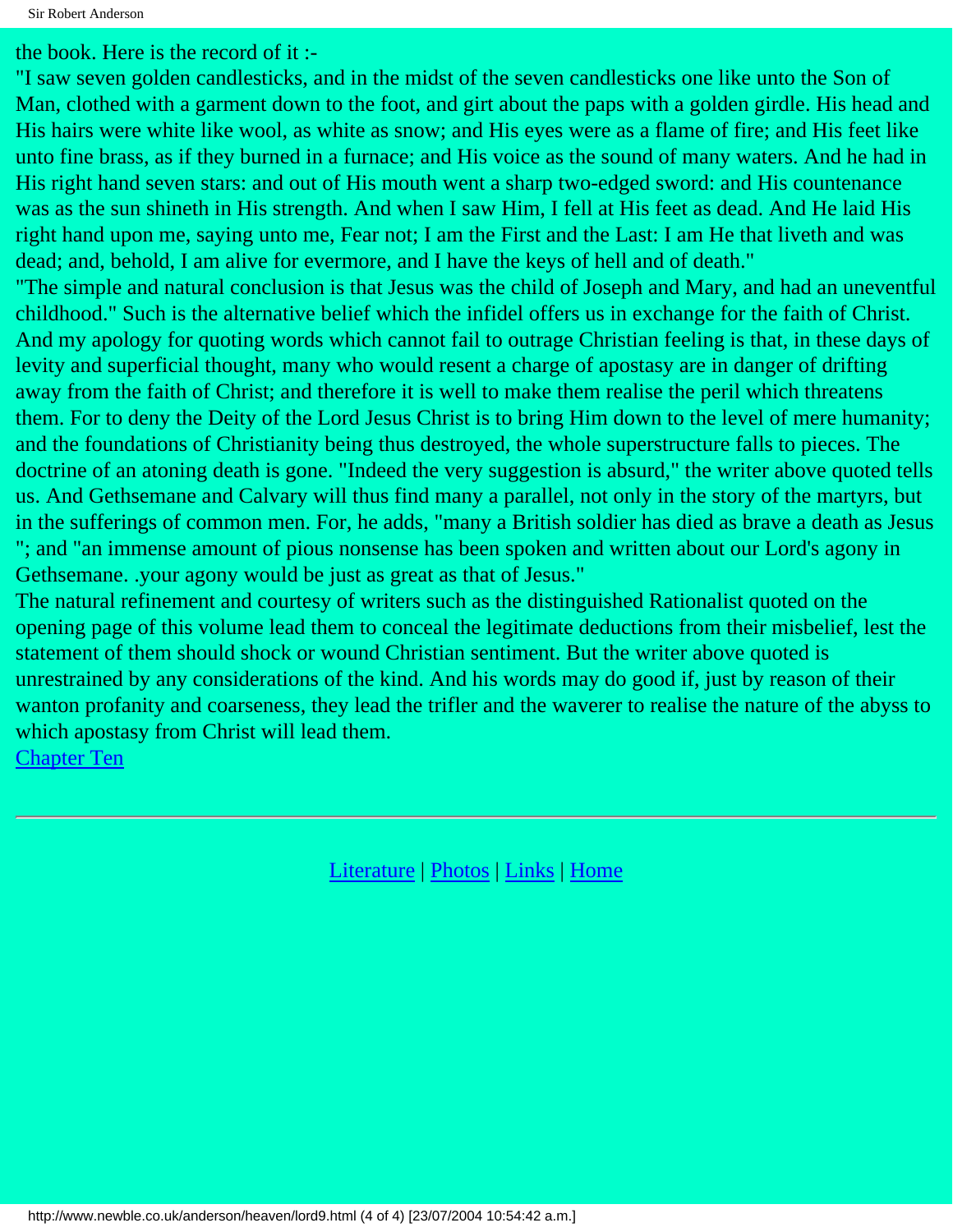

## <span id="page-42-0"></span>**THE LORD FROM HEAVEN**

# **CHAPTER TEN "FOR THE SAKE OF HIS NAME"**

No one who accepts the Scriptures as divine is entitled to deny that in His personal ministry the Lord Jesus laid claim to Deity. And the crucifixion is a public proof that He did in fact assert this claim. For we are told expressly that the reason why the Jews plotted His death was "because He not only brake the Sabbath, but also called God His own Father, making Himself equal with God." His claim to be "Lord even of the Sabbath" was in itself an assertion of equality with the God of Sinai. And as regards His declaring Himself to be the Son of God, the question is - not what these words might convey to English readers to-day, but what He Himself intended His hearers to understand by them.

And this He made unequivocally clear. The charge brought against Him was one from which, if false, any godly Israelite would have recoiled with horror. But instead of repelling it He accepted it in a way which even common men could understand. For He immediately asserted such absolute unity with God that the Father was responsible for His every act, including, of course, the miracle which they had denounced as a violation of the divine law. He next claimed absolute equality with God as "the author and giver of life "- the supreme prerogative of Deity. And, lastly, He asserted His exclusive right to the equally divine prerogative of judgment.'

My object in recapitulating this now and here is to seize upon the words which follow, for they are words which may well cause searching of heart to the Christian in these days of ours. The reason why all judgment has been committed to Him is, He declared, "in order that all may honour the Son even as they honour the Father." And to make this still more emphatic He added, "He that honoureth not the Son, honoureth not the Father which sent Him." (Footnote - In English this might mean no more than honouring the Son in addition to honouring the Father. But the words used by the Lord imply rendering to the Son the same honour as is rendered to the Father. He uses it eight times in chap. xvii. (verses 2, 11, 14, 16, 18, 21, 22, 23) and it always implies "even as," "In the same way as.")

Men of the world think of Him only as the great Buddha who once lived and died on earth. They know nothing of the living Lord who now reigns in Heaven. It seems natural to them, therefore, to speak of Him as "a man of the name of Jesus Christ," or, with still more distressing freedom, as simply "Jesus." But how is it that real Christians, who profess to honour Him "even as they honour the Father," habitually offend in the same way? It is to be hoped that with very many the fault is due to mere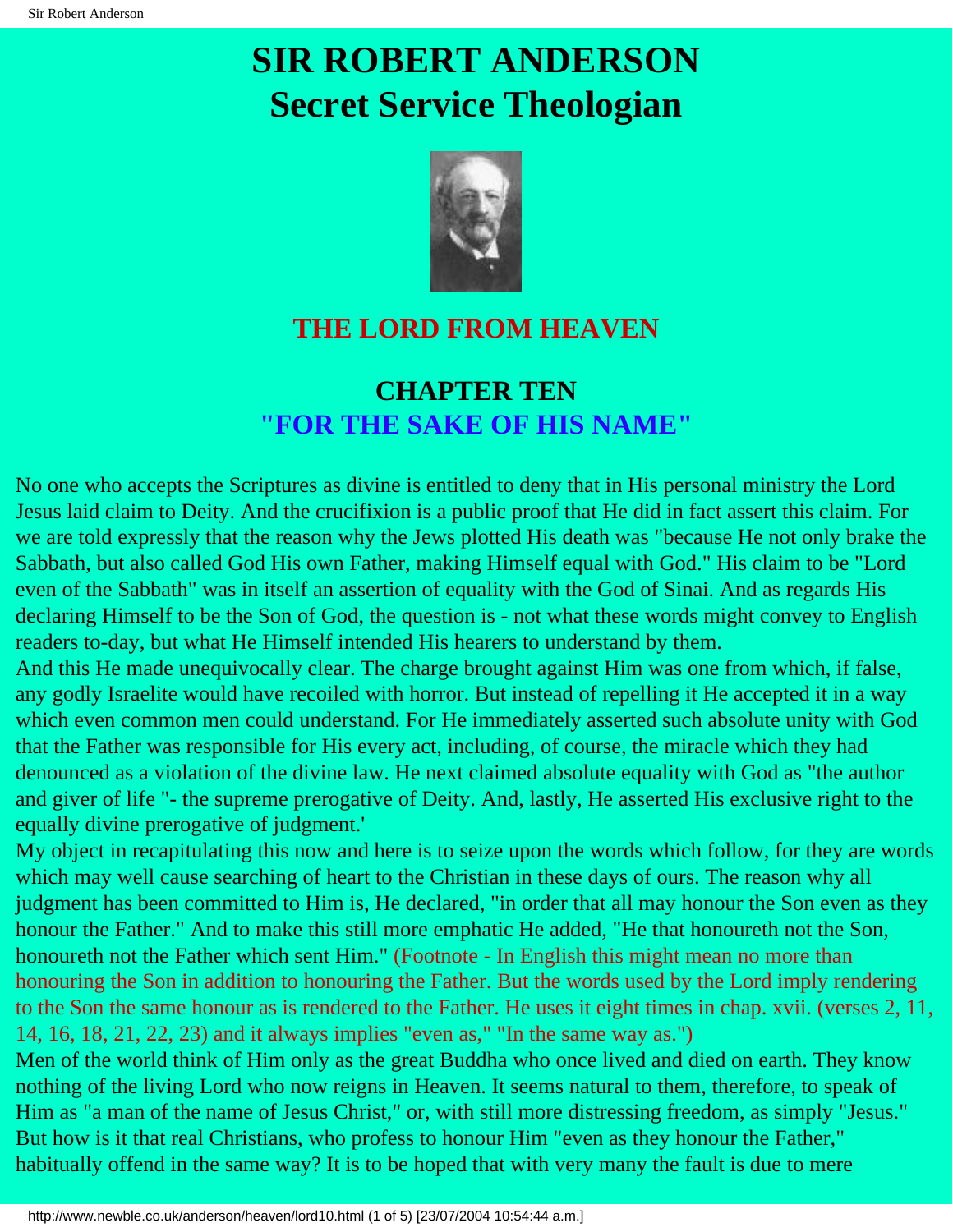thoughtlessness or ignorance; and if these pages should lead any such to clear themselves from this reproach, they will not have been written in vain.

"Sanctify Christ in your hearts as Lord" is an exhortation we need to remember. And if He be enshrined in the heart as Lord, the confession of the lip will be a matter of course. This confession, indeed, is at once a characteristic and a proof of discipleship; for "no one can say 'Lord Jesus' but by the Holy Spirit." Any lips, of course, could frame the words; but it is a fact of extraordinary interest that the unspiritual never do say "Lord Jesus." They may call Him "Jesus," or "Jesus Christ," or use some such term as "our Saviour"; but "the Lord Jesus "- never! (Footnote - This appears both from the Gospel narrative and from the Lord's express commendation of the practice: "Ye call Me Master and Lord, and ye say well"(John xiii. 13)

In New Testament times the disciple thus declared himself by the way in which he named his Lord. It was not that he followed a set rule, but that he obeyed a spiritual instinct. And so it ought to be with us. In the social sphere it is not by rule, but by an instinct of courtesy, that we address other people, and speak of them, in a becoming manner; and in this sphere our spiritual instincts would be a still more unerring guide if they were not deadened and depraved by the baneful influences which prevail around us.

It is recorded in the Acts that "certain of the strolling Jews, exorcists, took upon them to name over them that had evil spirits the name of the Lord Jesus, saying, "I adjure thee by Jesus, whom Paul preacheth." Mark the words. To the disciples He was "the Lord Jesus," but to the vagabond Jews He was "Jesus." And Christendom follows the example, not of the disciples, but of the vagabond Jews!

But it is said, " Why should we not call Him 'Jesus'? Is He not thus named hundreds of times in the Gospels?" Strange it is that people who contend vehemently for the inspiration of Scripture should thus give proof that they have no faith in it. For if it means anything, it implies a divine authorship of the sacred books, controlling the authorship of the human writers.

If "The Letters of Queen Victoria" had been published anonymously, the mode in which they name the members of the Royal Family would in itself indicate the Queen as the writer. And the manner in which the "Son of His love" is named in the evangelistic records is one of the many incidental proofs that the Gospels are indeed "the Word of God." What makes this so specially significant is the fact that while in the main narrative the Lord is always "Jesus," yet in every instance where the narrative introduces words spoken by the disciples as such, whether addressed to Him or to others about Him, a title of reverence is used.

The case of the disciples with whom He went to Emmaus on the day of the resurrection may seem to be an exception, but it is a most significant one. They had hoped that "it was He who should redeem Israel," but their hope had been shattered by the crucifixion. And now that He was dead, He was no longer "the Lord," but merely "Jesus of Nazareth." (Footnote - During His life the Jews called Him "Jesus of Nazareth" merely as a distinctive name, and thus it was that Cleopas used it. But after His death it became a name of reproach-the name of the false Messiah who had been crucified as a blasphemer. And it is with this signification, as equivalent to" the despised and rejected of men," that it was used by the Apostles in Acts ii. 22, x. 38, and xxvi. 9, and by the Lord Himself to Paul (Acti xxii. 8).) It is idle to discuss this with any who seek excuses for refusing to render to Him the homage which He claims from His people. But the devout will recognise that in this matter they should be guided by the Lord's own teaching, and by the example of those who received the teaching from His own lips. And here we are not left in doubt. His words, "Ye call me 'Master' and 'Lord,' and ye say well," give proof of their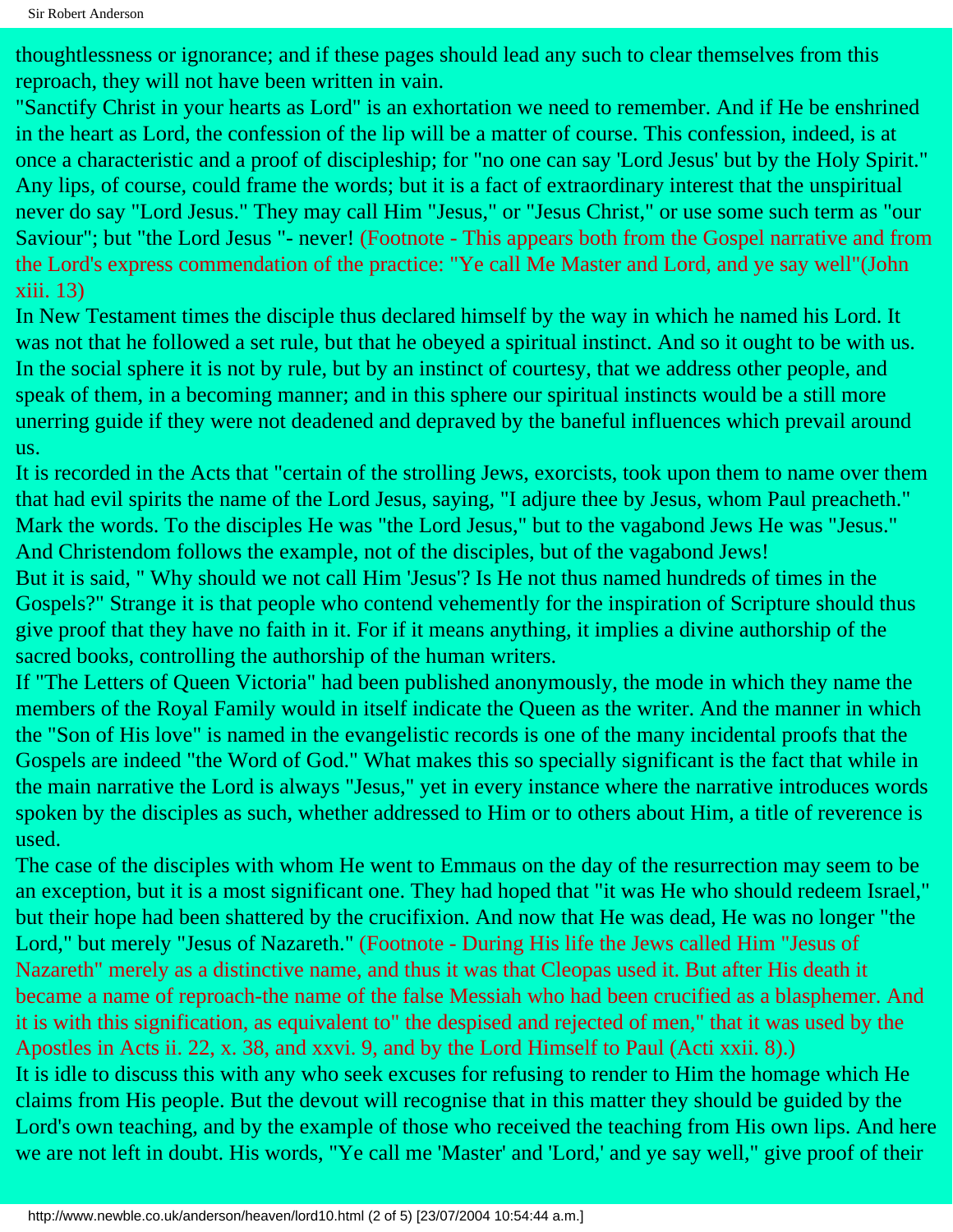invariable practice, and of His unqualified approval of it; and surely this should be enough for us. In this matter the testimony of the Epistles is of extraordinary interest. For while in the Gospels the Lord is named narratively as "Jesus" some six hundred times, the simple name occurs only twenty-two times in the whole range of the Epistles. And it never once occurs by way of narrative mention: there is always a special reason for its use. If the relative dates of the New Testament books were different, a plausible explanation of this might be attempted. But in view of the facts it must be an insoluble enigma to those who deny the inspiration of the Scriptures.

An illustrative instance will explain what is meant by the narrative use of the Lord's human name. The Evangelists record that at the Last Supper "Jesus took bread"; but in the Epistle to the Corinthians we read "The Lord Jesus took bread." In all the Apostle Paul's Epistles, indeed, there are only eight passages in which the Lord is named as "Jesus"; and in each of these there is either a special emphasis or a doctrinal significance in the use of the name of His humiliation.

This appears in a very striking way in the only two passages in which "the simple name" occurs in all his six later Epistles, written in his Roman prisons. In Ephesians the Apostle writes: "Ye did not so learn Christ; if so be that ye heard Him and were taught in Him, even as truth is in Jesus." Here the "Jesus" is emphatic; for the exhortation relates to the practical life of the Christian, which ought to be governed by the teaching of Christ as the truth was manifested in the example of His own life on earth in the time of His humiliation. (Footnote - "The use of the simple name of Jesus is rare in the Epistles." "Wherever it occurs it will be found to be distinctive or emphatic." The modern familiar use of the simple name 'Jesus' has little authority in Apostolic usage." A misreading of this verse has given rise to the popular phrase, "the truth as it is in Jesus," meaning thereby evangelical doctrine. In Scriptural language that would be called "the truth of Christ." And it is not doctrine, but practice, that is here indicated.)

And in writing to the Philippians, he presents in striking contrast the Lord's humiliation on earth and His exaltation to the place of supreme glory and power in heaven. And it was because He humbled Himself that God exalted Him thus, and "gave Him the name that is above every name." Surely we cannot err in connecting this with His glory as exalted "above every name that is named, not only in this world, but also in that which is to come." What can that name be but the great name of Jehovah?

But it is "in the name of Jesus" that every knee shall bow. What can this mean but that it is as the man of Nazareth and Calvary that He will command the worship of every being in the universe, while all shall unite to own that He is Lord? The name of His humiliation is thus placed in marked antithesis to that of His glory; and the passage should teach us, not to call Him "Jesus," but to confess that He is LORD. (Footnote - The passages here cited are given on p.99 ante. I would urge that, as the name of His glory is conferred on Him because He humbled Himself, it cannot be the name of His humiliation. And if the Apostle meant thereby the name of "Jehovah," he used the only word which the Greek language supplied to express it. Alford's exegesis amounts to this, that because He humbled Himself to become Jesus, God gave Him that same name with a new dignity attached to it. This seems to me to fritter away the meaning of the passage, and to ignore the force of the (Greek) in verse 10. I need not say that bowing at the name is not its teaching.)When reading those Epistles which were definitely addressed to Hebrew Christians, it is specially important to keep in mind the place which the Messianic title held with the Jew. If in 1 Peter, for instance, we read "Messiah," or "the Christ," in every place where "Christ" is used, and "Jesus the Messiah" wherever "Jesus Christ" occurs, the unfamiliar terms will, in some measure, bring to our minds what the words conveyed to Jewish ears. For I would take sides with those who refuse to believe that "Christ" is ever used merely as a proper name. With the Jew it was a sacred title of great solemnity; and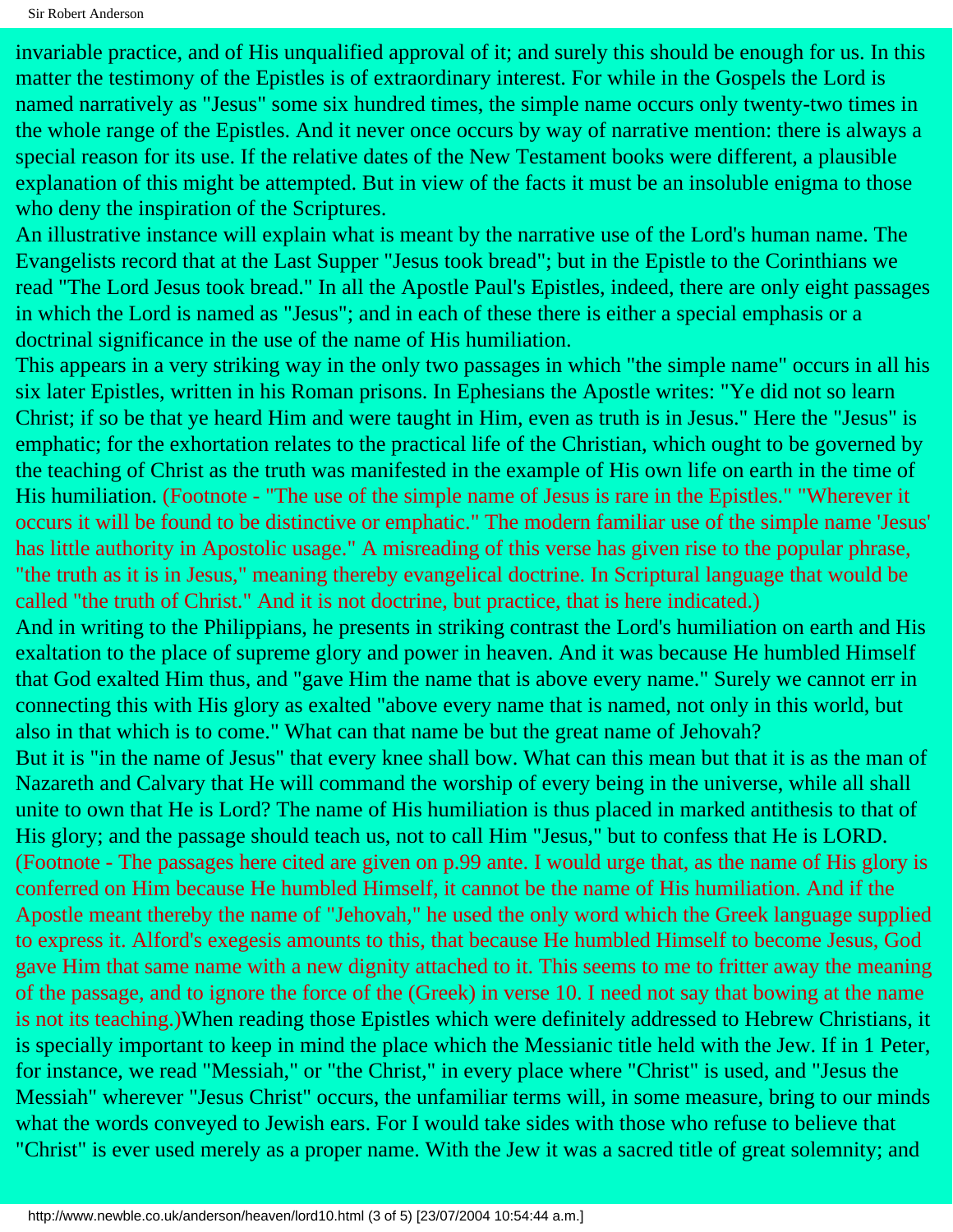Sir Robert Anderson

it is hard to believe that a Hebrew Christian could have come to regard it in any other light. The Epistles of Peter give striking proof that the terminology of the Epistles in this respect was influenced by the proclivities of those to whom they were addressed. In his first Epistle for example, which was written expressly for Israelites, the Lord is named twelve times as "Christ," and eight times as "Jesus Christ"; for with the Israelite the Messianic title would carry its own solemn and sacred significance. But to Gentiles "Christ" might seem to be a proper name, and "Jesus Christ" merely a double name (like Simon Peter); and therefore, in his second Epistle, which was not addressed exclusively to Hebrews, he never once names Him by the simple title of "Christ," and only once as "Jesus Christ." In his opening salutation he describes himself as "the bond-servant of Jesus Christ "- it seems to have been a regular apostolic formula - but in the very same sentence he goes on to designate Him as "our God and Saviour Jesus Christ," and again as "Jesus our Lord." Three times we have "our Lord Jesus Christ," and three times "our Lord and Saviour Jesus Christ."

If these were the words merely of a converted Jew they would be overwhelming proof of a belief in the Deity of Christ. For it is indeed "Gentile ignorance" to suppose that a devout Jew could use such language of any created being, however exalted. But they are the words of an inspired Apostle; and to reject such testimony is to undermine the authority of Holy Scripture.

Upon the main subject of this chapter I would make a parting appeal. Tendencies are just now declaring themselves in political and social life, which cause forebodings in the minds of thoughtful men. But these are of little moment in comparison with the development of evils, as subtle as they are grave, in the religious sphere. The lists seem to be preparing for the great predicted struggle of the latter days between the apostasy of avowed infidelity and the apostasy which flaunts the name of Christ upon its banners. The one pays homage to "the historic Jesus," who is *prirnus inter pares*, the best and greatest of mankind. The other worships a mythical "Jesus" who takes rank with a mythical "mother of God." Both alike are opposed to Christ. For the truth that He is "God over all, blessed for ever," which the one openly rejects, the other implicitly undermines. And these evils seem to be daily gathering volume and force. Their influence is clearly manifest in our religious literature; and it is more and more corrupting the faith of Christians of every class and school.

It would seem to me, therefore, that even if we could find a Scriptural warrant - and I can find none - for liberty to name the Lord of Glory with the easy familiarity so common in these evil days, we should do well to forego that liberty, and to give proof by our very words, in season and out of season, that we are of the number of those who own Him as Lord, and who honour Him "even as they honour the Father." The confession of Him thus as Lord is the very essence of the gospel "For if thou shalt confess with thy mouth Jesus as Lord, and shalt believe in thine heart that God raised Him from the dead, thou shalt be saved."' But "the god of this world hath blinded the minds of the unbelieving, that the light of the gospel of the glory of Christ, who is the image of God, should not dawn upon them. The gospel of a "Jesus" who is the image of man is his chief device to delude his votaries to-day. But "we preach Christ Jesus as LORD," the Apostle immediately adds; and this the devil cannot tolerate, for it impugns "the lie" of which he is the father - the lie that he himself is the true "firstborn," to whom the sovereignty of the world by right belongs.

'I make bold to read John viii. 44 literally. "When he speaks the lie, he speaks of his own; for he is a liar, and the father of iv." And so also in 2 Thess. ii. 11. For "the lie," see Luke iv. 5, 6. [Chapter eleven](#page-47-0)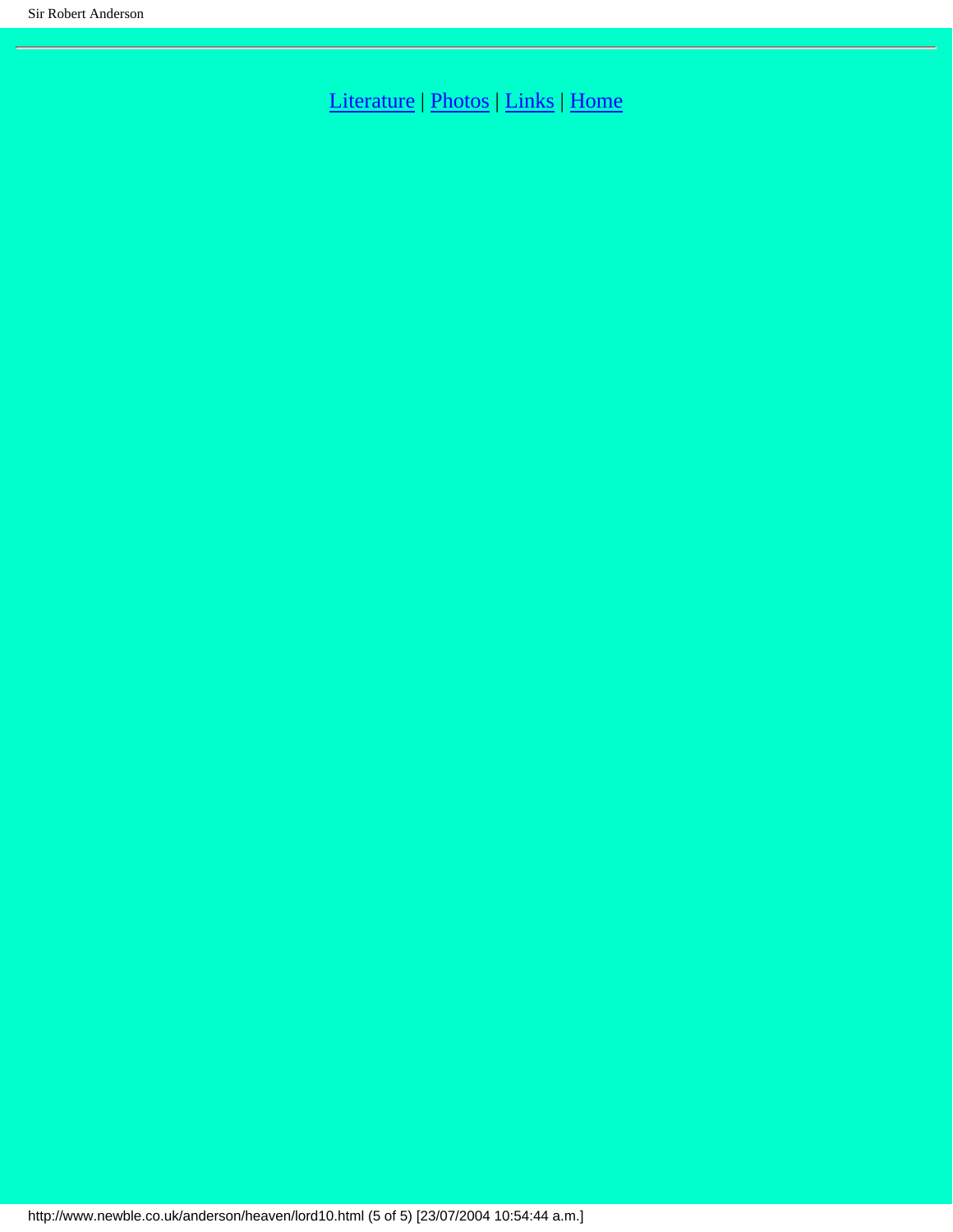

## **THE LORD FROM HEAVEN**

# <span id="page-47-0"></span>**CHAPTER ELEVEN THE REVELATION OF GRACE, AND THE LIFE TO COME**

"THE Son of God is come!" The Eden promise of the woman's seed was like the little rivulet far up a mountain side, to which men point as, the beginning of a mighty river. Down through the centuries type was added to type, and prophecy to prophecy, enlarging its scope and unfolding its meaning, until the completed Hebrew Scriptures became a deep, broad stream of hope and promise. And when the fulness of the time had come, "God sent His only begotten Son into the world," and promise and hope became merged in glorious fact. The primeval revelation was enshrined in the traditions of the human race, and took shape in many fantastic forms in the mythologies of the ancient world. But nothing in the wildest fancies of pagan religions or of classic poetry is so utterly incredible to the natural mind as is the truth of Christ. "The gods are come down to us in the likeness of men," was a cry that excited but little either of scepticism or of wonder; for, having regard to the character of their gods, such a descent was natural and easy. But that God, who is spirit, has been "manifested in flesh"; that God, whom the heaven of heavens cannot contain, has revealed Himself on earth, and revealed Himself "in the likeness of men"; that the Man of Nazareth, "the son of the carpenter," the crucified Jew, was the Word who was in the beginning with God, and was Himself God, the Creator of all things that exist, and apart from whom nothing that exists came into being - this seems to be outside the limits, not only of what is possible in fact, but of what is conceivable in human imagination. Hence the deep meaning of the words with which the Lord received the Apostle Peter's confession of His Deity: "Blessed art thou, Simon Bar-Jonah; for flesh and blood bath not revealed it unto thee, but My Father which is in heaven." Can we wonder at His declaring that "no one knoweth the Son save the Father"!

We think of the Nazarene as He taught by the Lake of Galilee, or in the Temple courts, surrounded by peasants and fishermen, but shunned by all people of culture or repute not only in the social, but in the religious sphere; and we remember that the last the world ever saw of Him was hanging on a gibbet between two common criminals. And as we ponder these things we begin to appreciate the meaning of the challenge, "Who is he that overcometh the world, but he that believeth that Jesus is the Son of God!" Jesus, "the despised and rejected of men," the outcast heretic, the crucified blasphemer - that HE is the Son of God! The faith that thus takes sides with God against the world is a faith that overcomes the world, "For whosoever believeth that Jesus is the Christ is born of God." Hence it is that God is "the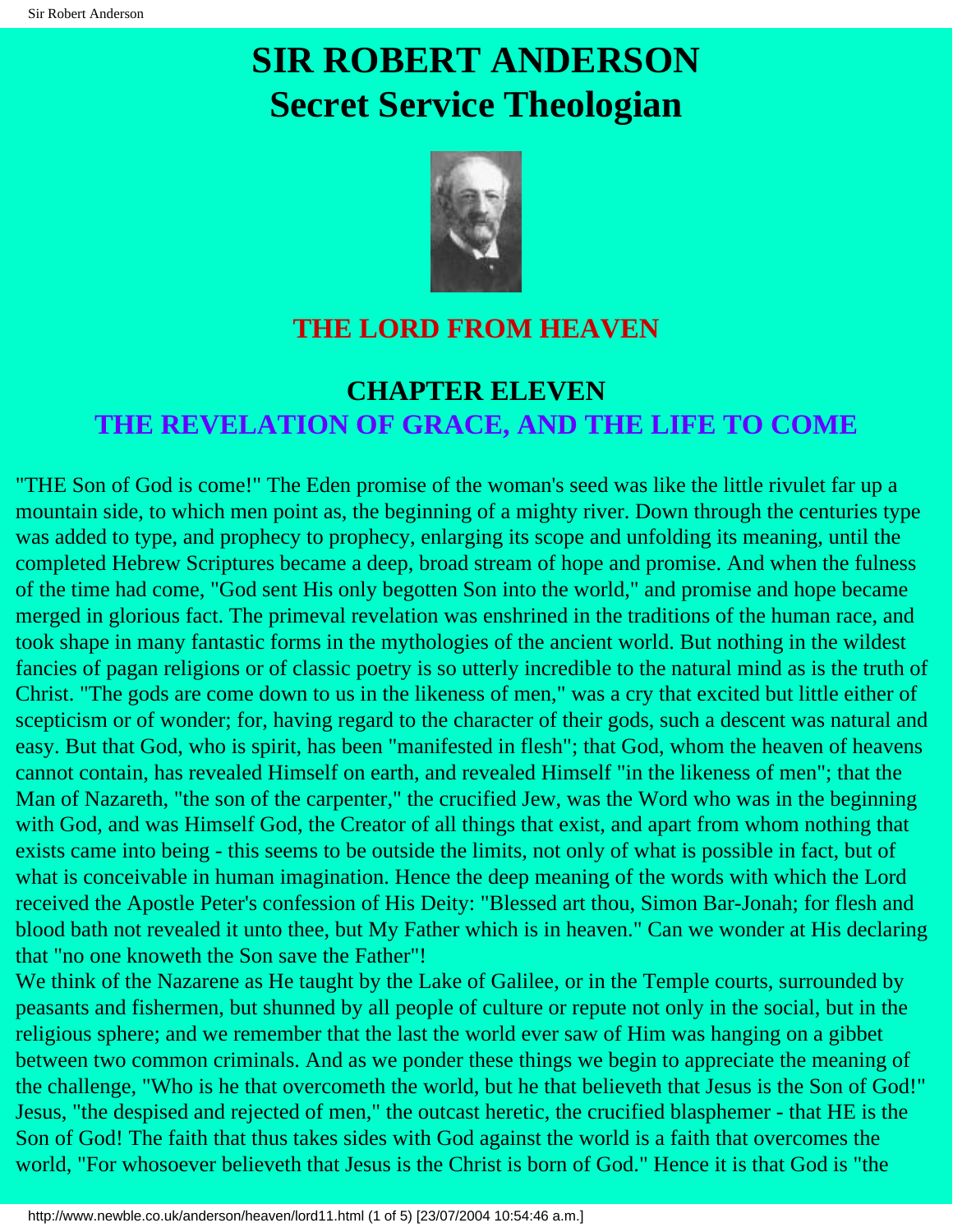justifier of him that hath faith in Jesus"; for "as many as received Him, to them gave He the right to become children of God."

With the mass of men who profess the Christian creed, what passes for faith is but a surface current on the smooth and shallow stream of their religious impressions. Most of us "believe" that the earth is a sphere, and that it is twirling on its axis and spinning round the sun. This venerable hypothesis is scientifically useful, and, moreover, it is probably true. But if "science" should discover to-morrow that it is false, the discovery would not spoil our appetite for a single meal, or rob us of our sleep for a single night. And there are multitudes of professing Christians who in recent years have bartered their conventional faith in Christ for the coarse profanity of the "New Theology," or the pleasing and plausible fallacies and false-hoods of "Christian Science"; and the change has served only to increase their selfesteem and their enjoyment of existence. A mere creed orthodoxy has but little in common with true faith in Christ. And yet the many organised phases of latter-day apostasy could not work such havoc among professing Christians, were it not that orthodoxy is paralysed by the crusade of recent years against the divine authority of Scripture.

In the physical sphere, when life loses its aggressive power, and can no longer overcome the forces that produce decay, vital energy soon fails; and so is it here. Evangeicalism, attacked on one side by superstition and on the other by rationalism, has been content to stand upon the defensive, and to sacrifice truth for the sake of peace and so-called unity. The enthusiasm of faith has been killed by the spirit of compromise.

Plain speaking is needed in times like these. "To him that overcometh" is the prevailing note in the Lord's last messages of warning and cheer to His people upon earth. For when churches fail, He counts upon individual faithfulness. And in these days of ours organised Christianity has failed, and the defence of the truth has become "a soldier's battle." In too many of our pulpits, indeed, the commonly received "doctrines of the Christian religion" - man's sin and ruin, redemption by blood, the resurrection of the dead, and eternal judgment - are openly assailed or implicitly denied. And from most of our pulpits the distinctive truths of Christianity are never heard. For doctrines such as those above enumerated are not distinctively Christian at all. As the Epistle to the Hebrews tells us, they are a part of the divine revelation of Judaism. They are "the first principles of the oracles of God," or, in other words, the elements of revealed religion. But the Christian revelation is a revelation about Christ. Not that "a man of the name of Jesus Christ once stood in our midst," that He worked great miracles, taught great truths, lived a holy life, and died a shameful death - all this a wayfaring man, though a fool, can discover for himself by human testimony; but that the man who thus lived and died on earth was the Son of God (and we have seen what that title signifies -" the Lord of Glory," "our great God and Saviour"); and that He is now sitting on the throne of God, in all the glory of God, and with all power in heaven and on earth. In view of all this-seemingly so incredible, and yet so divinely true - we can understand His words, "When the Son of Man cometh, shall He find the faith upon the earth?"

Though in the natural sphere we can put pressure on the sane and the intelligent to acknowledge facts and to yield to reason, we cannot compel belief in Christ, for spiritual truth is spiritually discerned. And yet we may be able to clear away mists of ignorance and barriers of error, that prejudice and blind the minds of men. The Christian revelation is apparently falsified by facts. If the Christ of the Ministry be indeed Almighty God, wielding all power on earth, what explanation can be offered of this world's evil and hateful history throughout the Christian era? "The times of the restoration of all things," or, in other words, the times when everything should be put right on earth, were the burden of Hebrew prophecy. But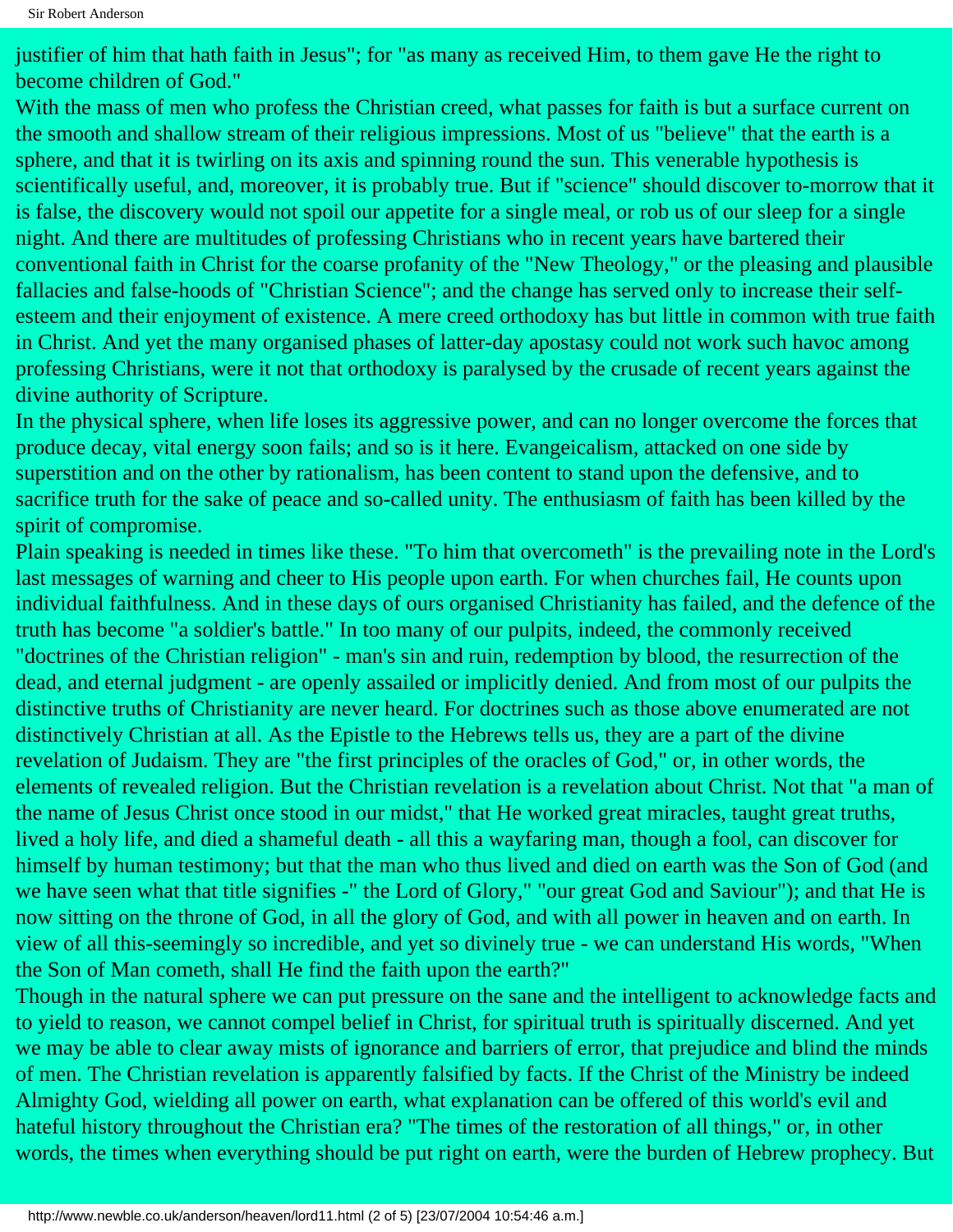the hope was to be realised at the advent of Messiah; and yet, after nineteen centuries, it seemingly remains but a dream of poets and mystics.

Platitudes about the goodness and wisdom of an inscrutable Providence will neither silence the infidel nor satisfy His suffering people. But the Lord's words last quoted were spoken in connection with other words which point to the solution of the mystery. God will indeed avenge His own elect, though He is longsuffering respecting them. Or, as the Apostle Peter wrote, recalling, doubtless, these very words, "the Lord is not slack concerning His promise as some count slackness, but is longsuffering." The great truth of grace was lost between the days of the Apostles and the age of the Patristic theologians. As the sun breaks forth on a typical April day, and then again becomes veiled in clouds, this truth flashed out in the teaching of the Reformation, and then disappeared again. Though Luther was its foremost champion, the Church which bears his name systematically denies it; and it is practically ignored by the great theological schools of Calvin and Arminius. And yet it is the truth which alone will teach us to "justify the ways of God with men."

He to whom all judgment is committed, and who wields all power, is exalted to be a Saviour, and His reign is a reign of GRACE. When in the synagogue of Nazareth He stood up to read the appointed lesson from the prophets, He closed the book at the middle of its opening sentence. "To preach the acceptable year of the Lord" were the last words He uttered. And as all eyes were fastened on Him - well might they stare in wonder -" He began to say unto them, This day is this Scripture fulfilled in your ears." "And the day of vengeance of our God" were the words before Him on the page, but He left these words unread. And by reason of the longsuffering of God the dawning of that awful day is still deferred. It is not that the moral government of the world is in abeyance, but that divine judicial action is postponed until the day of grace shall have run its course. And this of necessity. For if all judgment is committed to the Lord Jesus Christ - all judicial and punitive action respecting sin - the day of grace must run its course before the judgment can begin. The great amnesty has been proclaimed - forgiveness and peace for sinful men; and while this ministry of reconciliation lasts, judgment there cannot be. The functions of Saviour and Judge are incompatible. He must relinquish the throne of grace before He takes His place on the throne of judgment.

"All power is of God," but the power of rule on earth is now delegated to men, and men are incompetent and corrupt. But the day is coming when "the mystery of God shall be finished," and the rule of this world shall become our Lord's and His Christ's. Then shall be heard the anthem, "We give Thee thanks, 0 Lord God Almighty, because Thou hast taken to Thee Thy great power and hast reigned, and Thy wrath has come." And then shall He give rewards to His people and "destroy them who destroy the earth." A pandemonium ended by a bonfire might epigrammatically describe the divine government of the world, as travestied by our popular theology.

But in the light of Scripture all is clear and plain. True it is that this earth that has been the scene of the pandemonium, shall yet be given up to fire, but not till every word of Hebrew prophecy has been fulfilled; for no word can fail that God has ever uttered. "We, according to His promise, look for new heavens and a new earth," but this belongs to an eternity to come. It is in time as measured upon human calendars, and here on this earth of ours, now blighted by human sin, that divine goodness and power shall yet be displayed in righteous rule. Of the fulfilment of this hope "God hath spoken by all His holy prophets since the world began," and "the mystery of God" is that its fulfilment is delayed. And yet by the mass of those who profess to believe the Scriptures it is treated as a dream of visionaries, and not a few there are who scoff at it. Though they pray "Thy kingdom come, Thy will be done on earth," they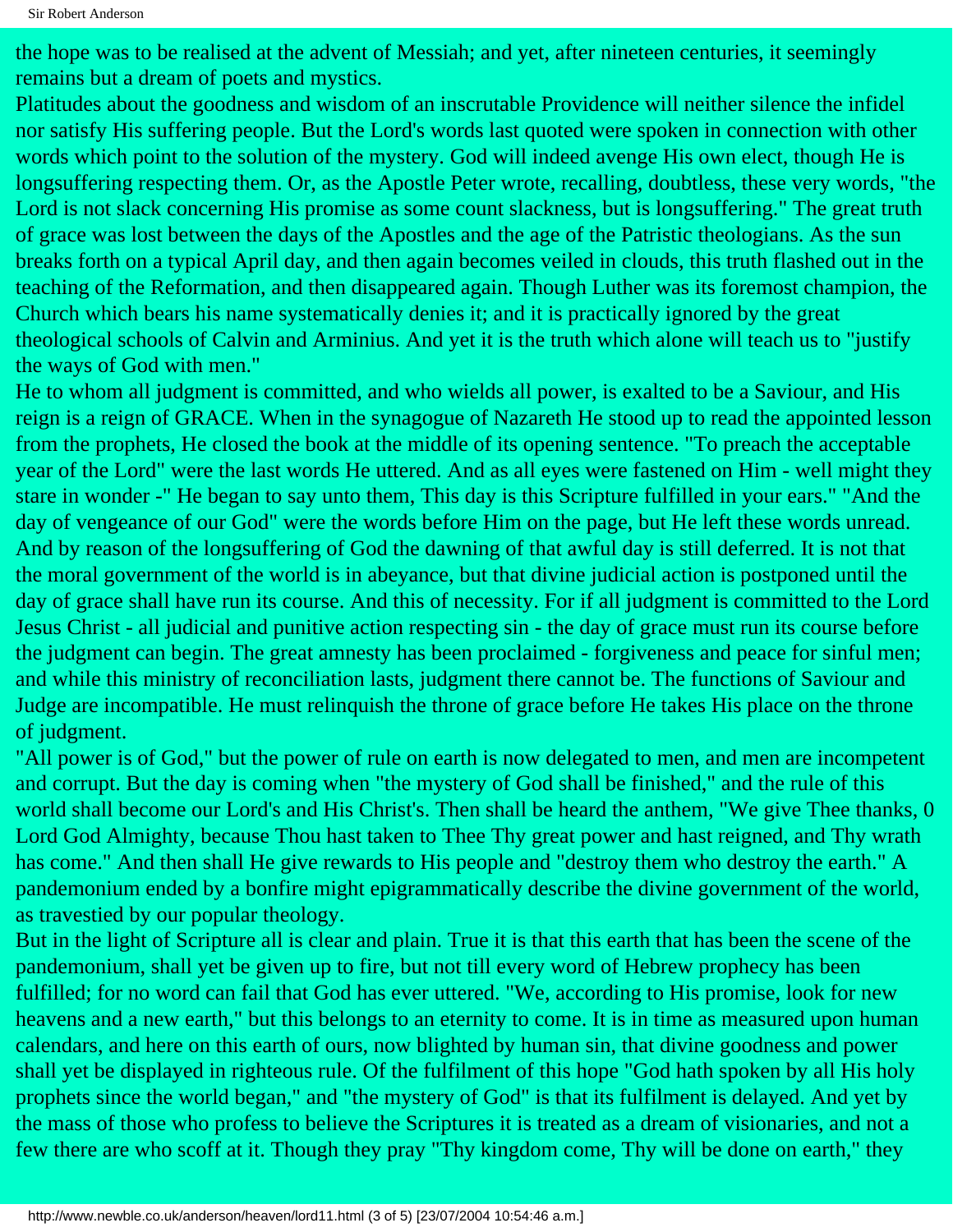refuse to tolerate the thought that the Lord will fulfil the prayer which He Himself has given us. In the religious sphere, indeed, it would seem that men will believe anything except the truth of God, and thousands of our pulpits promote the delusion that the work of the churches will yet result in the conversion of the world. Were the subject not so solemn, ridicule would be our fittest weapon against a figment so grotesque.

In the days of the Ministry the "professing church" on earth had been so thoroughly absorbed by the world that it was itself "the world" against which the Lord so strenuously warned His disciples. And in our day "the church" is not converting the world, but becoming assimilated to the world. Man is God's creature, and therefore by nature a religious being. But he is a fallen creature, and therefore his religion always tends downwards. And the god of this world caters for the idiosyncrasies of his dupes. For one the lure is the elevation of humanity, for another, it is to bring the Deity down to his own level: rationalism and superstition - the cult of the Eden lie, and the cult of the golden calf - these are now the evangels of the Churches of the Reformation; and the men who keep to the old gospel are a dwindling minority.

But the last note struck in these concluding pages shall not be controversy, but appeal and hope. "0 fools, and slow of heart to believe all that the prophets have spoken," was the Lord's rebuke to His disciples because their faith had given way under a strain such as none had ever known before, and none could ever know again. He whom they had worshipped as Messiah had been crucified. in shame; and was not His corpse lying in the tomb. Yet fools they were to doubt, even in face of facts so stern and so terrible, that the words of the prophets were divine, or to think that God could fail to fulfil them to the last jot and tittle. And we may well give heed to that rebuke, and take it to ourselves - we whose faith breaks down because, forsooth, in the longsuffering of God, with whom a thousand years are as one day, the fulifiment of the promise is delayed ! When toward the close of His ministry the Lord warned His people of times of trouble, which may now perhaps be near at hand, He spoke words well fitted to create feelings of despair. But His purpose was far different, for immediately He added, "When these things begin to come to pass, then look up, and lift up your heads, for your redemption draweth nigh." "Look up," for our hope is in His coming. "The second advent" of our theology belongs to a future too remote to influence our lives; and, moreover, it is associated only with the thought of judgment. But His coming was the hope of His people in a bygone age, and it is the true hope of His people still. Upon His coming, indeed, depends their full redemption; for we have bodies as well as souls, and our bodies are still subject to that hideous outrage, death. For death is none the less an enemy because He has triumphed over it, and has given the victory to us. And beyond the hope of His believing people - that true church which He Himself is building - there lies the hope of Israel, yet to be restored to favour when the "professing church" of this "Christian" age of ours shall have received its doom. And beyond the hope of Israel there lies the hope of this sin-blighted world, for the sovereignty of the world is to become His; and "even the creation itself shall be delivered from the bondage of corruption." And as our faith dwells upon this glorious vista of prophecy and promise yet to be fulfilled, let us remember that all is for the glory of Him whom we know as our Lord and Saviour, and (it cannot be repeated too often) that all awaits His coming.

This is the age of His absence, but the coming age shall be characterised by His presence. Not an isolated event, albeit Scripture tells us that a series of manifestations of Christ will mark its course, but a new attitude toward men - immediate divine action both in blessing and in judgment. For while the covert atheism of these days of ours scoffs at the thought that the prayer which He Himself has put into our lips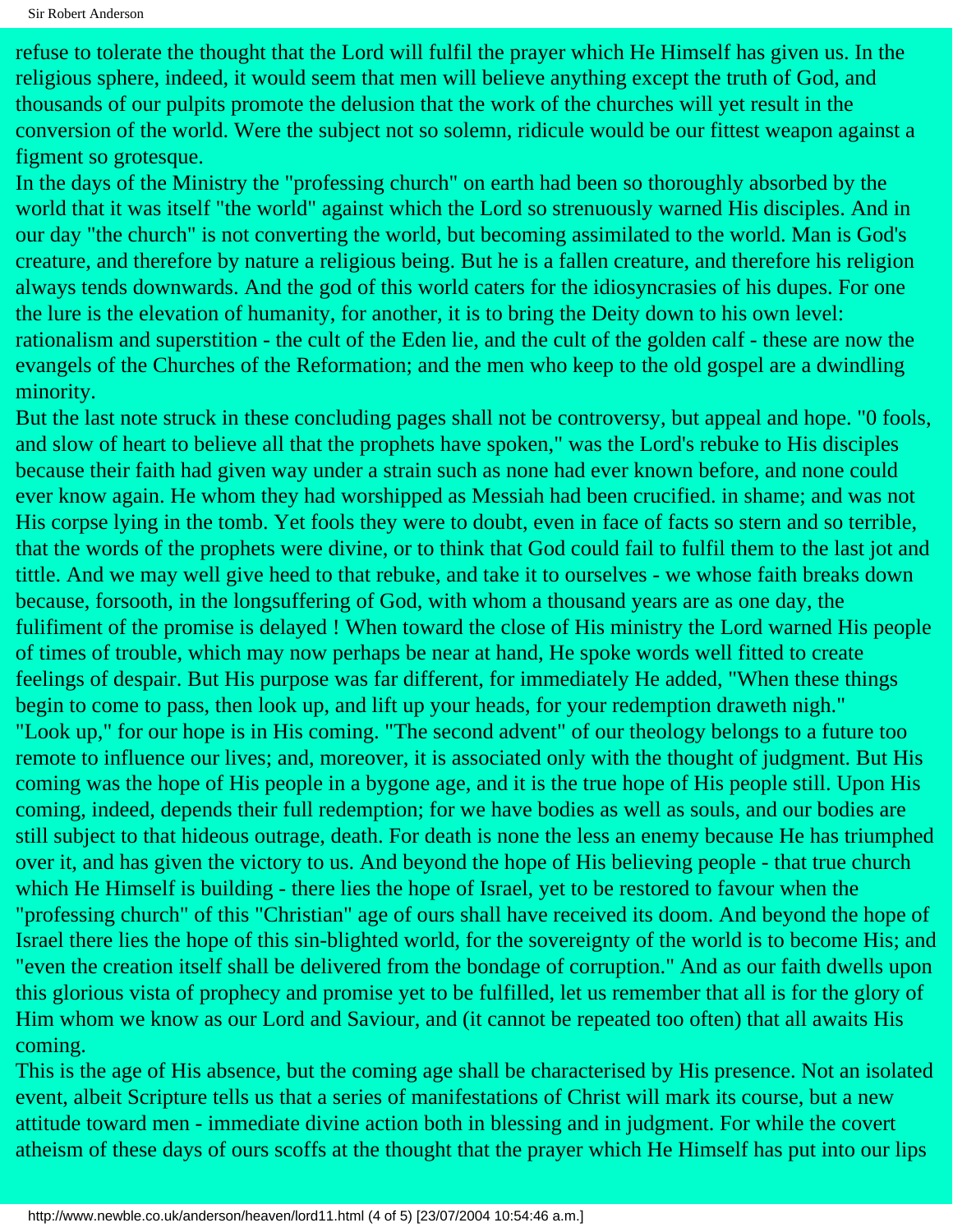could ever be fulfilled, His believing people know that His kingdom is certainly coming, and that His will shall be done on earth.

These pages are a humble effort to unfold some of the many glories of our Lord Jesus Christ. To all the redeemed He is Saviour and Lord; but He is also the Messiah, and King of Israel. More than this, and higher, He is the Son of Man, "King of kings and Lord of lords," "the Heir of all things," "the Firstborn of all creation." And above and beyond all this is His supreme glory as the Son of God, the glory which He had with the Father before the world was.

And there is but ONE Lord Jesus Christ. The Christ of Nazareth and Calvary is He who will consume the lawless one by the breath of His mouth, and destroy him by the manifestation of His presence. And that same awful glory it was that overwhelmed the beloved disciple in the Patmos vision; for His eyes are as a flame of fire, and His countenance is as the sun shineth in its strength. Not even the holiest of mortal men can stand in presence of the glory of God; but so perfect is our redemption that we are called to rejoice in hope of it. And the time is coming when "this mortal shall have put on immortality"; and then shall be fulfilled the prayer of the betrayal night, for when thus "changed" it will be our privilege and joy to behold the glory of our glorious Lord and Saviour.

[Appendix](#page-52-0)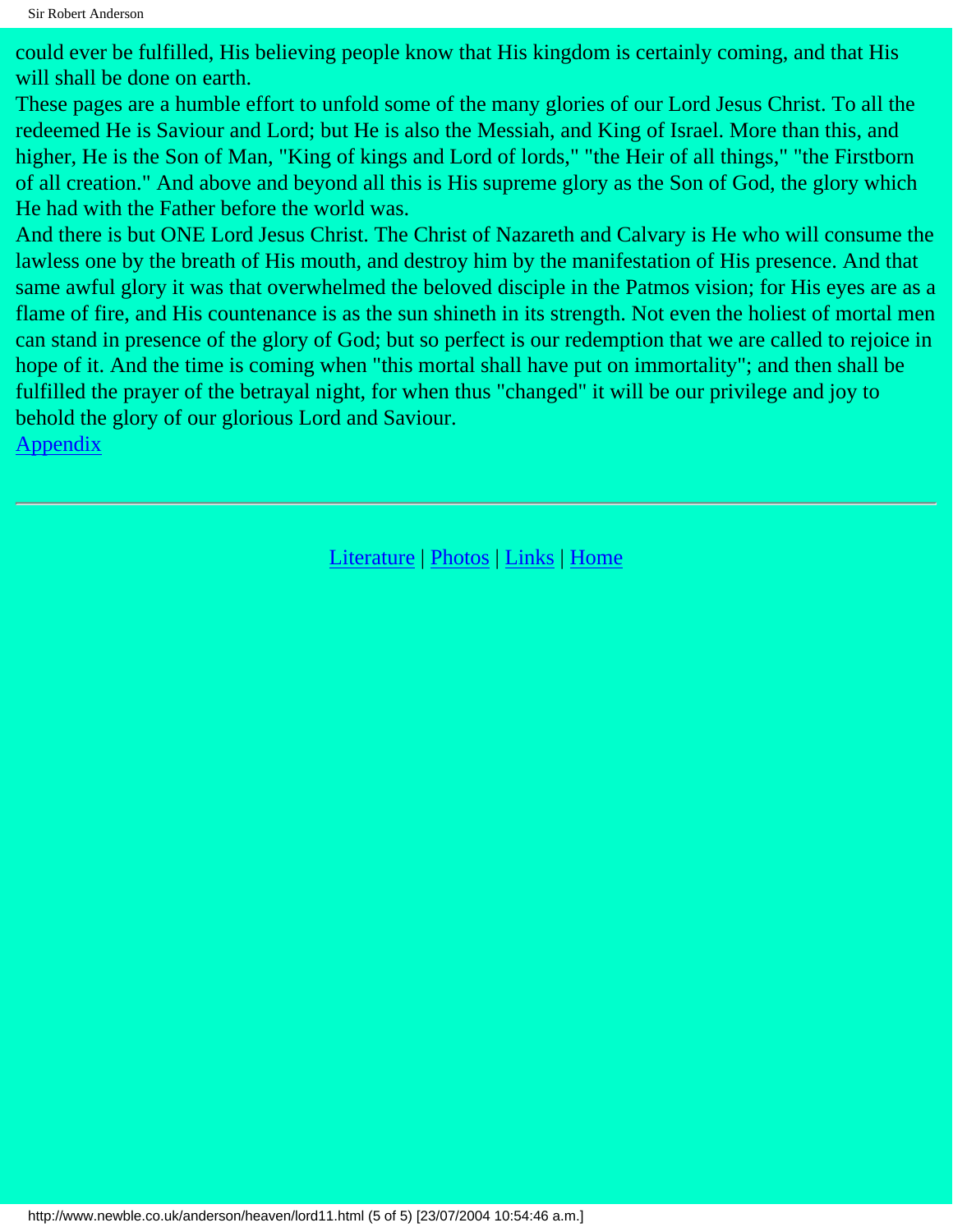

# <span id="page-52-0"></span>**THE LORD FROM HEAVEN**

# **APPENDIX NOTE TO CHAPTER 1V**

"If the Father begat the Son, He who was begotten had a beginning of existence. So there was a time when the Son did not exist." Thus Arius argued; and when inexorable logic deduces error from premises that are deemed true, it behoves us to test our premises again by an appeal to Scripture. And it is not a matter of opinion, but of fact, that neither in respect of His "eternal Sonship," nor even of His human birth, does Holy Scripture ever speak of the Son as "begotten of the Father." And this is the more significant because the word is used so emphatically with reference to His resurrection from the dead. But, it will be asked, is He not called "the only begotten Son of God"? This question has been already answered (see p. 30 ante), and it only remains to notice a most deplorable and distressing inference that is based upon the misreading of the term. *(This Appendix was not ready when the proofs were submitted to the Bishop of Durham. I have written on this subject with hesitation, but under a pressing sense of the need of dealing with it.) The time is near when "the Christian miracles" will be accepted as facts, but explained on natural principles; for the crassly stupid infidelity of the past is dying out. (Dr. Harnack's reference to miracles in "What is Christianity?" points to this.) I heard of a private meeting of medical men in London last winter at which it was gravely urged that a virgin birth was possible as a natural phenomenon! The Rationalist could thus admit that the Lord was born of a virgin, without admitting that He was "conceived of the Holy Ghost." Matt. i. 20 does not conflict with this statement.*

The language of theology on this subject is popularly misconstrued to mean that at the Incarnation the Deity took the place of a husband to the Virgin Mary. In regard to such a mystery as the Incarnation our part is to keep to the very words of Holy Scripture; and the language of Scripture is unequivocal and plain. As to His human birth, the Lord was "the Seed of the Woman." But it will be asked, how is that possible? The answer is supplied by Matthew i. 20 and Luke i. 35. The virgin birth was altogether miraculous; but if the popular belief were well founded, His birth would have been miraculous only in the sense of being unnatural.

Those who have learned to look for absolute accuracy in the language of Scripture will not fail to mark the angel's words: "Therefore that holy thing that shall be born of thee shall be called the Son of God." That birth did not constitute Him Son of God, yet had it not been a virgin birth, Mary's son could have had no possible claim to such a title.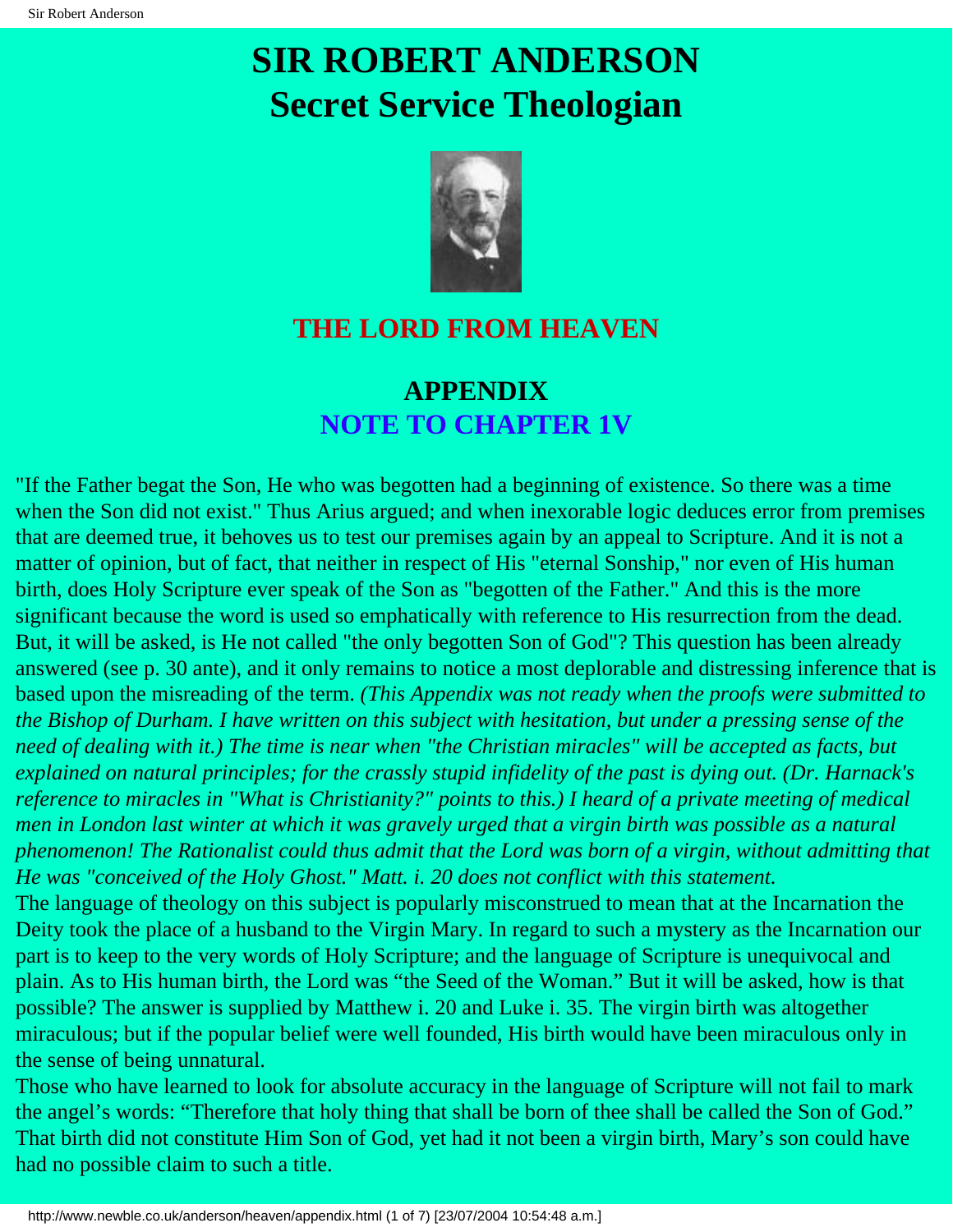Sir Robert Anderson

The Rationalist trades upon the fact that the virgin birth has no place in the teaching of the Epistles. And Christians often fail to understand the omission. But the reason of it is plain. While the rejection of the virgin birth would undermine the faith, the acceptance of it (as Unitarianism abundantly proves) is compatible with denying the Deity of Christ, and His Deity is the foundation truth of Christianity. The truth of His Sonship as implied in the virgin birth is merged in the truth that He was the Son of God in a vastly higher sense; and, as we have seen, that great truth is in the warp and woof of every part of the New Testament.

But this is not all. Unless the Gospel narratives be altogether unreliable and worthless, it is certain that Mary's firstborn was not the son of Joseph. The alternative to the virgin birth, therefore, would be that the Lord of Glory belonged to that unfortunate class which the divine law excluded from "the congregation of the Lord" (Deut. xxiii. 2); and this being so, it is amazing that any one could expect to find an assertion of it in the doctrinal teaching of the Epistles. The whole question of the virgin birth is settled and silenced by the truth of the Lord's Deity. The word "firstborn" claims notice here. In its ordinary use *prototokos* means a woman's first child, being a male. But Heb. xii. 23 gives proof that it acquired a figurative or spiritual significance, suggested by, but wholly apart from, its common meaning. For every individual in the particular company of the redeemed there designated is a "firstborn"; and it is clearly used as a title of special dignity and privilege. This being so, it would be ignorant and wrong to narrow its application to our Divine Lord by reference to the virgin birth, or to construe it as implying in any way a limitation of His Deity. The coincidence is striking that this word, like *monogenes*, occurs just nine times in Scripture. In Matt. i. 25 and Luke ii. 7, it is used in its ordinary acceptation, the inference being that Mary had other children. In Heb. xi. 28 it is used by way of historic reference; and Heb. xii. 23 I have already noticed. The other passages where it occurs are Rom. viii. 29, Col. i. 15, 18, Heb. i. 6, Rev. i. 5. In the sphere of creation the term "firstborn" can be applied to the Lord only as a title of dignity and glory. And this is presumably its significance in those passages also which relate to the resurrection. If there be any reference to the ordinary meaning of the word, it is noteworthy that the "order" indicated in 1 Cor. xv. 28 is priority of rank.

### **NOTE TO CHAPTER X**

"WHAT does he mean?" some may ask in laying down the tenth chapter of this book. To explain my meaning, therefore, I take up at random four documents now before me.

The first is a syllabus of services in a certain West End church which is noted for a true ministry. And among the subjects of addresses announced, I here find "The Parables of Jesus," and "Scenes in the Life of Jesus." Lectures were recently announced under these same headings in a notorious "Hall of Science" in London. The profane infidel and the devout Christian thus agree in naming the Lord Jesus Christ in the same free and easy fashion.

The next is a theological work by a Professor in one of the principal Theological Colleges in America. The author is a devout and enlightened student of Scripture, and his book is of great merit and real value. The present volume, indeed, has benefited by help derived from it. But the manner in which it habitually uses "the simple name" might suggest that some infidel had got hold of the MS. and had struck out every title of reverence. It is "Jesus" everywhere. Only twenty times is the Lord named as "Jesus" in all the Epistles of the New Testament, and yet He is so named twenty-two times in the two concluding paragraphs of the last chapter of this book. The third is a publisher's circular about a work entitled "Jesus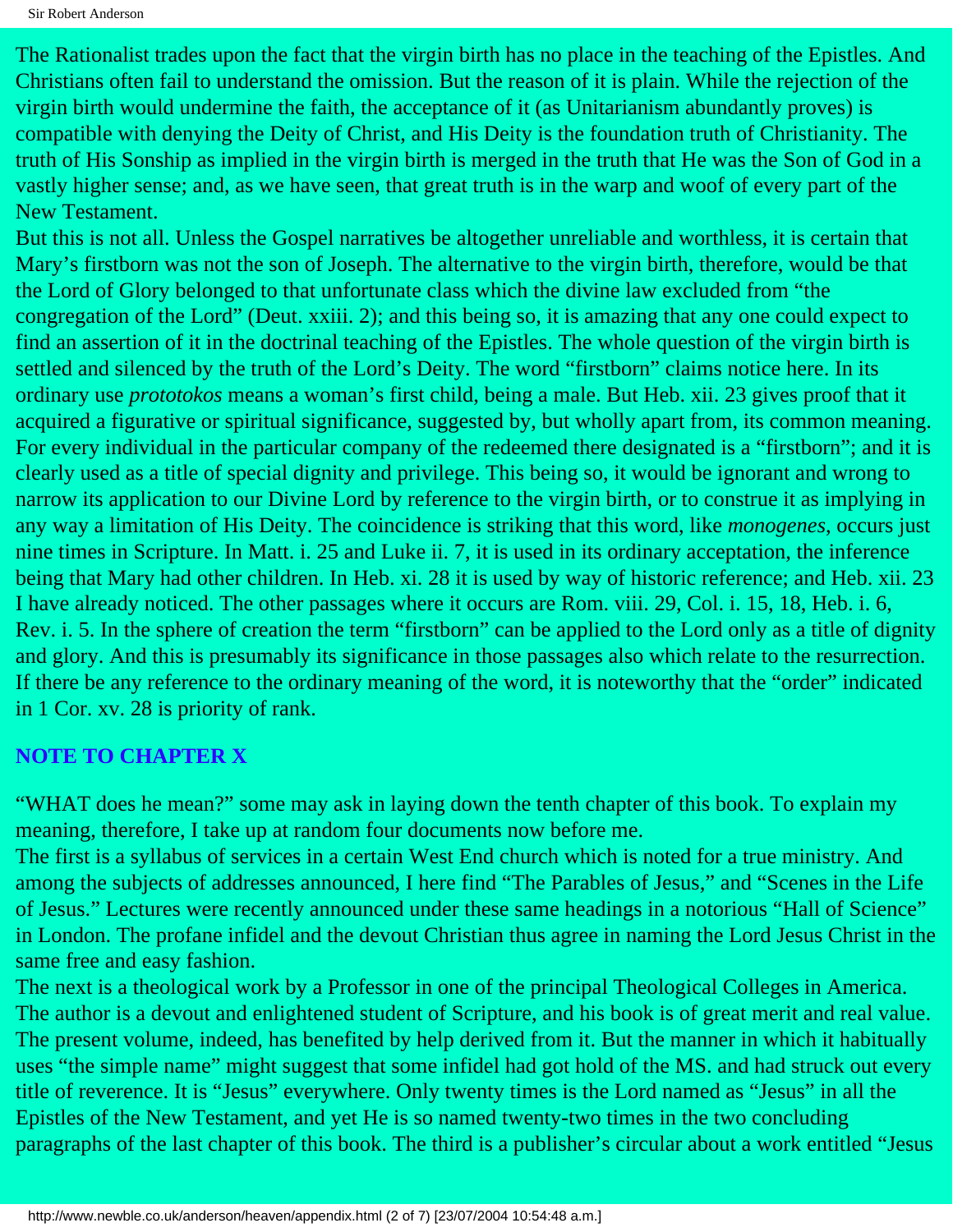according to St. Mark," by a clergyman who is a Fellow of an Oxford College, and Examining Chaplain to a Bishop. "It endeavours to answer the question, What kind of person did St. Mark, or his, informant, St. Peter, think Jesus to be? Under the heads of 'Jesus' family and friends 'Jesus' way of life,' 'Jesus' mind,' 'Jesus' social outlook,' 'Jesus' morality,' and 'Jesus' religion,' it approaches the final subject of 'Jesus Himself." Had the book been written by Tom Paine or Voltaire, the title and headings would have been the same, save that the "Saint" before the name of the Evangelist would probably have been omitted. "Jesus" always; but Saint Mark! Is it not plain that the "Jesus" of this deplorable book is the dead Buddha of the Rationalist? Could any one to whom our Lord Jesus Christ is a living person -" our great God and Saviour," before whose judgment-seat we all shall stand - write of Him, or even think of Him, after this fashion? The last document in my list is a "book of piety" by an American writer who seems to be a *persona graia* on advanced evangelical platforms on both sides of the Atlantic. It is a deplorable book, the evil influence of which is all the greater because it is so subtle. It is fitted to promote a "Christ after the flesh" religion of a kind that charms the mere religionist, and deceives and corrupts even spiritual Christians - a religion which puts sentiment in place of faith, and the expression of that sentiment in the place of the divine revelation of the Lord Jesus Christ. (Footnote - I am happy in the conviction that if I were in my grave, not even my own wife would write about me for publication after the fashion of this writer's "Talks about Jesus.")

Though a book of this kind enjoys a fleeting popularity because it panders to the desire of the natural man to bring "Jesus" down to his own level, it is happily short-lived. But it is otherwise with works such as find a place on the shelves of every theological library. And most of our recent theological literature is so definitely "run in a rationalistic mould," that it is unwholesome reading for Christians. And this is true even of books written by men who pose as champions of orthodoxy. Here, e.g., is a typical sentence from the pen of one such: "Jesus was a very complex character." Can a man who writes thus have any real knowledge of the Lord before whom he has to stand in judgment? The historian who has true historical genius studies the records of the past in order to put himself back, as it were, into the life of the people of whom he writes, that he may be able to think as they thought and feel as they felt. And if we study the New Testament in this spirit, we shall realise in some measure the amazement and distress which any one of the early disciples would feel, if he returned to earth to-day, at finding that Christians constantly name the Lord of Glory after the example of the vagabond Jewish exorcists of the Acts. In his day, he would tell us, people declared themselves at once as unbelievers or disciples by the way in which they spoke of Him.

As proof that there can be nothing unseemly in speaking of the Lord as "Jesus," or "Jesus Christ," I it is often urged that many reverent and spiritual men habitually name Him thus. But were it not for this there would be no need to write upon the subject at all. And surely the question for us is not as to the habits and practices of Christian men, but as to the teaching of Scripture and the expressed will of the Lord Himself.

If the question is to be settled by the practice of Christians, it was settled in the days of the Fathers. Though here we should distinguish between "the Apostolic Fathers" and their successors. For writings such as Clement's "Epistle to the Corinthians" and Polycarp's "Epistle to the Philippians" definitely follow the New Testament tradition in the way they name the Lord; whereas later Patristic writings give proof that, in this as in other respects, the leaven was already working which (as Froude aptly expresses it somewhere) changed the religion of Christ into the Christian religion. In the Gospels, as already noticed, the Lord is named narratively as "Jesus" some 600 times, but never once in the Epistles. Eight times in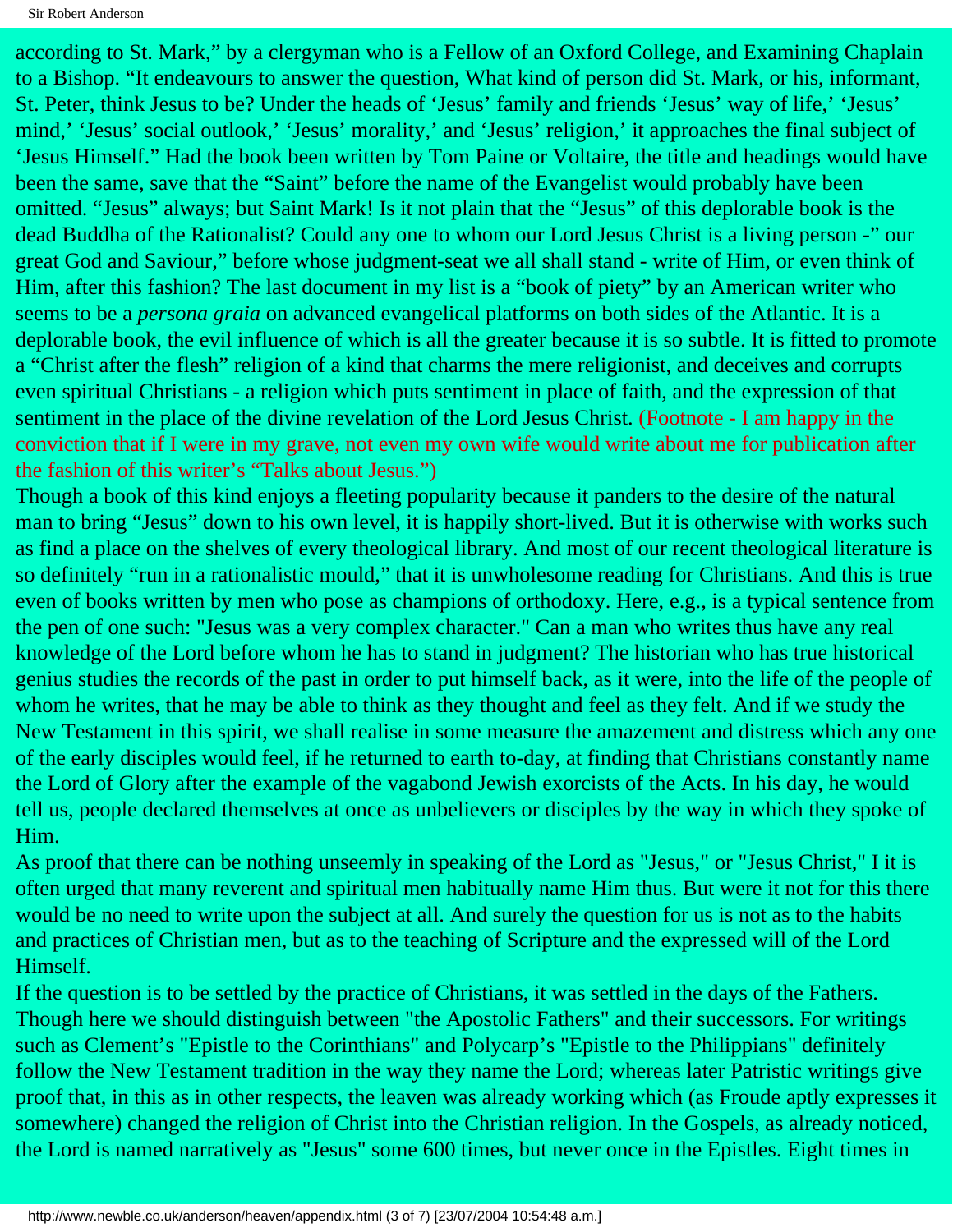Hebrews, and in eight passages in the Epistles of Paul, He is called by His personal name; and in every instance its occurrence indicates some doctrinal significance or special emphasis The following is the list of the passages in question. I will preface it merely by repeating that His disciples never spoke of Him to one another save as Master or Lord : -

Rom 3:26 - This is dealt with on p. 111 ante.

Rom. viii. 11. - Hers the emphatic reference to the humiliation appears plainly from the words which immediately follow.

2 Cor. iv. 5. - " Your servants for Jesus' sake." This is perhaps the only passage in the Epistles that presents a difficulty. And such being the case, surely it ought to be explained on the same principle. It is certainly not for the sake of euphony or rhythm that in the same sentence the Apostle calls Him "Jesus" and "Christ Jesus the Lord."

2 Cor. iv. 10 - 14. - Here the emphatic contrast between "Jesus" and "the Lord Jesus" is evident. "The life of Jesus" is the life He lived on earth; the life of Christ would be the vital principle which He shares with His redeemed people.

EPH. iv. 21. - This is dealt with on p. 103 ante.

Phil.. ii. 10. - This is dealt with on p. 104 ante.

1 Thess. 1. 10. - He is named three times in the preceding verses as the Lord Jesus Christ; here, as Jesus, God's Son, from heaven. It is not really a case in point. (Cf 1 John i. 7).

1 Thess. iv. 14. - The emphasis on the personal name is clear, and an intelligent exegesis of the passage will bring out its doctrinal significance. An excursus upon the subject here would be an undue digression, and the writer must take the liberty of referring to his book "The Way," p. 118 and App. II. Our versions here give exposition, not translation. The Greek reads, "If we believe that Jesus died and rose again, even so them also who were put to sleep through Jesus will God bring with Him." Which means that the Lord was the cause of their death; i.e. they were martyred because they were Christians. The words are not a doctrinal statement about the holy dead - that is the scope of verse 10 - but a message of comfort expressly from the Lord Himself' (verse 15) about those for whom the Thessalonians were mourning. The popular phrase, "sleeping in Jesus" is not scriptural.

The words "another Jesus" in 2 Cor. xi. 4 have obviously no bearing on the present question. Neither have the words of 1 Cor. xii. 3 as they appear in the original. "Anathema Jesus" was presumably used by profane Jews; and the Apostle contrasts it with "Lord Jesus" - the mode in which the disciples addressed Him and spoke of Him.

The Revisers' reading of Gal. vi. 17 exemplifies the importance of accuracy in the use of the Lord's names. Their devotion to the three oldest MSS. - the layman's usual blunder in giving undue weight to "direct" evidence - has here led to a deplorable perversion of the Apostle's words.

"The stigmata of Jesus" must be explained (according to the well-known incident in the life of St. Francis of Assisi) as the wound-prints which "the Man of Sorrows" bore in His body. But however they may be interpreted, it seems incredible that such words could have been penned by the Apostle Paul. The meaning of his actual words - " the stigmata of the Lord Jesus " - is not doubtful. It was a practice with slave-owners to brand their slaves, and the scars of his sufferings for Christ's sake were to him the brandmarks by which his Divine Master claimed him to be His devoted slave.

The passages in Hebrews are ii. 9, iv. 14, vi. 20, vii. 22, x. 19, xii. 2 and xiii. 12. (The R.V. adds iii. 1.) Chapter iv 14 may be eliminated, for, as we have seen, "Jesus, the Son of God," was to the Israelite a title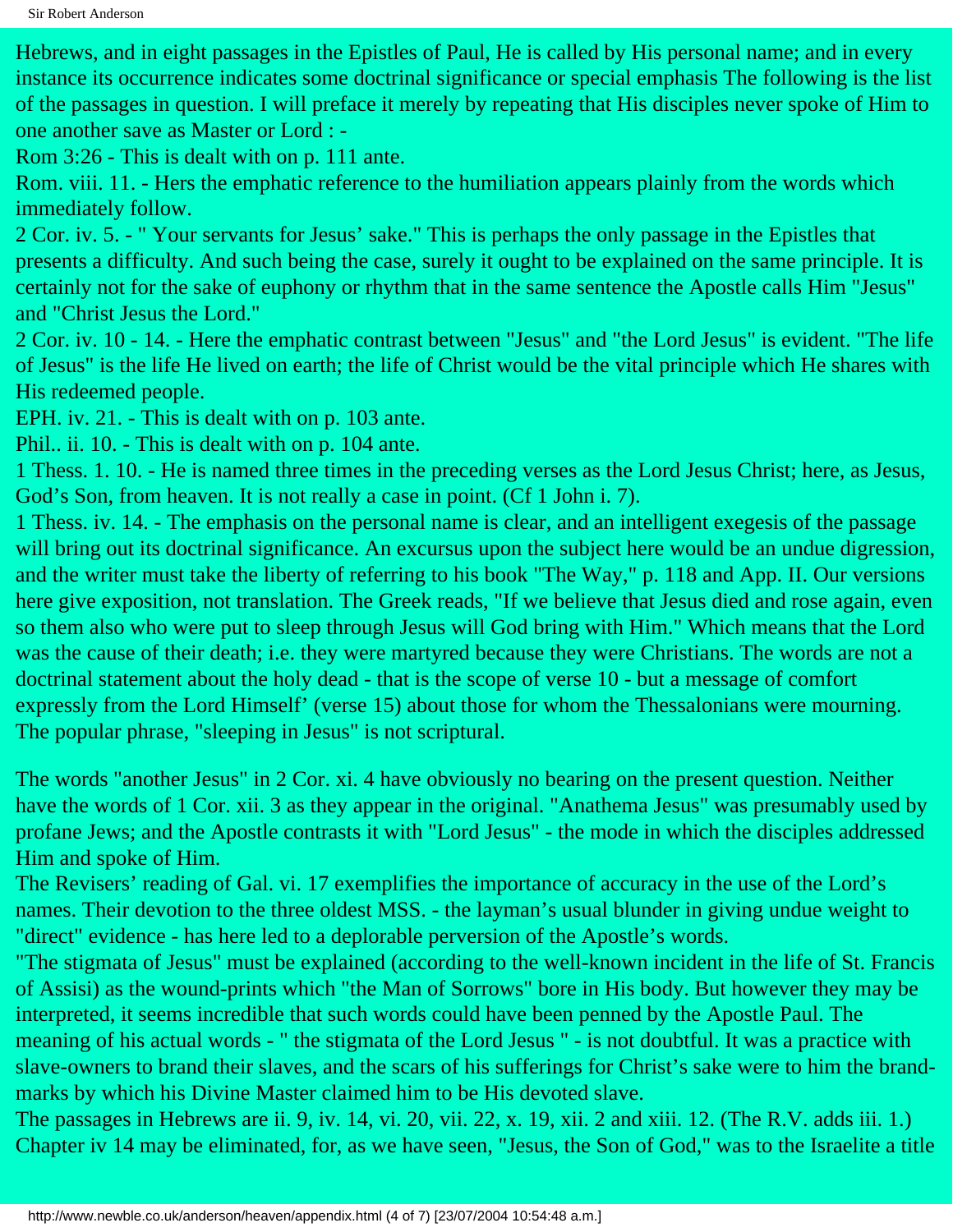of the highest solemnity, connoting absolute Deity. And in ii. 9, vi. 20, xii. 2, and xiii. 12, the reference to the Lord's humiliation and "witness unto death" is unmistakable. Chap. vi. 20 (" the forerunner ") may be bracketed with xii. 2; and vii. 22 with iv. 14.

These are the only passages in the Epistles of the New Testament in which the Lord is mentioned by His personal name. To use them as an excuse for the prevailing practice of naming Him with unholy familiarity is to bring Scripture into contempt, for a gulf separates even our most solemn utterances from the inspired language of Holy Scripture.

It is noteworthy that while "the simple name" is never used narratively in the Epistles, it is so used in the first chapter of Acts (verses 1, 14, and 16), which is in a sense the conclusion of the Third Gospel. And two or three other passages may seem to be in the same category, though perhaps they ought to be otherwise explained. It is also remarkable that in Acts i. 11, as in Rev. xiv. 12 and xix. 10, the Lord is thus designated by angels. And the Lord Himself used the name of His humiliation in arresting Saul of Tarsus (Acts ix. 5), as He does again in Rev. xxii. 16. What has been said of the use of the name "Jesus" in the Epistles applies with special force to the Apostolic preaching recorded in Acts; as, e.g., in ii. 82 and 36. And still greater emphasis attaches to "Jesus of Nazareth," as a name not only of humiliation, but of reproach (see p. 101 ante).

With reference to the few occurrences of "Jesus Christ" in Acts, the remarks offered on p. 105 ante apply with full force. The Lord is never thus named to Gentiles (for the R.V. omits viii. 37). I would here repeat the words quoted on a preceding page, that "the modern familiarity of use of the simple name Jesus has little authority in Apostolic usage." But in view of the foregoing analysis of Scripture, I would go further, and maintain that, to familiarity of use, the New Testament lends no sanction whatever. It is generally due to ignorance, indifference, or sheer carelessness. To call Him "Jesus" saves time and breath. Moreover, it is popular with hearers and readers - a Christ-after-the-flesh cult is always popular and if we like it, what does it matter? HE is of no account whatever! To call a fellow-man by his personal name betokens great familiarity; and if there be Christians who have gained such a position with their Lord and Saviour, it is not for us to judge them. But we who claim no such place must not allow ourselves to be betrayed by their example into thoughts or modes of speech which His presence would rebuke and silence. If we really desire "to sanctify Christ in our hearts as Lord," we shall be careful and eager to own Him as Lord with our lips. And all influences that hinder the realisation of that desire are unwholesome, and we do well to shun them.

"Ye do show the Lord's death till He come"(l Cor. xi. £6). In these words we have the faith and hope of Christianity; and no one who lets go any part of the truth they express has any right to the name of Christian. For to reject the hope of the Coming is as really a mark of apostasy as to deny the Atonement. And no spiritual Christian will need to be reminded of the significance of the word, the Lord's death. "The death of Jesus" might mean merely the end of His earthly life in Judea long ago. This indeed is the ruling thought in the religion of Christendom, the crucifix being the symbol of it. But it is not through the slough of nineteen centuries of apostasy that we reach the Cross. Faith brings us into the presence of the Lord in His glory, and we rest upon His words - " I am He that liveth and was dead; and behold, I am alive for evermore" (Rev. i. 18). "We know that the Son of God is come" - that is the Christian's past. "He is now at the right hand of God . . - for us " - that is his present. And as for the future, "We are looking for the Saviour, the Lord Jesus Christ" (1 John v. 20; Rom. viii. 84; Phil. iii. 20). Our hymn-books contain many a hymn which Christians would discard or alter if they knew what it meant "to sanctify Christ in their hearts as Lord." I take, for instance, the hymn beginning -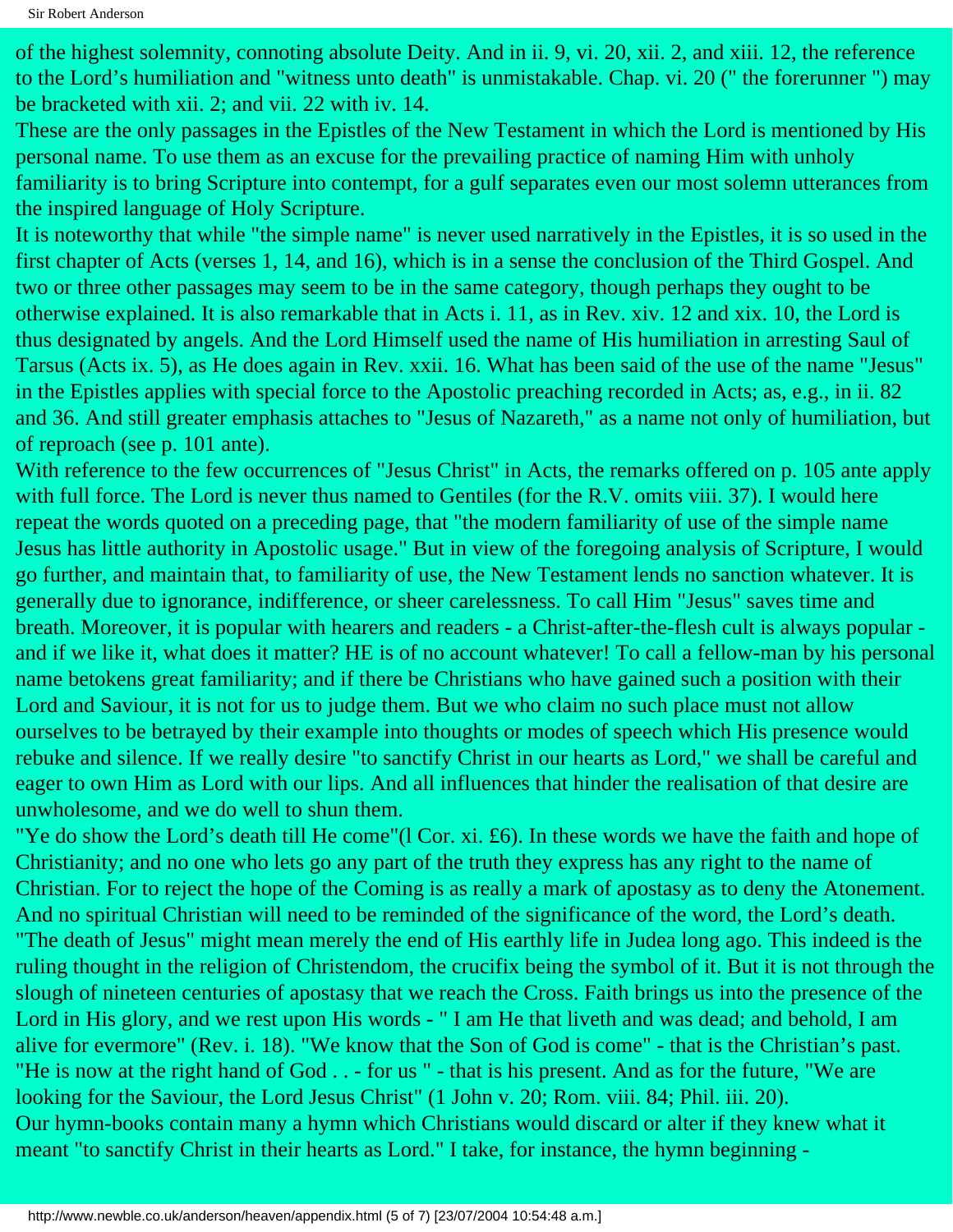"Sweet Saviour, bless us era we go," with the refrain at the end of every verse - "0 gentle Jesu, be our light."

Who is the Being whom people are taught to address in such terms and in such a manner? One moment's intelligent thought will satisfy any one that he is not our risen and glorified Lord and Saviour. His personal name occurs many hundreds of times in the New Testament, but never once with an adjective. Not even in the days of, His humiliation did His chosen disciples ever address Him thus. The plain truth is that this "sweet, gentle Jesu" is a mere idol. The same tendency in human nature which leads some to worship a mythical Virgin Mary, declares itself in impersonating this mythical Jesus, who is an object of sentiment, and not of faith. And this tendency is so deep and general that in scores of hymns we find this utterly unchristian, "0 Jesus," when the rhythm of the verse is marred by it, and would be saved by the use of the Christian mode of address, "Lord Jesus." "Ye call Me Master and Lord, and YE SAY WELL." These are His own words; and surely this is enough for the true disciple! A friend of mine tells of the death-bed words of a revered Christian minister by whom he himself was brought to the Lord. In response to the inquiry, "Safe in the arms of Jesus?" the old saint opened his eyes, and replied with a smile, "No, no; at His feet." It was the attitude of the beloved disciple in the Patmos vision. We should never allow a hymn-book to betray us into using words which we would not use if the Lord were present, or if we really believed that He was listening.

> Safe in Jehovah's keeping, Led by His glorious arm, God is Himself my refuge, - A present help from harm. Fears may at times distress me, Griefs may my soul annoy; God is my strength and portion, God my exceeding joy. Safe in Jehovah's keeping, Safe in temptation's hour, Safe in the midst of perils, Kept by Almighty power. Safe when the tempest rages, Safe though the night be long; E'en when my sky is darkest God is my strength and song. Sure is Jehovah's promise, Nought can my hope assail; Here is my soul's sure anchor, Entered within the veil. Blest in His love eternal, What can I want beside!